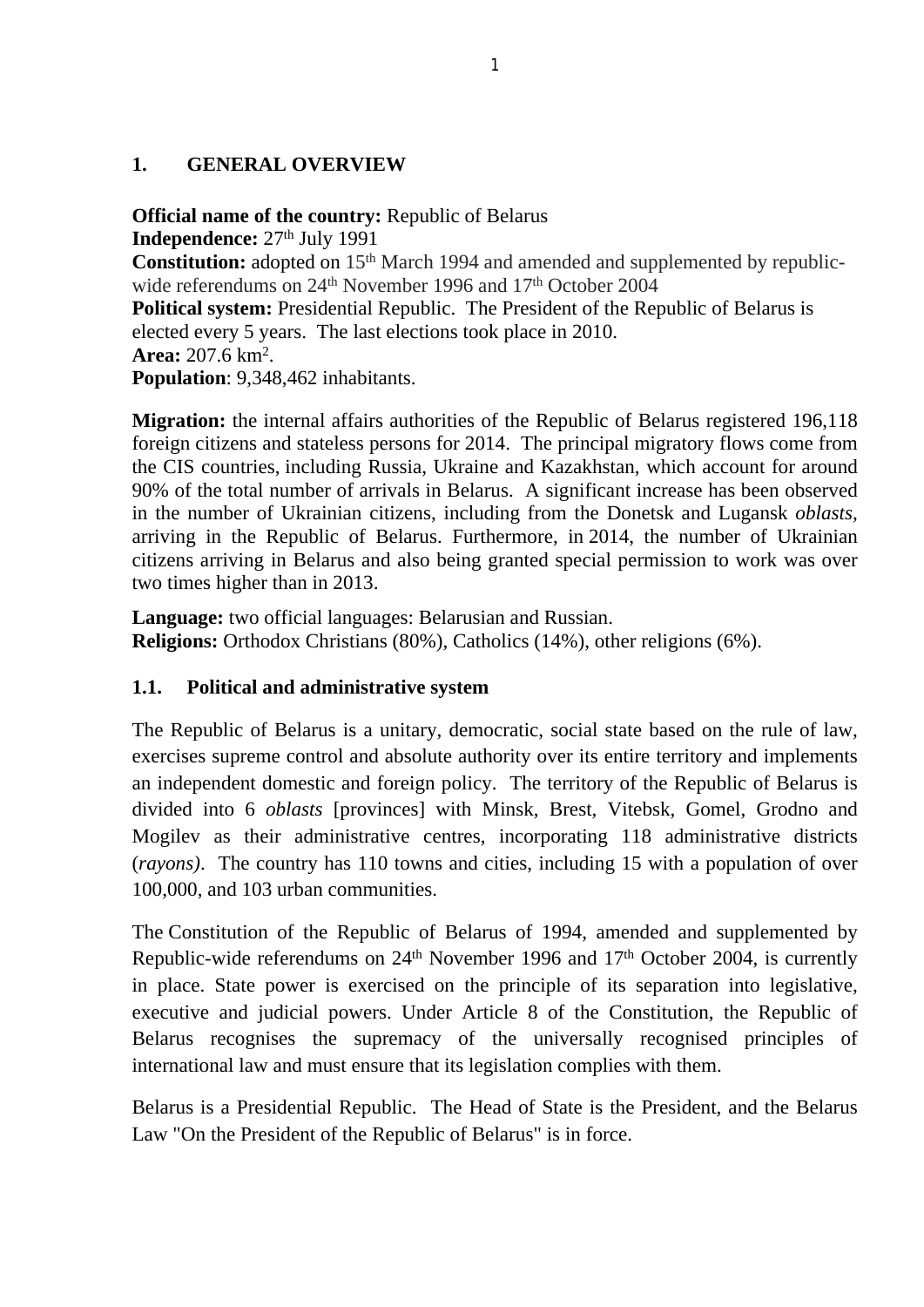Legislative power is exercised by a Parliament – the National Assembly of the Republic of Belarus – with a lower house; the House of Representatives, and an upper house; the Council of the Republic (a chamber of territorial representation).

Executive power is exercised by the Government – the Council of Ministers, which is the central body of state administration. The Government is headed by a Prime Minister. The Government is accountable to the country's President and responsible before Parliament. The prerogatives of the Council of Ministers are determined by the Constitution of the Republic of Belarus and the Republic of Belarus Law "On the Council of Ministers of the Republic of Belarus" of 7<sup>th</sup> July 1998.

Judicial power in the Republic resides in the courts. The judicial system is based upon the principles of territorial demarcation and specialisation. It consists of the Constitutional Court and a system of courts of general jurisdiction, at the top of which is the Supreme Court (Constitution, Republic of Belarus Code on the Judiciary and the Status of Judges).

Local government and self-government are exercised through local executive and administrative bodies, self-governing bodies, referendums, assemblies and other forms of public activity (Republic of Belarus Law "On Local Government and Self-Government in the Republic of Belarus"). Some of the country's structural administrative sub-divisions (local executive authorities) are subordinate to two levels of authority: local selfgoverning authorities and the corresponding ministry.

The Republic of Belarus is an export-oriented State with developed industrial, service and agricultural sectors. Belarus follows a socially-oriented, market economy model.

**1.2. STATE POLICY ON PROTECTION OF HISTORICAL AND CULTURAL** 

**HERITAGE** is based on the constitutional norms and principles deriving from Article 51 of the Constitution, under which the State shall contribute to the development of culture and scientific and technical research for the benefit of common interests. Another key element in understanding the development of state legal policy are Articles 52 and 54 of the Constitution, which stipulate that everyone on the territory of the Republic of Belarus shall be under obligation to comply with its Constitution and laws, to respect national traditions and to preserve the historical, cultural and spiritual heritage and other national assets. In addition, under Article 44 of the Constitution, the exercise of the right to property shall not be contrary to social benefit and security or be harmful to the environment or historical and cultural assets or infringe the rights and legally protected interests of others.

State policy on protection of historical and cultural heritage until 2017 was also governed by the Law "On Protection of Historical and Cultural Heritage of the Republic of Belarus" of 9<sup>th</sup> January 2006 (as per the versions of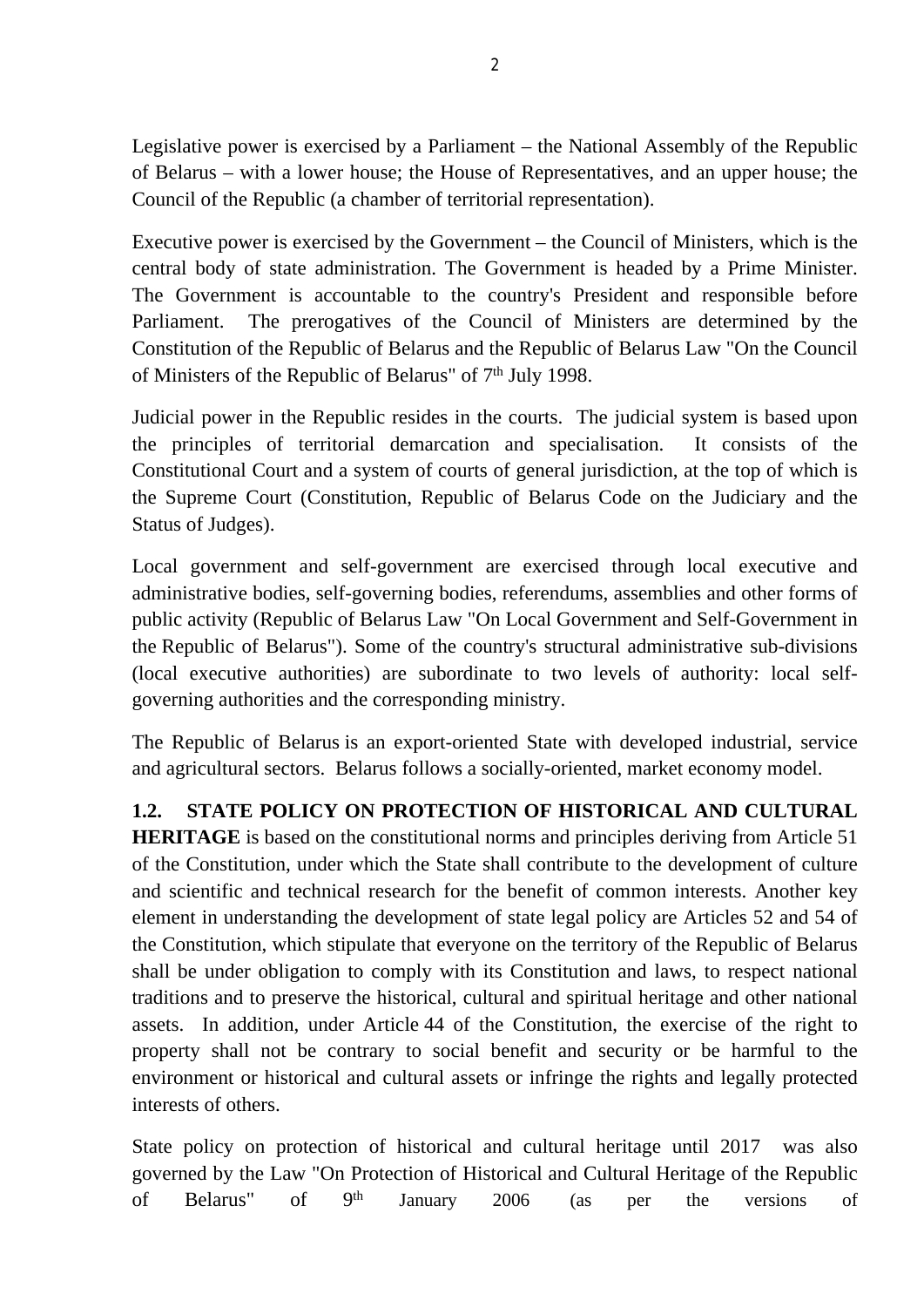07.05.200[7consultantplus://offline/ref=48FE1A5A7F62853E072BD77734EE813C3EE5691963](consultantplus://offline/ref=48FE1A5A7F62853E072BD77734EE813C3EE569196314DF4C6B6F08B1CC48814ACB843AFE92BE94472F55EFDBGEvEG) [14DF4C6B6F08B1CC48814ACB843AFE92BE94472F55EFDBGEvEG](consultantplus://offline/ref=48FE1A5A7F62853E072BD77734EE813C3EE569196314DF4C6B6F08B1CC48814ACB843AFE92BE94472F55EFDBGEvEG), 18.07.2007, 28.12.2009 and

08.05.201[2consultantplus://offline/ref=48FE1A5A7F62853E072BD77734EE813C3EE5691963](consultantplus://offline/ref=48FE1A5A7F62853E072BD77734EE813C3EE569196312DE43636E03ECC640D846C98335A185B9DD4B2E55EFD2E7G3v0G) [12DE43636E03ECC640D846C98335A185B9DD4B2E55EFD2E7G3v0G](consultantplus://offline/ref=48FE1A5A7F62853E072BD77734EE813C3EE569196312DE43636E03ECC640D846C98335A185B9DD4B2E55EFD2E7G3v0G)).

In February 2017, the "Code of Culture" came into force in the Republic of Belarus (Code of Culture of the Republic of Belarus, 20 December 2016 No. 413-З // National Legal Internet Portal of the Republic of Belarus, 02.08.2016, 2/2412) - the main document regulating state policy in the field of culture. Its integral part is the section dedicated to the cultural heritage, which occupies a significant part of the Code.

In accordance with the Code of Culture, all activity for the protection of historical and cultural heritage is based on the following principles:

1) recognition of historical and cultural heritage as a factor in the development of the State;

2) responsibility of the State to preserve historical and cultural heritage;

3) participation of citizens in the protection of historical and cultural heritage.

# **2. STRATEGY AND POLICY RELATING TO SUSTAINABLE DEVELOPMENT, INCLUDING IN THE SPHERE OF CULTURAL HERITAGE**

In accordance with the Belarus Law "On State Forecasting and Programmes for the Socio-Economic Development of the Republic of Belarus" of 5th May 1998, the system of state forecasting for the socio-economic development of the Republic of Belarus includes:

- in the long term the National 15-year strategy for the sustainable socioeconomic development of the Republic of Belarus (hereinafter, the national strategy for sustainable socio-economic development) and the main strategy lines for socio-economic development of the Republic of Belarus for 10 years (hereinafter, the main strategy lines for socio-economic development);
- in the medium term the 5-year programme for the socio-economic development of the Republic of Belarus (hereinafter, the programme for socioeconomic development);
- in the short term the annual forecast for the socio-economic development of the Republic of Belarus (hereinafter, the annual forecast for socio-economic development).

Forecasts for socio-economic development are prepared for the Republic as a whole, for national economic complexes and branches of the economy and for administrative and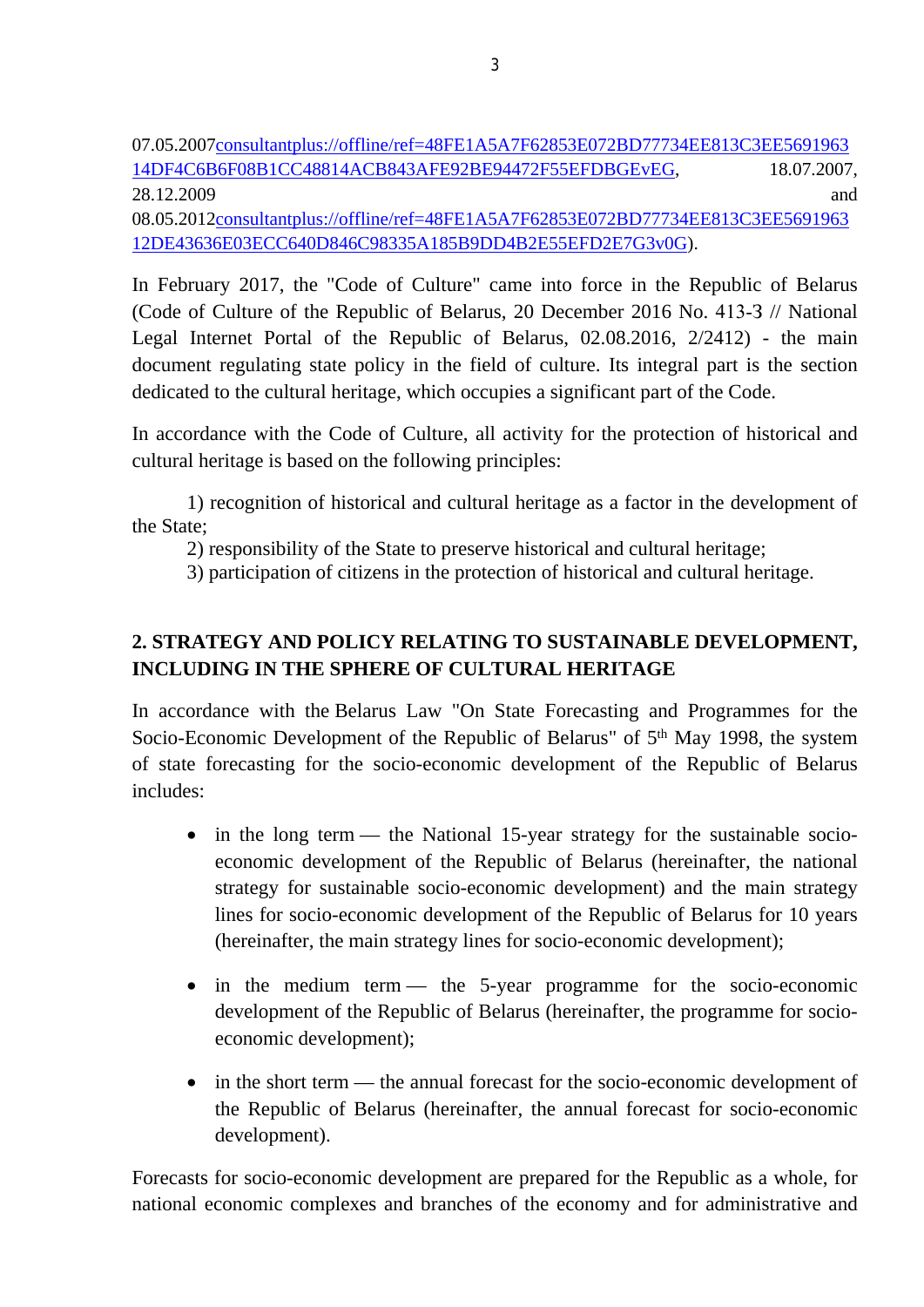territorial units.

Long-term state forecasting for the socio-economic development of the Republic of Belarus determines long-term state socio-economic and scientific and technical policy and includes the devising of the national strategy for sustainable socio-economic development and the main strategy lines for socio-economic development.

Within the national strategy for sustainable socio-economic development strategy lines for the effective use of the country's demographic, social, natural, production and innovation potential are devised while taking account of the state of the environment.

The National strategy for the sustainable socio-economic development of the Republic of Belarus for the period up to 2020 (NSSD–2020) was devised in accordance with the Republic of Belarus Law "On State Forecasting and Programmes for the Socio-Economic Development of the Republic of Belarus". An interdepartmental working group for preparing a draft National Strategy for the Sustainable Socio-Economic Development of the Republic of Belarus for the period up to 2030 was set up and its draft was subject to public debate: <http://www.economy.gov.by/ru/macroeconomy/nacionalnaya-strategiya>.

The Programme for the socio-economic development of the Republic of Belarus for the period 2011-2015 was ratified by Decree of the President of the Republic of Belarus No. 136 of 11th April 2011. The programme's basic provisions state that the purpose of regional development must be to enhance effectiveness and carry out structural reforms of the economy on the basis of rational use of the potential for production and resources of *oblasts*, *rayons* and towns and cities. They also state that **the main mission of national culture is to consolidate the people on the basis of common traditions and values,** educationally nurture patriots, develop and increase the creative potential of the people and create conditions and guarantees for the all-round development of individuals, the satisfaction of their aesthetic needs and the fulfilment of capabilities and talents.

These tasks will be achieved primarily through: the preservation and enrichment of the cultural heritage; professional art and popular creative activities; raising the quality and guaranteeing the accessibility and diversity of contemporary cultural services for all citizens, including the inhabitants of villages and small towns; the forging and reinforcement of a positive cultural image of Belarus abroad. The policy will result in the preservation of the country's cultural heritage, a strengthening of the cultural potential of the nation and greater quality, accessibility and diversity of cultural services for all strata of society.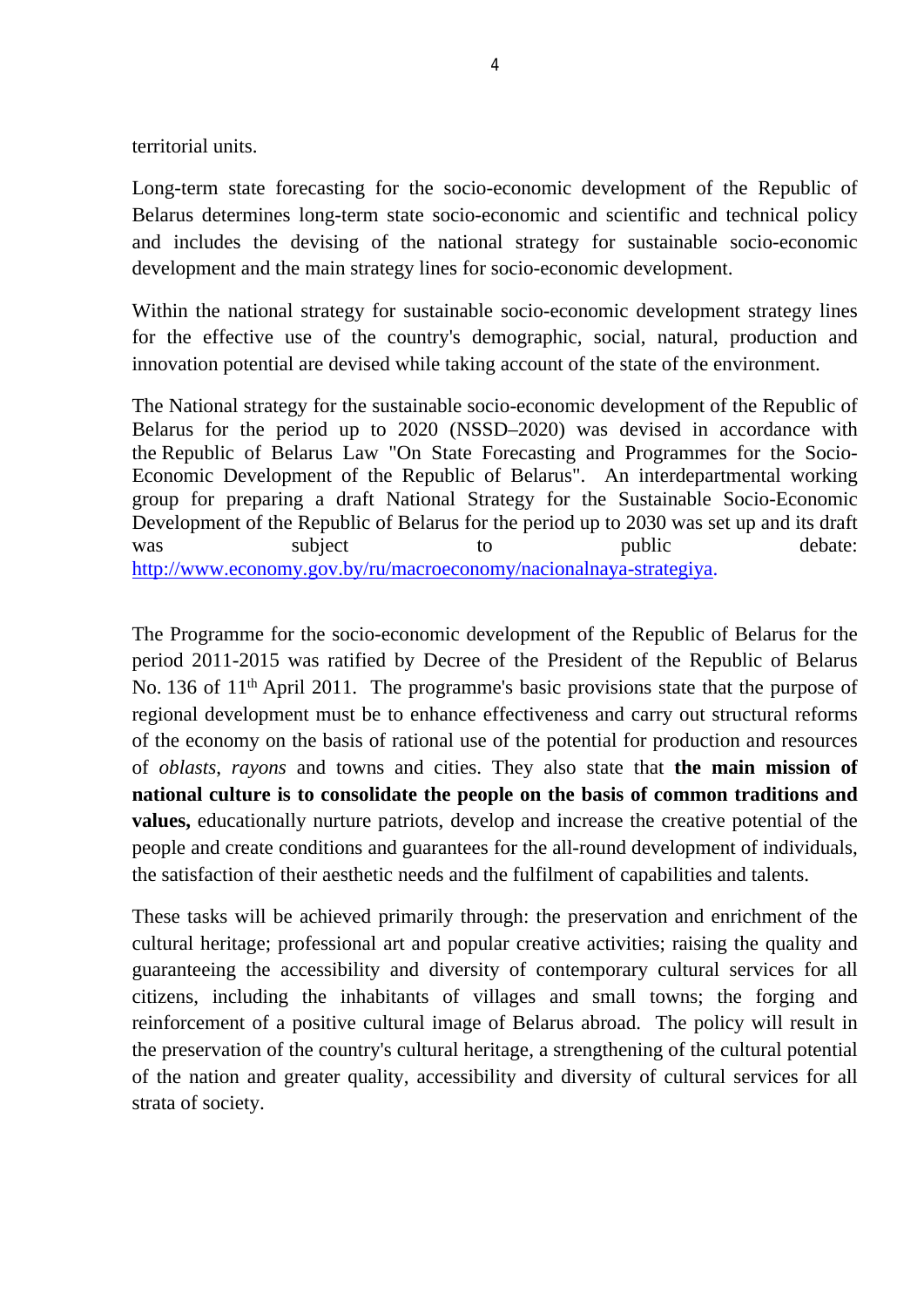### **3. DEVELOPMENT OF A STRATEGY FOR SUSTAINABLE TOURISM**

As a cross-sectoral network of activities intensively developing in post-industrial society, tourism is a highly topical issue for Belarus. The tourism sector has a palpable stimulating effect on other sectors of the economy: industry, trade, construction, communications, transport, agriculture, the entertainment industry, amenity services and catering.

The strategic aim of developing the tourism sector in the Republic is set out by the Blueprint for a National Strategy for the Sustainable Development of the Republic of Belarus for the period up to 2030 (hereinafter, the NSSD-30), the Blueprint for a Programme for the Socio-Economic Development of the Republic of Belarus for the period 2016-2020 and also regional local development programmes.

A National Programme for the Development of Tourism in the Republic of Belarus (hereinafter the National Programme) has been devised on a five-yearly basis since the year 2000. In this process, due account is taken of the provisions of the Belarus Law "On Tourism", and agreements on tourism development between the Republic of Belarus and other States, including within the framework of the CIS, EU, UNESCO and also the Tourism Bill of Rights and Tourist Code adopted by the General Assembly of the World Tourism Organisation (1985) and other local documents and recommendations. It provides for the formation and development of a modern, highly effective and competitive tourist industry in the Republic of Belarus, meeting the needs for tourism services of the country's own citizens and foreign nationals. The programme also provides for a substantial contribution by tourism to the development of the national economy through job creation, tax revenues, flows of foreign capital, the preservation and rational use of historical, cultural and natural heritage and a system of training staff for this sector. This document reflects in fairly substantial detail, for the different stages of tourism development, the current situation and problems, resources and conditions, and the main lines of development of tourism in the country's regions.

Under the National Programme, the financial mechanism for regulating tourism activity provides for: concessional lending for projects to create conditions for developing incoming tourism as well as national projects to restore tourism sites; preferential tax treatment for exhibition and trade fair activities and communication and marketing work carried out by tourism enterprises, organisations and firms; lowering of import duties and establishment of non-tariff barriers; reduction in the number of taxes to be paid by tourism organisations.

In order to create favourable conditions for developing tourism in the Republic of Belarus, Decree of the President of the Republic of Belarus No. 371 of 2nd June 2006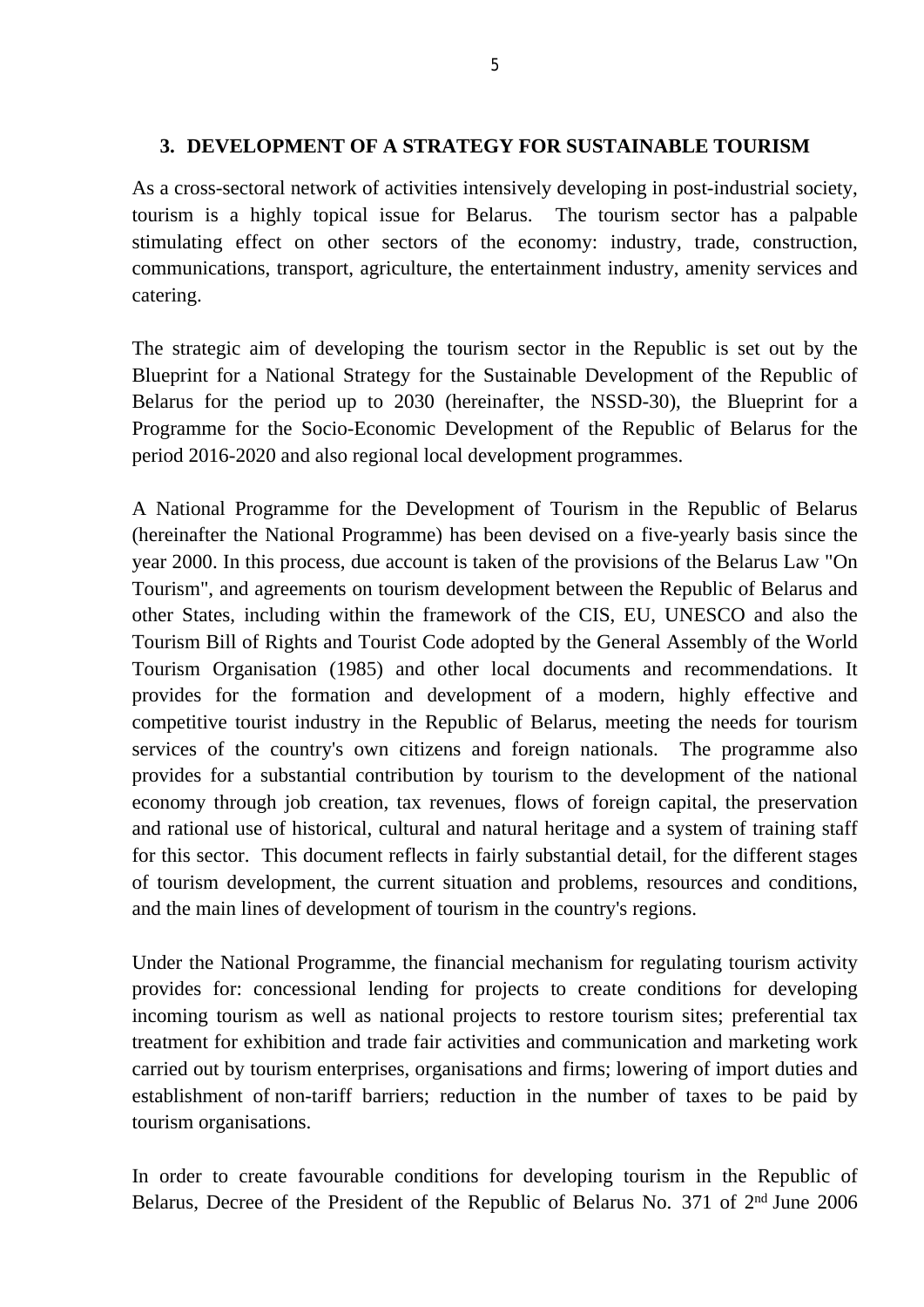listed a number of tourism services exempt from value added tax and corporation tax for a period of three years dating from when a business starts to provide such services. The funds released must be directed towards funding the construction or restoration of tourism sites, upgrading the surrounding areas and also repaying bank loans received and used for those purposes.

The National Programme defines basic resources, among which the country's historical and cultural heritage and natural potential prominently feature. The programme for the period 2001-2005 focused in detail on historic cities, with a description of their significance for the country's history and the possibilities of further developing tourist itineraries leading to them. Subsequent national programmes (for the periods 2006-2010, 2011-2015) set out limits for the development of regional cultural assets, including both individual sites and entire historic cities.

Even so, insufficient use is made (no more than 15%) of the country's historical/cultural and natural resources, partly due to insufficiently developed infrastructure (state and number of hotels, limited number of roads and also poor organisation of local railways) but also because of the sub-standard quality of tourism products in relation to the prices charged. Information and advertising promoting Belarus at international level as a country rich in historical and cultural heritage is also inadequate.

The Blueprint for a Programme for the Socio-Economic Development of the Republic of Belarus for the period 2016-2020 emphasises the need to take stock of the situation and carry out territorial mapping with regard to the cultural potential of each region. In the future it will define additional sources for funding cultural and historical heritage sites and developing historic towns and cities.

At present, it is impossible to assess the contribution of all existing tourism branches objectively as there are no statistical data on revenues from tourism from supporting/satellite accounts. That process is only now taking shape and the aforementioned method will be introduced in the coming five-year period.

It must be pointed out that an indicator relating to the increase in the share of restored architectural monuments having a corresponding functional use included in the State List of Historical and Cultural Values of the Republic of Belarus has been introduced for the first time and is already included in the Programme for the Socio-Economic Development of the Republic of Belarus for the period 2016-2020 as well as the NSSD-30. This indicator will make it possible to determine what percentage of the country's historical and cultural assets are involved in tourism and what impact tourist activity has on heritage assets.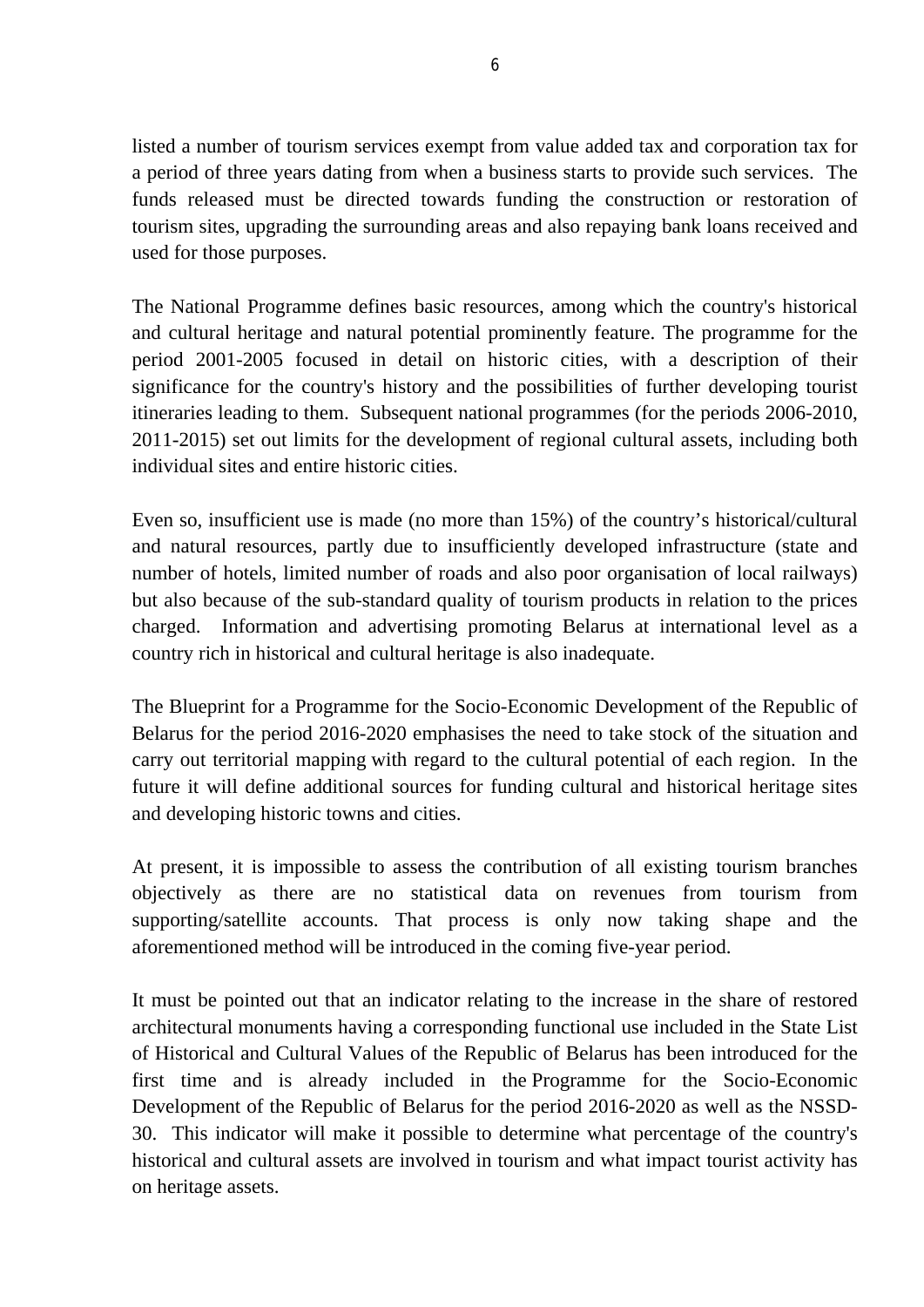The main factors impeding the development of inbound and domestic tourism at present include:

• the low level of use of innovative technologies to promote national tourism packages on the domestic and foreign tourism services market, including advertising and public relations support and online marketing;

- the imperfect nature of machinery for attracting foreign investment in the tourism sector;
- the lack of qualified staff and low quality of services and facilities for tourists.

## **4. MANAGEMENT OF THE CULTURAL HERITAGE**

State management in the sphere of protection of historical and cultural heritage is implemented by the President of the Republic of Belarus, the Council of Ministers of the Republic of Belarus, the Ministry of Culture of the Republic of Belarus, local councils of deputies, local executive and administrative bodies, and also other state bodies in accordance with their prerogatives (Art.  $11 - 14$  of the Code of Culture of the Republic of Belarus").

Within the sphere of protection of historical and cultural heritage, the *President of the Republic of Belarus* must:

- determine state policy in the sphere of protection of historical and cultural heritage;
- determine which historical and cultural assets may be proposed for inclusion in the UNESCO World Heritage List or for inclusion in other lists in accordance with the international treaties of the Republic of Belarus;
- exercise other powers in accordance with the Constitution of the Republic of Belarus, the Code of Culture of the Republic of Belarus" and other legislative acts of the Republic of Belarus.

*The Council of Ministers of the Republic of Belarus* is responsible for implementing state policy in the sphere of protection of historical and cultural heritage by:

- establishing blueprints and Republic programmes for the protection of the historical and cultural heritage, ensuring implementation and monitoring;
- granting historical/cultural asset status to tangible objects and intangible manifestations of human creativity or withdrawing that status therefrom;
- establishing a procedure for authorising the temporary export of movable tangible historical or cultural assets from the Republic of Belarus in cases where this is provided for in the legislation of the Republic of Belarus;
- exercising other powers in accordance with the Constitution of the Republic of Belarus, the Code of Culture of the Republic of Belarus" and other laws of the Republic of Belarus and acts of the President of the Republic of Belarus.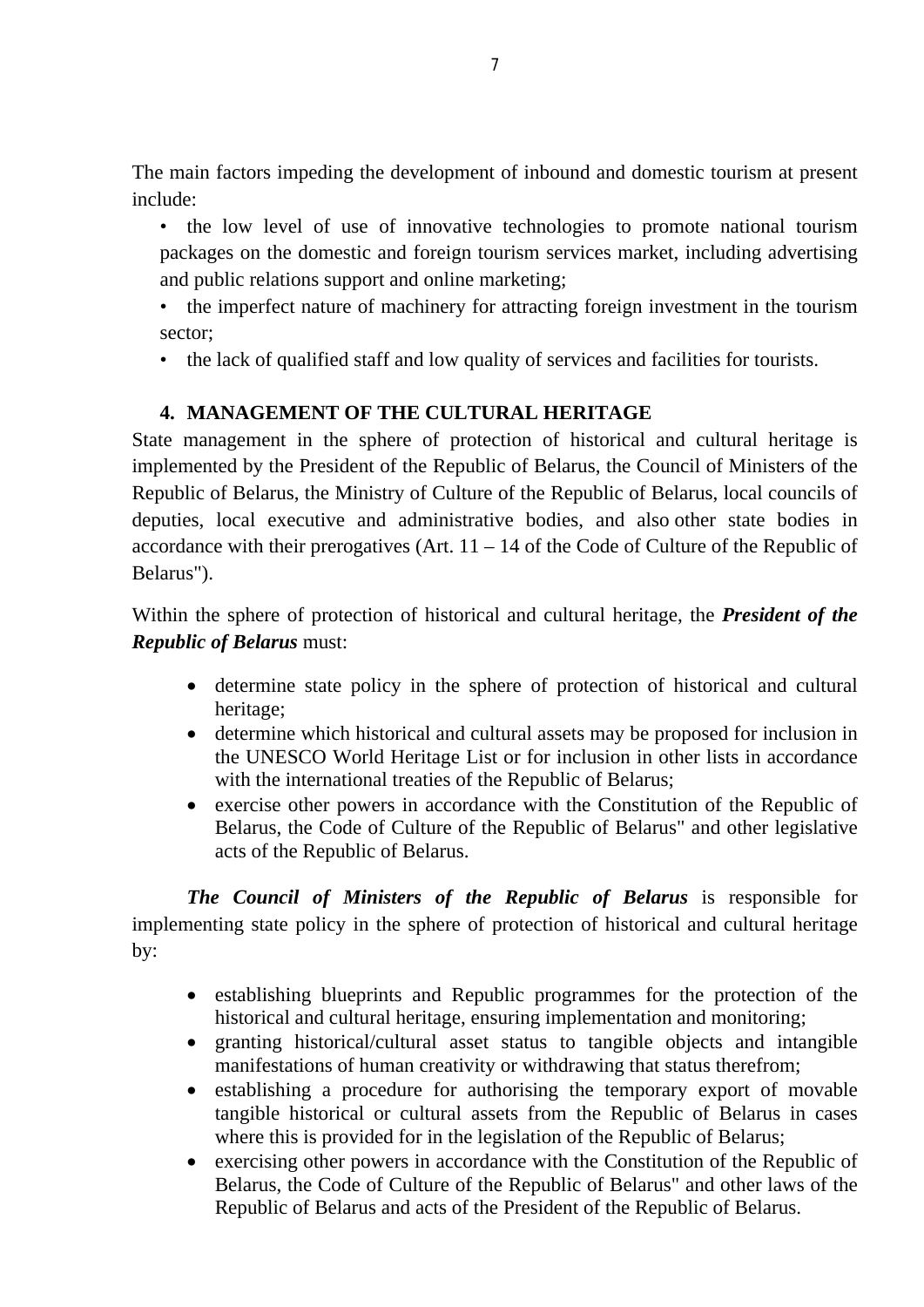*The Ministry of Culture of the Republic of Belarus* must implement state policy in the sphere of protection of historical and cultural heritage by:

- preparing proposals on the basic strategy lines of state policy in the sphere of protection of historical and cultural heritage;
- devising and adopting/publishing legislative acts of the Republic of Belarus in the sphere of protection of historical and cultural heritage, within the limits of its competence;
- organising supervision of the implementation of the Code of Culture of the Republic of Belarus", including where the upkeep and use of historical and cultural assets are concerned;
- co-ordinating activities of other Republic authorities in the sphere of protection of historical and cultural heritage;
- organising and assisting with the implementation of measures for the protection of historical and cultural heritage;
- introducing proposals in the Council of Ministers of the Republic of Belarus for the granting of historical/cultural asset status to tangible objects and intangible manifestations of human creativity or the withdrawal of that status therefrom;
- introducing proposals in international organisations for the inclusion of historical and cultural assets in the UNESCO World Heritage List and or in other lists in accordance with the international treaties of the Republic of Belarus;
- managing the State List of Historical and Cultural Values of the Republic of Belarus;
- handling the setting up a database on the historical and cultural heritage of the Republic of Belarus;
- providing organisational, methodical and other assistance with the protection of historical and cultural heritage to legal entities and physical individuals, including individual entrepreneurs;
- issuing legal entities and physical individuals, including individual entrepreneurs, with binding written instructions in the sphere of protection of historical and cultural heritage;
- participating in international programmes for the protection of historical and cultural heritage;
- promoting historical and cultural assets;
- exercising other powers in accordance with the Code of Culture of the Republic of Belarus" and other legislative acts of the Republic of Belarus.

*Local executive and administrative bodies* must participate in the implementation of state policy in the sphere of protection of historical and cultural heritage by:

 devising regional programmes for the protection of historical and cultural heritage and enforcing their implementation;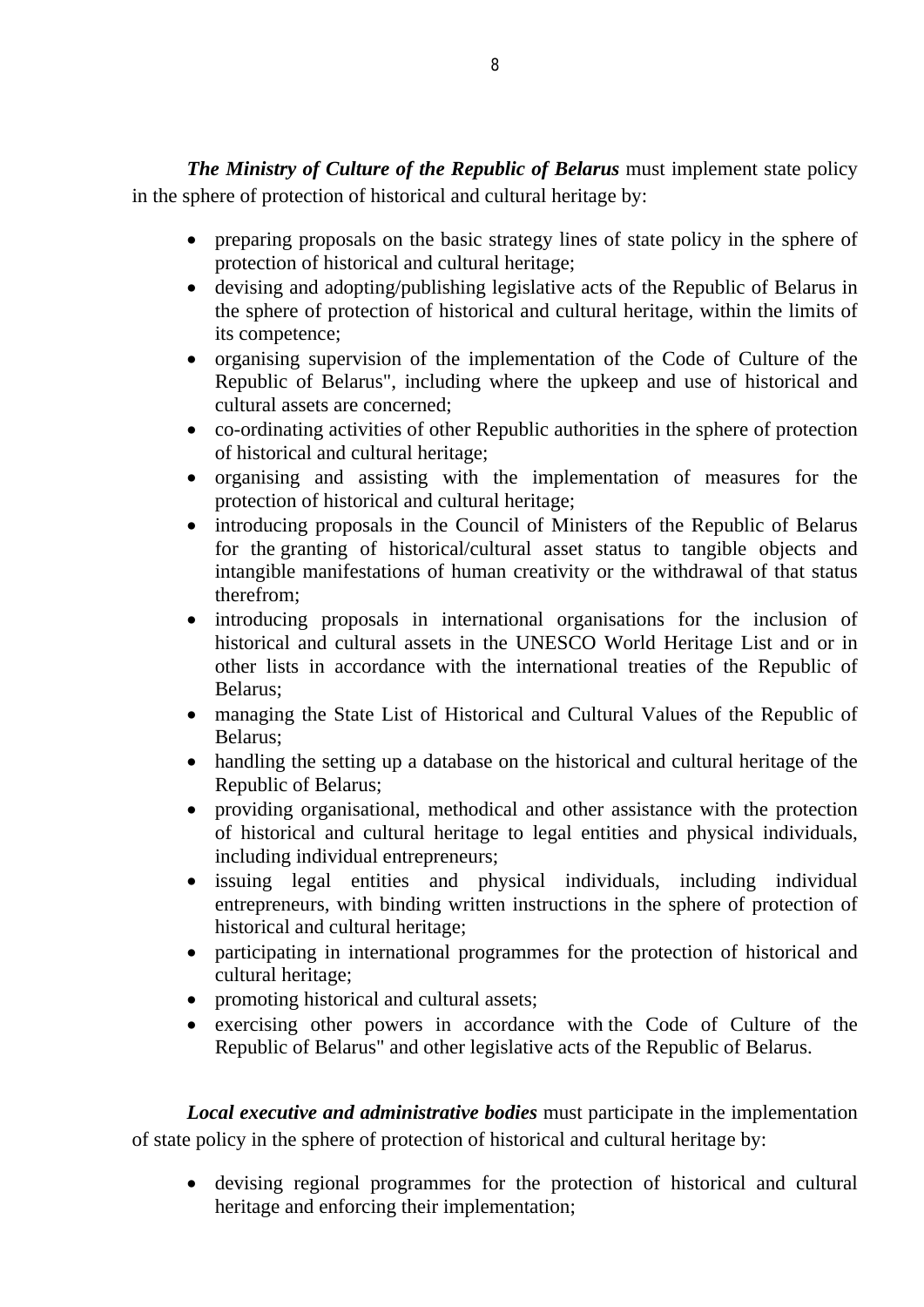- organising and assisting with the implementation of measures to identify tangible objects and intangible manifestations of human creativity which may be of historical and cultural value and marking them out for being granted historical and cultural asset status;
- organising and assisting with the implementation of measures to preserve and restore historical and cultural assets;
- inventorying historical and cultural assets and exercising supervision over their upkeep and use;
- promoting historical and cultural assets;
- exercising other powers in accordance with the given Law and other legislative acts of the Republic of Belarus.

Questions of the protection of natural heritage and the environment, including protection of typical and rare landscapes, lie within the competence of the Ministry of Natural Resources and Environmental Protection of the Republic of Belarus (Order of the Council of Ministers of the Republic of Belarus No. 503 version 17<sup>th</sup> January 2014 of 20<sup>th</sup> June 2013 "On Certain Questions of the Ministry of Natural Resources and Environmental Protection of the Republic of Belarus"). The Ministry of Natural Resources and Environmental Protection of the Republic of Belarus (hereinafter, the Natural Resources Ministry) is a country authority subordinate to the Council of Ministers of the Republic of Belarus. The main tasks of the Natural Resources Ministry include:

1) conducting unified state policy in the sphere of environmental protection and rational use of natural resources, the use and protection of mineral resources and also hydro-meteorological activities in accordance with legislation;

2) implementing state administration in the sphere of studying, protecting, regenerating and making rational use of natural resources, including minerals, water and animal and plant life, environmental protection and also state regulation in the fields of hydro-meteorology, ecological certification and ecological auditing;

3) co-ordinating the activities of other Republic authorities, local executive and administrative bodies and organisations in the areas of environmental safety, environmental protection and rational use of natural resources, including minerals, hydro-meteorological activities and the regulation of effects on the climate and the ozone layer;

4) interaction, within the limits of its competence, with local executive and administrative bodies in resolving nature protection issues.

Otherwise, questions of the protection of natural heritage and protection of the environment, including landscapes, cultural landscapes, parks, nature reserves and the protection of the latter within urban areas, lies within the competence of the: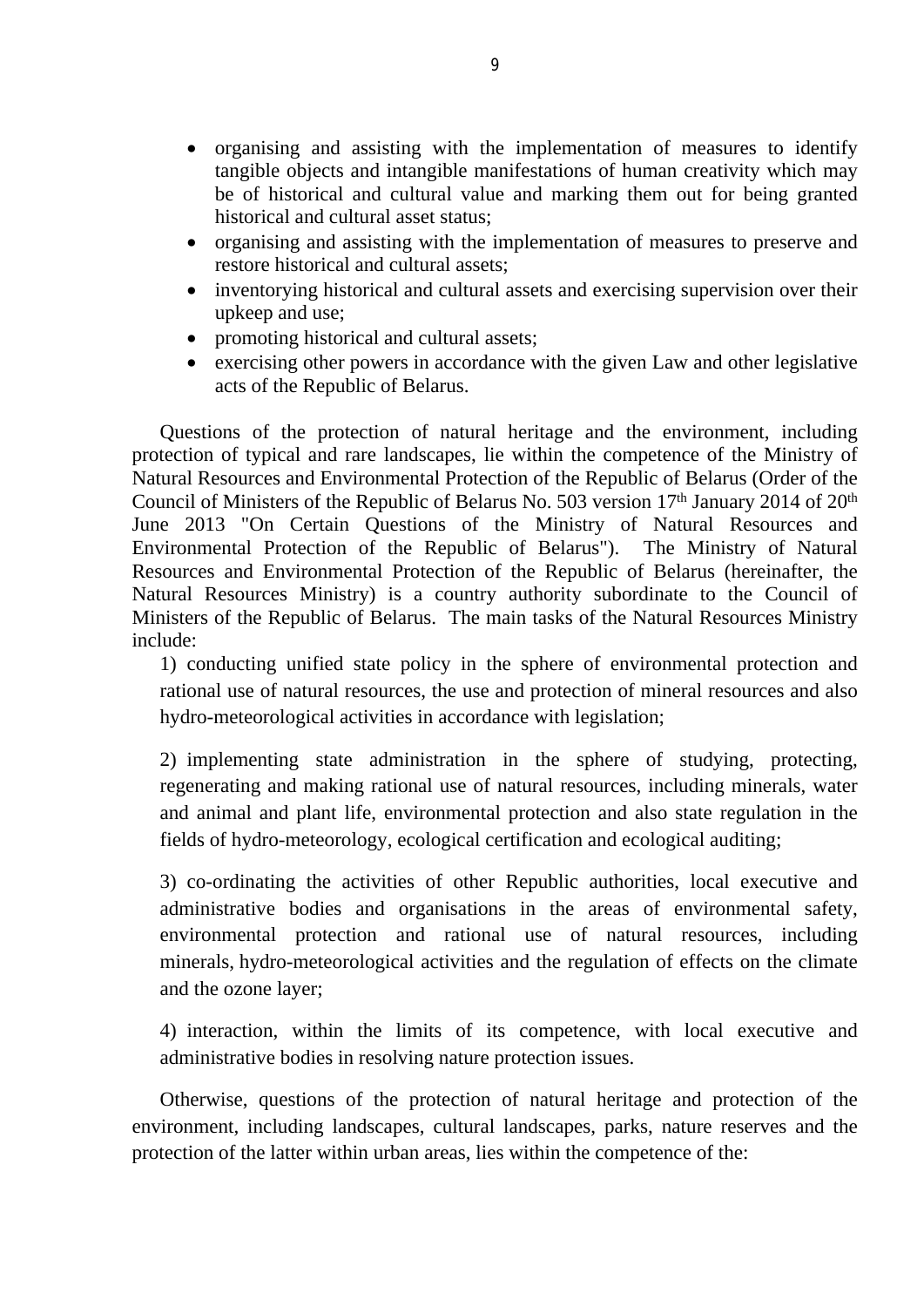**Ministry of Culture of the Republic of Belarus,** in cases where a project establishes a zone in which immovable tangible historical and cultural heritage assets are to be protected or where an archaeological monument constitutes a historical and cultural asset. Moreover, a preservation zone and landscape protection zone must coincide with the territory in which the historical or cultural asset has its footprint. Work in areas around archaeological monuments is governed by a procedure established by the Code of Culture of the Republic of Belarus" and Council of Ministers of the Republic of Belarus Instruction No. 651 (as amended on 20.07.2012), which establishes the Regulations on the protection of archaeological sites during earth and construction works and other types of activity on the territory of archaeological sites;

**Ministry of Architecture and Construction**, in cases where a project establishes a zone in which immovable tangible historical and cultural heritage assets are to be protected including a development control zone.

With the adoption of the Code of Culture of the Republic of Belarus, there have been no significant changes in the management policy for heritage. In Belarus, as in other post-Soviet countries, there is a classical expert-oriented model for the protection of cultural values. The entire management system is built on a hierarchical model: the Ministry of Culture; regional structures of heritage management; local specialists.

The participation of the public in the management of cultural heritage has so far been limited. Communities are mentioned in the Code of Culture only as national. However, the new "Code of Culture" slightly expands the possibilities for such participation. It fixes the possibility of creating public supervisory commissions under local executive bodies. Also, monuments of regional importance should be put on guard only taking into account the opinion of the created Regional Councils on the issues of historical and cultural heritage. However, they can include only representatives of state bodies and legal entities that have a relationship with the protection of heritage.

# **5. STAFF RESOURSES IN THE SPHERE OF PROTECTION OF HISTORICAL AND CULTURAL HERITAGE**

The training of staff for work in the heritage sphere in the Republic of Belarus is carried out by several higher education institutions: Belarus State University (at the history faculty as a separate specialisation (undergraduate and master's programme) and Belarus State University of culture and arts at the faculty of information and documentary communications (specialisation - museology and protection of historical and cultural heritage).

Conservation and restoration work on heritage sites is carried out by qualified restoration staff (architects, engineers, designers), who are concentrated in a handful of state and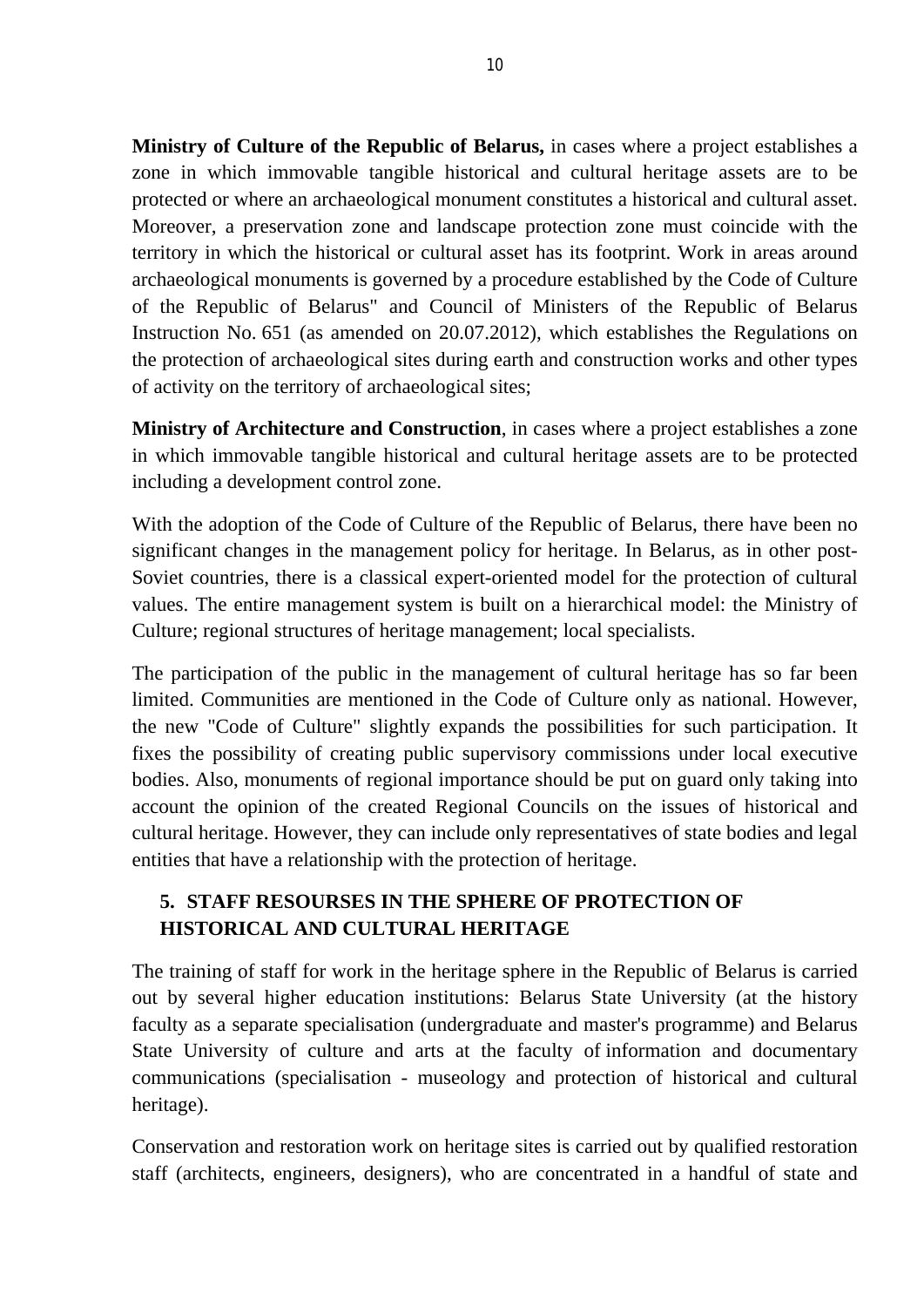private enterprises. The most authoritative of these is the "Belrestavratsiya" joint stock company, which employs around 500 staff.

As mentioned above, practical administration in the heritage sphere is carried out directly by the Directorate for Protection of Historical and Cultural Heritage of the Ministry of Culture of the Republic of Belarus, which employs a staff of 11. At local level, protection of the heritage is implemented by specialists working for *rayon* and *oblast* culture directorates of local authorities (1 specialist per administrative region), which is extremely inadequate given the immensity of the tasks they face. They must carry out the role of inspector, checking on compliance with legislation on protection of historical and cultural heritage.

Scientific and methodical assistance in the sphere of heritage protection is provided by the National Academy of Sciences of Belarus and the Institute of Culture of Belarus (Department for Protection of Historical and Cultural Heritage).

# **6. RIGHTS OF THE PRIVATE AND VOLUNTARY SECTOR (PHYSICAL INDIVIDUALS AND LEGAL ENTITIES)**

In line with the requirements of Republic of Belarus legislation in the sphere of protection of historical and cultural heritage, sites subject to protection may be in any form of ownership, including of legal entities and physical individuals.

According to legislation, individual heritage sites (chiefly category - 0 and category - 1, including World Heritage sites) may only be owned by the state.

The Code of Culture of the Republic of Belarus (hereinafter, the Code of Culture, defines the rights and obligations of owners/possessors of historical and cultural assets.

The owner is entitled to:

- transfer the historical/cultural asset to state authorities for protection;
- exercise a right of pre-emption to acquire other constituent parts of the historical/cultural asset which are under collective ownership;
- receive material assistance in the form of funding from the republic budget and other sources for the execution of works on the historical/cultural asset if they do not have their own funds.

The owner/possessor is prohibited from:

- destroying the historical/cultural asset;
- carrying out works on the historical/cultural asset or within the protection zone without permission from the Ministry of Culture;
- transfer the right of ownership of the site without the agreement of the local executive and administrative authorities;
- change the location of the historical/cultural asset without the agreement of the Ministry of Culture;
- export the asset;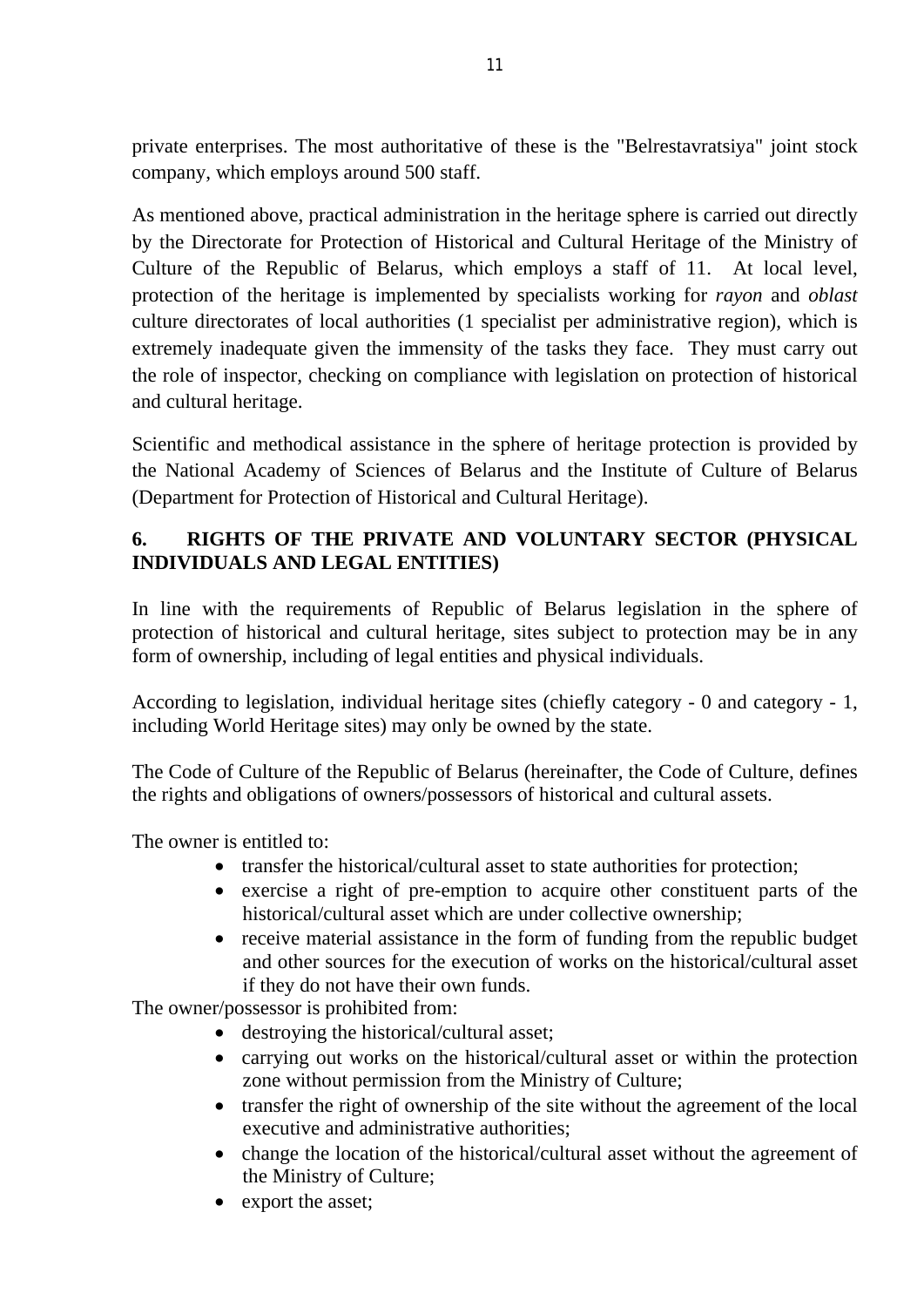• hand over the protected site into the possession of or for use by the Armed Forces of the Republic of Belarus or other military formations.

Under the provisions of Articles 116-117 of the Code of Culture, works on historical/cultural assets, including the drawing up of planning documents and specifications, must be carried out under the guidance of a supervisor, who bears personal responsibility for the preservation of the asset's distinctive characteristics as well as for the scientific and methodical justification of the project decisions taken and their implementation.

Under Article 116 paragraph 1 of the Code of Culture supervisors are appointed by the Ministry of Culture to represent the order-giver or supervise engineering companies or scientific and research institutions. An architect or historian with experience of working on heritage sites may be appointed as a scientific supervisor for works on a historic monument. They do not require a special licence for this type of activity. The supervisor may be a legal entity's representative or a physical individual which passed attestation and received a special certificate.

Permission to carry out archaeological research is issued by the Ministry of Culture after the National Academy of Sciences of Belarus has granted written permission for the carrying out of archaeological research.

## **7. FINANCIAL ASSISTANCE AND REHABILITATION OF HERITAGE**

Funding from heritage protection comes from republic and local budgets, private investment and also state programmes, which include:

The **"Culture of Belarus" State Programme for 2015-2020**, which provides for the execution of restoration and renovation work on 34 heritage sites in the *oblasts*:

*10 in Brest oblast; in Vitebsk oblast; in Gomel oblast; 5 in Grodno oblast; in Mogilev oblast; in Minsk oblast.*

The **"Castles of Belarus" State Programme for 2012-2018**, which provides for the execution of works on 38 medieval castles and palace and park complexes. *Total budget funding of 131,381.3 million rubles is earmarked for the "Castles of Belarus" state programme, of which the republic budget is providing 2,500 million rubles and local budgets are providing 128,881.3 million rubles.*

Measures under the "Castles of Belarus" State Programme for 2012-2018 are funded within the limits of the appropriations earmarked for these tasks in republic and local budgets and also through the own funds of organisations implementing the state programme.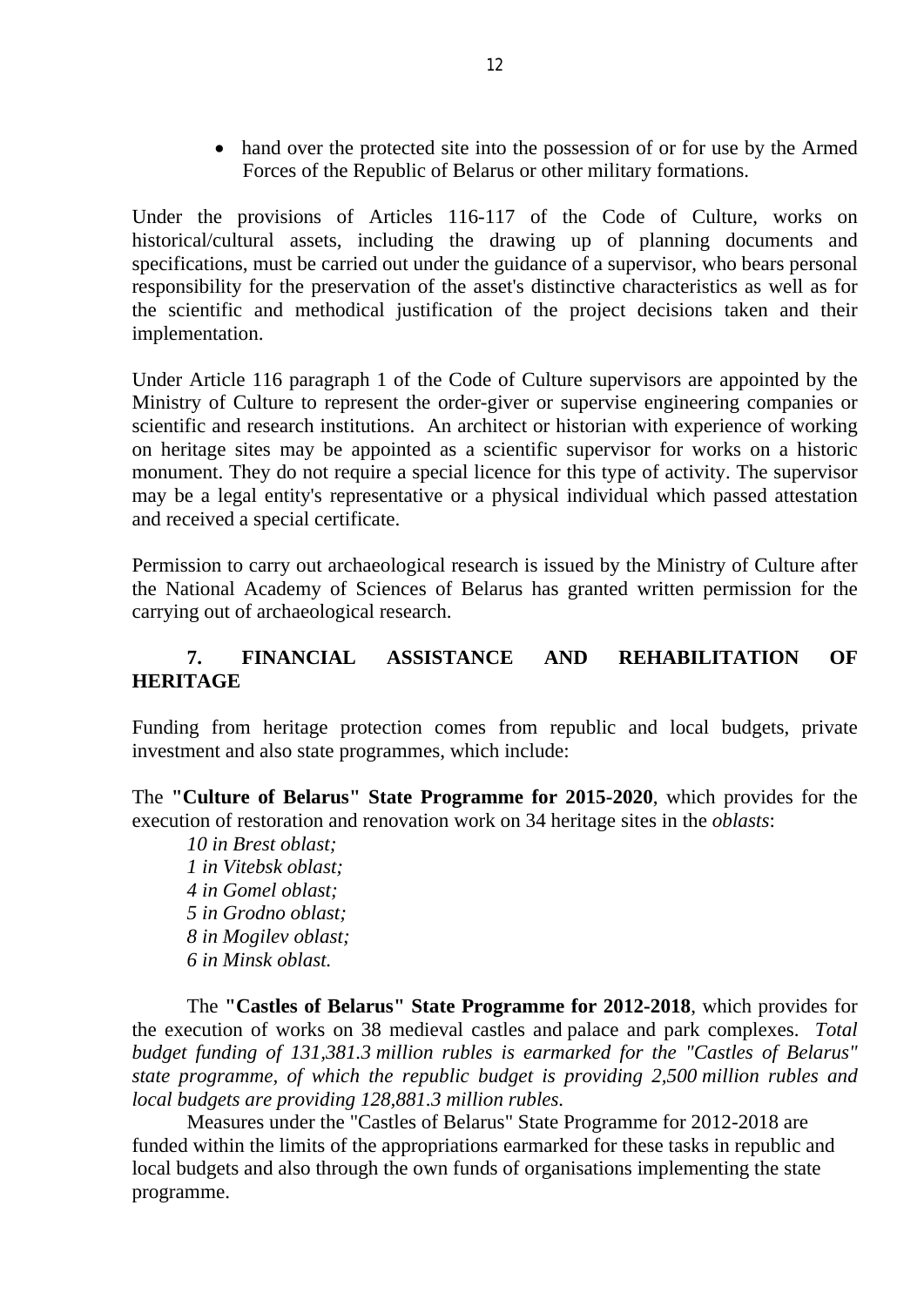Since the beginning of the programme 13037.4 million rubles of programme funding has been distributed, including:

1,099.9 million rubles – from the Republic budget;

10,757.5 million rubles – from *oblast* budgets (Brest *oblast* – 2441.0 million rubles, Vitebsk *oblast* – 389.1 million rubles, Grodno *oblast* – 7887.6 million rubles, Minsk *oblast* – 39.8 million rubles);

1,180 million rubles – from extra-budgetary sources.

Thanks to extra-budgetary funding for the restoration and reconstruction of historical and cultural assets from the "Lyubcha Castle" Charitable Trust, work is being carried out on the castle in the Lyubcha township in the Navahrudak *rayon*. In order to attract extra-budgetary funding for work on Navahrudak castle the culture department of the Navahrudak *rayon* executive committee opened a fund for voluntary donations which, by 31.12.2014, had received 51.6 million rubles and 231 thousands,43 euros in voluntary donations.

Funding for the protection of heritage sites are also raised through different public initiatives, such as the **"Skarbnitsa" republic-wide draw lottery**, which gathers funds going, in particular, for the restoration of Navahrudak castle.

# **8. BASIC LEGAL AND REGULATORY ACTS RELATING TO CULTURAL HERITAGE**

#### **8.1. Legislation relating to protection of historical and cultural heritage**

The following legal acts are applicable in the sphere of protection of historical and cultural heritage in the Republic of Belarus:

#### **Codes and laws:**

Civil Code of the Republic of Belarus, Land Code of the Republic of Belarus, Water Code of the Republic of Belarus, Criminal Code of the Republic of Belarus, Code of Administrative Infringements of the Republic of Belarus;

Code of Culture of the Republic of Belarus,  $20<sup>th</sup>$  July,  $2017$  No 413-3;

Republic of Belarus Law of 25<sup>th</sup> November 2011 "On Archiving and Record Management in the Republic of Belarus"

Republic of Belarus Law of 9<sup>th</sup> July 1999 "On Folk Art, Folk Crafts/Handicrafts in the Republic of Belarus" (National Register of Legal Ccts of the Republic of Belarus, 1999, No. 56,  $2/62$ ) as per the versions of 9<sup>th</sup> November 2009,  $20<sup>th</sup>$  May 2013.

Republic of Belarus Law of 5<sup>th</sup> July 2004 "On Architecture, Urban Planning and Construction Activity in the Republic of Belarus" (as per the version of 31st December 2014).

#### *Decrees of the President of the Republic of Belarus***:**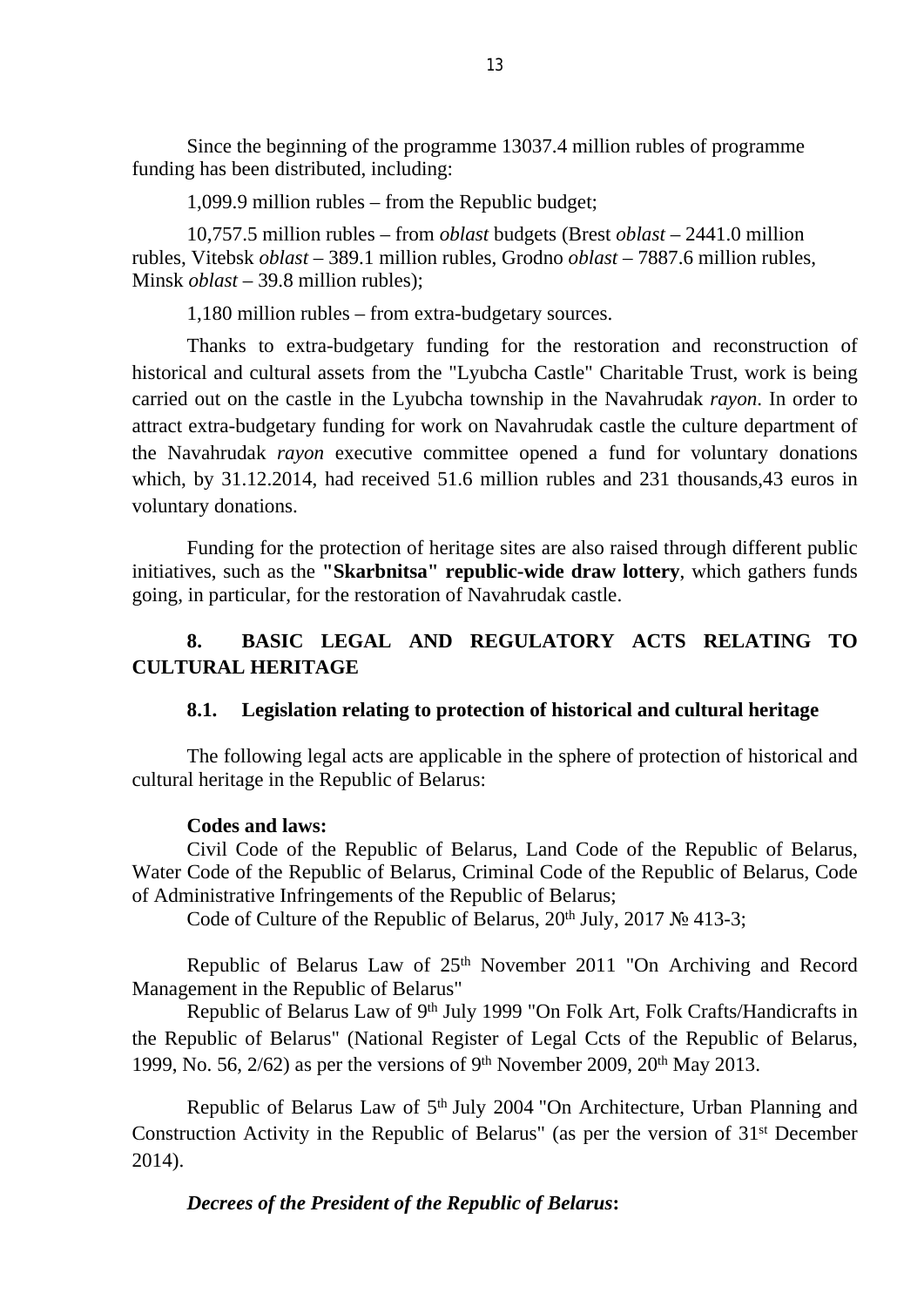No. 190 of 19<sup>th</sup> April 2007 "On the Procedure for Estimating the Cultural Values";

No. 435 of 10<sup>th</sup> July 2006 "On Certain Issues Concerning the Movement of Museum Items and/or Museum Collections Across the Border of the Republic of Belarus";

No. 527 of 18th October 2007 "On Certain Issues Concerning the Protection of Historical and Cultural Heritage" (together with the "Regulations on the procedure for implementing deductions for business activity having a direct impact on historical and cultural assets or protection zones containing an immovable tangible historical and cultural asset and compensation for damage to historical and cultural assets or protection zones containing immovable material historical and cultural assets".

#### **Instructions governing issues of the preservation of historical and cultural assets at the level of the** *Council of Ministers of the Republic of Belarus***:**

Republic of Belarus Council of Ministers Instruction No. 762 of 15<sup>th</sup> June 2006 "On certain issues concerning the protection of historical and cultural heritage (version of  $17<sup>th</sup>$  January 2014) (together with the "Regulations on the procedure for the keeping of the State List of Historical and Cultural Values of the Republic of Belarus", the "Regulations on the procedure for setting up a database on the historical and cultural heritage of the Republic of Belarus and the procedure for consulting the information in that database", the "Regulations on the procedure for granting permission to carry out works on tangible historical and cultural values and/or in historical and cultural heritage protection zones", the "Regulations on the procedure for granting certification for supervision of the drawing up of planning documents and specifications for the execution of restoration works on tangible historical and cultural values and/or in protection zones containing immovable tangible historical and cultural values", "Regulations on the Belarus Republic Scientific and Methodical Advisory Council on Historical and Cultural Heritage under the Ministry of Culture");

Republic of Belarus Council of Ministers Instruction No. 906 of 18th July 2006 "On certain issues concerning the exportation of cultural values outside the borders of the Republic of Belarus and the invalidation of individual Republic of Belarus Council of Ministers instructions and paragraph 1 of Republic of Belarus Council of Ministers Instruction No. 1538 of 3rd December 2004;

Republic of Belarus Council of Ministers Instruction No. 651 of 22nd May 2002 ratifying the "Regulations on the protection of archaeological sites during excavation and construction work and the implementation of other activities on the territory of archaeological sites" (National Legal Internet Portal of the Republic of Belarus, 2012, of 27th July 2012);

Republic of Belarus Council of Ministers Instruction No. 762 of 15<sup>th</sup> June 2006 "On certain issues concerning the protection of historical and cultural heritage;

Republic of Belarus Council of Ministers Instruction No. 1129 of 10<sup>th</sup> September 2004 "Ratifying the List of state culture institutions with special significance for the preservation, development and dissemination of Belarusian national culture, whose reorganisation and winding up are subject to the agreement of the Government of the Republic of Belarus";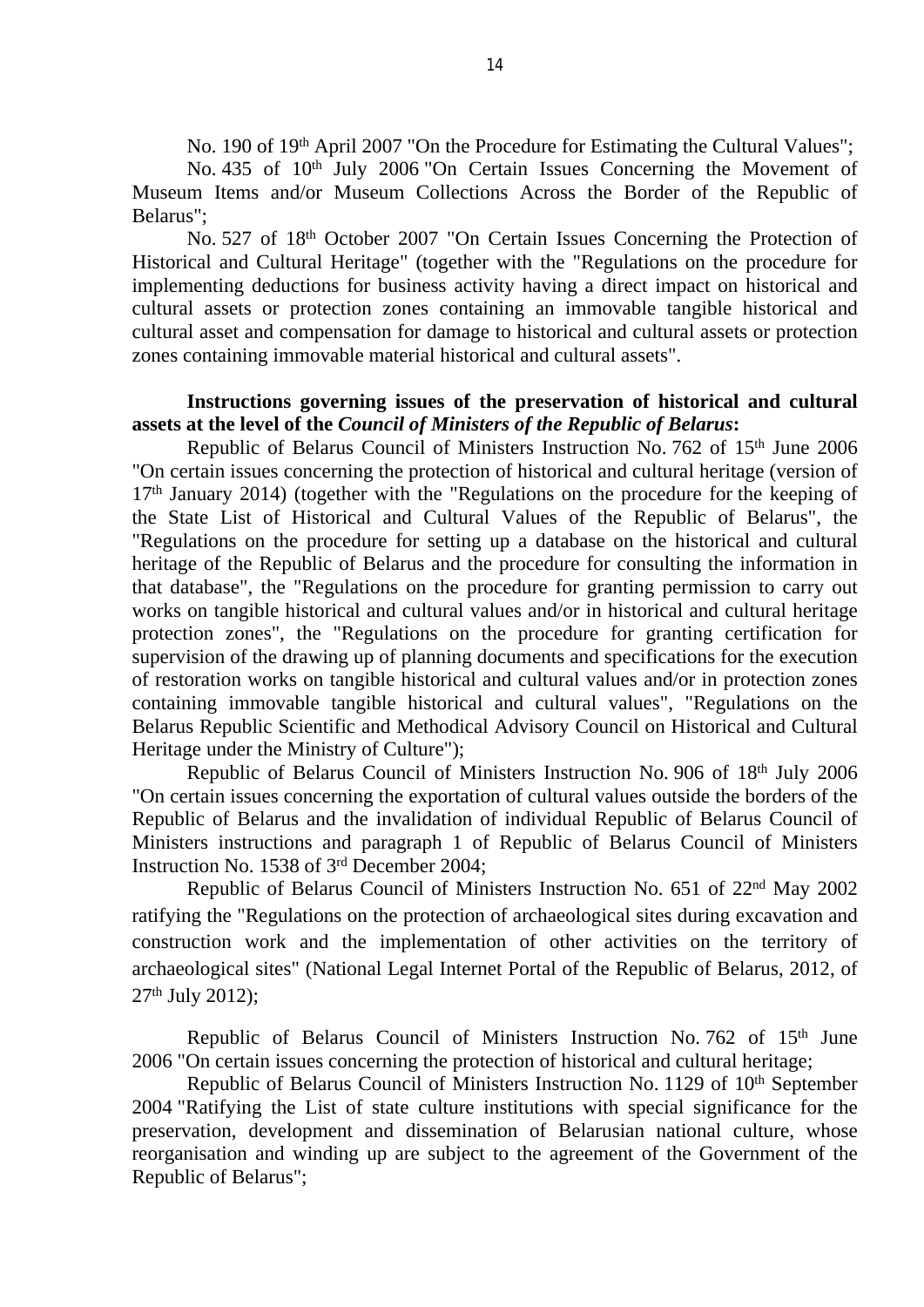Republic of Belarus Council of Ministers Instruction No. 579 of 6<sup>th</sup> May 2002 "On issues concerning the preservation of the historical and cultural heritage of the Republic of Belarus";

Republic of Belarus Council of Ministers Instruction No. 1383 of 19th September 2001 "On the streamlining of state records of historical and cultural values".

### **The sub-legal regulatory acts applicable in the sphere of protection of cultural and historical heritage include:**

Republic of Belarus Ministry of Culture Instruction No. 26 of 31st May 2007 (version of 26th August 2013) "Approving the Instruction on the procedure for the establishment, scientific study and artistic assessment of identified tangible objects and intangible manifestations of human creativity which may be of historical and cultural value";

Republic of Belarus Ministry of Culture Instruction No. 26 of 13th December 2000 "Approving the Regulations on the National database on folk art and folk crafts/handicrafts" (National register of legal acts of the Republic of Belarus, 2001, No. 12, 8/4689);

Republic of Belarus State Customs Committee Instruction No. 56 of 23rd August 2005 "On the exportation of cultural assets and copies of archive documents";

Republic of Belarus Ministry of Culture Instruction No. 40 of 8<sup>th</sup> December 2006 "Establishing certain forms" (form of [certification](consultantplus://offline/ref=8A109EBD0EFEEBFDD8F591AAEDF5F570EC695B3741ADCB12E1403CA3E6810B8B9AF9C00DCD685768EDC9AEE22AZ96DI) for historical and cultural assets; form of [protective](consultantplus://offline/ref=8A109EBD0EFEEBFDD8F591AAEDF5F570EC695B3741ADCB12E1403CA3E6810B8B9AF9C00DCD685768EDC9AEE229Z969I) panels, mounted on an immovable tangible historical or cultural asset; form of [security obligations\)](consultantplus://offline/ref=8A109EBD0EFEEBFDD8F591AAEDF5F570EC695B3741ADCB12E1403CA3E6810B8B9AF9C00DCD685768EDC9AEE226Z96DI);

Republic of Belarus Ministry of Culture Instruction No. 17 of 17<sup>th</sup> June 2003 "ratifying the Instruction on the procedure for the inventorying, conservation and transportation of arms and munitions of cultural value by state museums";

Republic of Belarus Ministry of Culture Instruction No. 11 of 10<sup>th</sup> April 2003 "Ratifying the State list of historical and cultural heritage assets of the Republic of Belarus";

Republic of Belarus Ministry of Culture "Regulations on authentic folklore groups in the Republic of Belarus" of  $30<sup>th</sup>$  April 1999;

Republic of Belarus Ministry of Culture decree No. 19 of  $20<sup>th</sup>$  January 1997 "Approving the Instruction on the procedure for acquisition, accounting, scientific processing, preservation and use of the Museum collection of the Republic of Belarus".

**There are no individual regulatory acts relating to specific historic towns and centres in the Republic of Belarus. Nevertheless, there are Council of Ministers instructions relating to the forming of historical and cultural conservancy areas within individual historic areas. These include** Republic of Belarus Council of Ministers Instruction No. 553 of 22nd May 1997 "Declaring the "Zaslawye" Historical and Cultural Museum-Reserve, the "Polatsk" Historical and Cultural Museum-Reserve and the "Nyasvizh" National Historical and Cultural Museum-Reserve to be historical and cultural museums-reserves establishing substantial parts of those towns as such. In these cases, the conservancy area, with its protection zone, development control zone and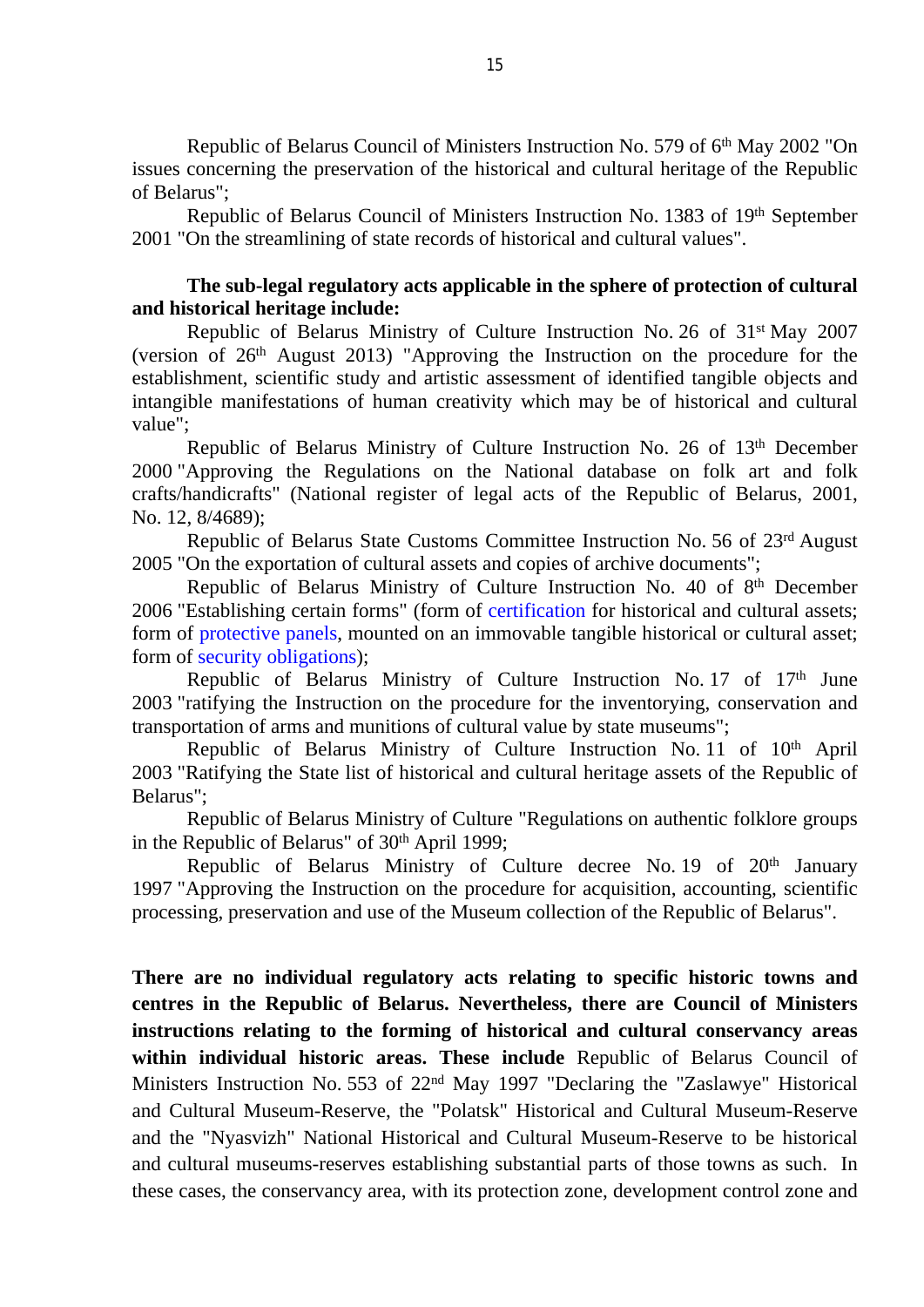existing and future museums form a nucleus around which the conditions are created for the conversion of historic towns into town museums.

# **8.2. Regulatory acts governing the obligations of religious organisations in relation to the heritage**

**Religious organisations possessing heritage sites are under obligation to comply** with the provisions of the Code of Culture of the Republic of Belarus. Their activities are governed by the Republic of Belarus Law of 17th **December 1992 "On the Freedom of Conscience and Religious Organisations''** (as per the versions of 31<sup>st</sup> October 2002, 21st July 2008, 04th January 2010, 22nd December 2011).

The state authority for religious affairs (namely the **Ombudsman for religious affairs and ethnic affairs and his apparatus, on which the Regulations were ratified by Republic of Belarus Council of Ministers Instruction No. 891 of 15th July 2006; as** amended and supplemented by instructions: No. 198 of 19<sup>th</sup> February 2007; No. 1018 of 6 th November 2012) checks and monitors the activities of religious organisations with regard to their compliance with the legislation of the Republic of Belarus on freedom of conscience, religion and religious organisations, as well as their statutes, and issues binding orders for the removal of any infringements discovered.

Within their activities, religious organisations must be guided by their statutes and are under obligation to comply with the requirements of the Constitution of the Republic of Belarus, the aforementioned Law and other legislative acts of the Republic of Belarus.

Religious organisations have a right of pre-emption regarding the transfer to them by the State of religious buildings and the surrounding area, with the exception of those being used as sites of culture, physical culture and sport. Property transferred by religious associations to religious communities forming part of the religious association concerned and also to monasteries and monastic communities, religious brotherhoods and sisterhoods, religious missions and religious educational establishments, is assigned to the said religious organisations in terms of jurisdiction for operational management.

Under the procedure established by law, the State provides religious organisations with assistance for the restoration of religious buildings and other items presenting historical or cultural value. Disputes regarding the possession and use of religious buildings and property are resolved in judicial proceedings unless otherwise specified by the legislation of the Republic of Belarus.

# **8.3. Legislation relating to the rights of different ethnic groups**

The Republic of Belarus is traditionally a multi-ethnic and multicultural State, promoting the interests of all ethnic groups, and is guided by the Constitution and the principles of international law in the sphere of human rights and ethnic minorities, creating the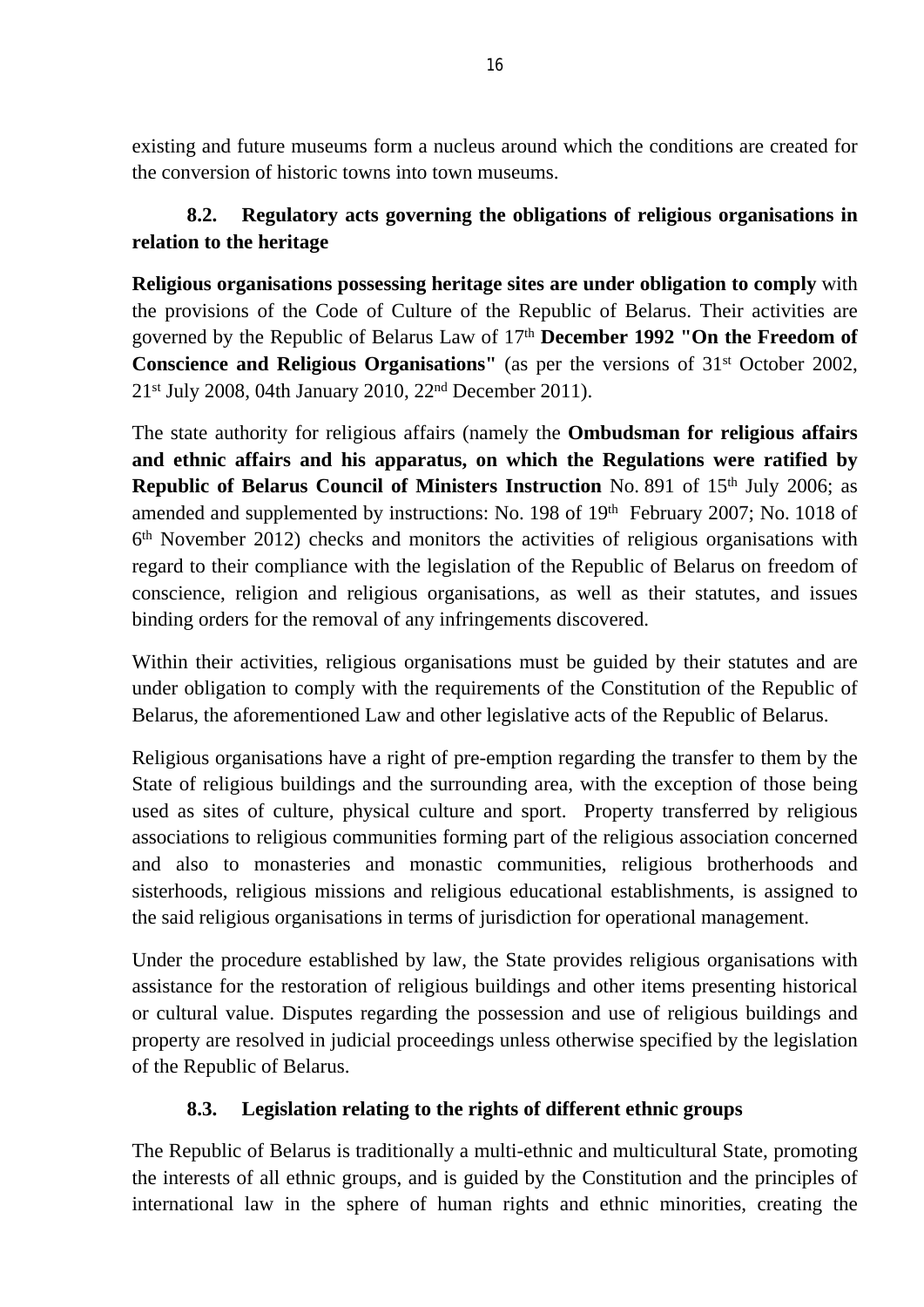necessary conditions for the free development of ethnic minorities and protecting the rights and lawful interests of persons belonging to ethnic minorities.

The Law of the Republic of Belarus **"On Ethnic Minorities In the Republic of Belarus''** of 11<sup>th</sup> November 1992 (as per the versions of 05.01.2004 [consultantplus://offline/ref=0898D8A3AFF20D7645A14C7614CFD6C23BF88635EFB2](consultantplus://offline/ref=0898D8A3AFF20D7645A14C7614CFD6C23BF88635EFB29C19467EBFA9E4CAADCF584A1B7212A626B41EA5E29Fx83DN) [9C19467EBFA9E4CAADCF584A1B7212A626B41EA5E29Fx83DN,](consultantplus://offline/ref=0898D8A3AFF20D7645A14C7614CFD6C23BF88635EFB29C19467EBFA9E4CAADCF584A1B7212A626B41EA5E29Fx83DN) and 7th May 2007 [consultantplus://offline/ref=0898D8A3AFF20D7645A14C7614CFD6C23BF88635EFB1](consultantplus://offline/ref=0898D8A3AFF20D7645A14C7614CFD6C23BF88635EFB194174674BFA9E4CAADCF584A1B7212A626B41EA5E29Fx833N) [94174674BFA9E4CAADCF584A1B7212A626B41EA5E29Fx833N](consultantplus://offline/ref=0898D8A3AFF20D7645A14C7614CFD6C23BF88635EFB194174674BFA9E4CAADCF584A1B7212A626B41EA5E29Fx833N)) establishes that citizens of the Republic of Belarus from ethnic minorities must comply with the Constitution of the Republic of Belarus and other legislative acts of the Republic of Belarus, facilitating the preservation of the sovereignty and territorial integrity of the Republic of Belarus and respecting the traditions of citizens of all ethnic backgrounds living in the Republic, their language and culture. Any kind of direct or indirect restriction of the rights and freedoms of citizens of the Republic of Belarus on grounds of their belonging to an ethnic minority or any attempts to assimilate them against their will are prohibited.

The State guarantees citizens of the Republic of Belarus from ethnic minorities equal political, economic and social rights and freedoms exercised according to the procedure laid down by the legislation of the Republic of Belarus, including the right to speak one's own language, the right to choose a language of communication, education and study and to preserve one's historical/cultural and spiritual heritage, freely develop culture, including with respect to professional and amateur art.

At present, there are 212 ethnic/cultural public associations operating in the country. Annual ethnic culture festivals are held. Information on ethnic/cultural public associations (as of  $1<sup>st</sup>$  January 2015) may be consulted here: [http://www.belarus21.by/Articles/nac\\_cult\\_ob](http://www.belarus21.by/Articles/nac_cult_ob)

# **8.4. Which instruments of the Council of Europe and UNESCO have been signed and ratified and when did they enter into force?**

# **Within the framework of the Council of Europe:**

The Republic of Belarus became a State Party to the European Cultural Convention as of 1993.

Belarus fully participates in seven leading Council of Europe committees, including in the area of culture, heritage and landscape and the Bern Convention).

In December, 2008, the Congress of Local and Regional Authorities of the Council of Europe proposed observer status for the Council for Co-operation of Local Self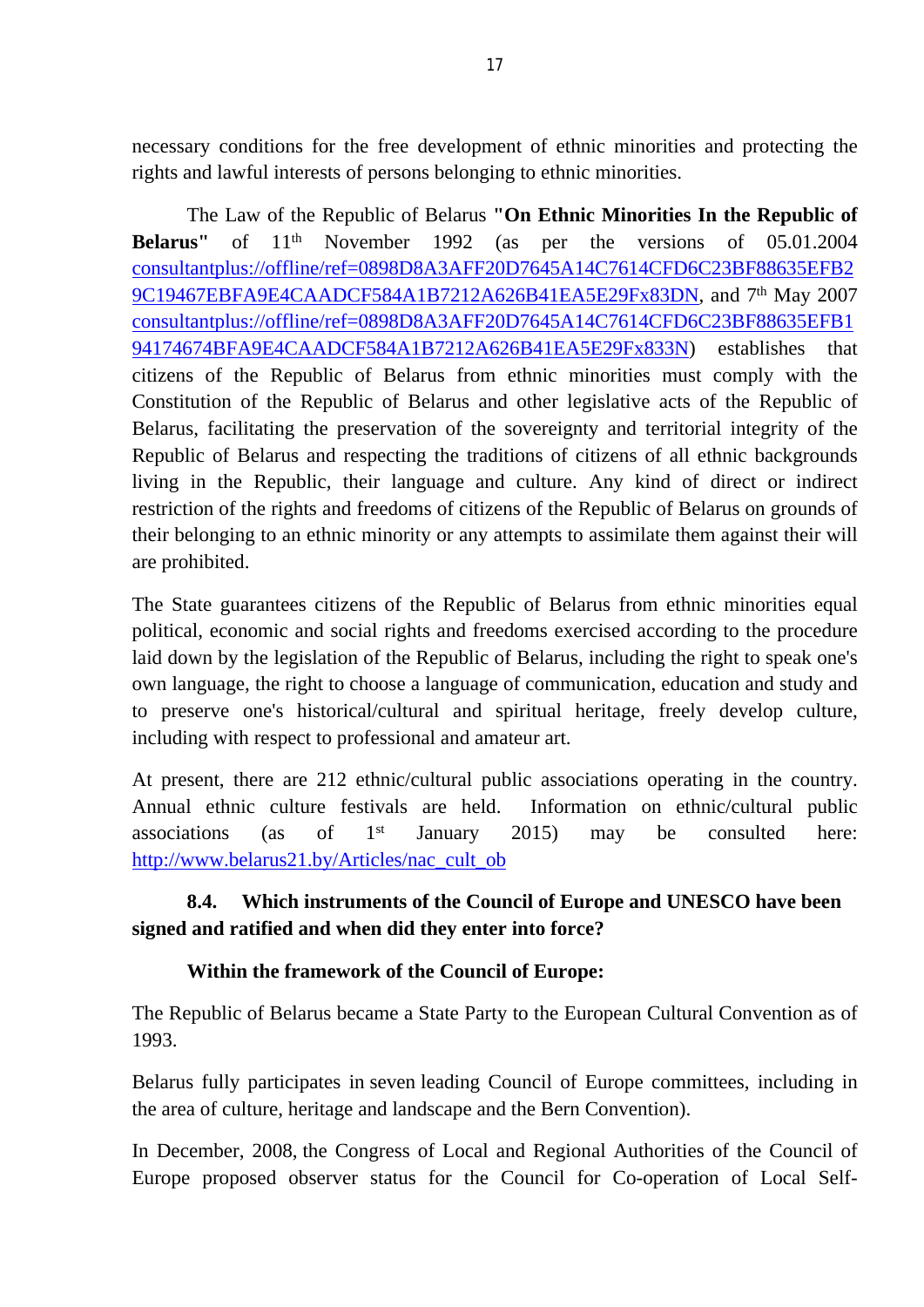Governance Bodies under the Council of the Republic of the National Assembly of the Republic of Belarus.

The "Belavezhskaya Pushcha" and "Berezinsky Biosphere Reserve" national parks hold European diplomas for protected natural areas issued by the Council of Europe.

The following instruments were opened for signature by the Republic of Belarus:

1. **European Landscape Convention (Florence convention).** Opened for signature by the member States of the Council of Europe and for accession by the European Union and European non-member States of the Council of Europe in Florence on 20 October 2000. Date of entry into force: 1st March 2004

2. **European Convention on the Protection of the Archaeological Heritage of 16th January 1992.**

**The following instruments may not be signed by the Republic of Belarus before its accession to the Council of Europe:**

*1. Convention for the Protection of the Architectural Heritage of Europe. Opened for signature by the member States of the Council of Europe in Granada on 3 October 1985 [\(ETS No. 121\)](http://conventions.coe.int/Treaty/RUS/Treaties/Html/121.htm) . Date of entry into force: 1st December 1987*

2. **Framework Convention for the Protection of National Minorities. [\(ETS No. 157\)](http://conventions.coe.int/Treaty/RUS/Treaties/Html/157.htm)** Opened for signature by the member States of the Council of Europe in Strasbourg on 1 February 1995. Date of entry into force: 1st February 1998

**3. Council of Europe Framework Convention on the Value of Cultural Heritage for Society. [\(CETS No. 199\)](http://conventions.coe.int/Treaty/RUS/Treaties/Html/199.htm)** Opened for signature by the member States of the Council of Europe in Faro on  $27<sup>th</sup>$  October 2005. Date of entry into force:  $1<sup>st</sup>$  June 2011

The Republic of Belarus **has ratified the following UNESCO/UN international instruments:**

**1. Convention for the Protection of Cultural Property in the Event of Armed Conflict** of 1954; ratified by Belarus on 18 March 1957, entered into force in Belarus on 7<sup>th</sup> August 1957;

1.1. **Protocol to the Hague Convention for the Protection of Cultural Property in the Event of Armed Conflict** of 1954; ratified by Belarus on 18 March 1957, entered into force in Belarus on 7<sup>th</sup> August 1957;

1.2. **Second Protocol to the Hague Convention for the Protection of Cultural Property in the Event of Armed Conflict** of 1999; ratified by Belarus on 24<sup>th</sup> October 2000, entered into force in Belarus on 9th March 2004;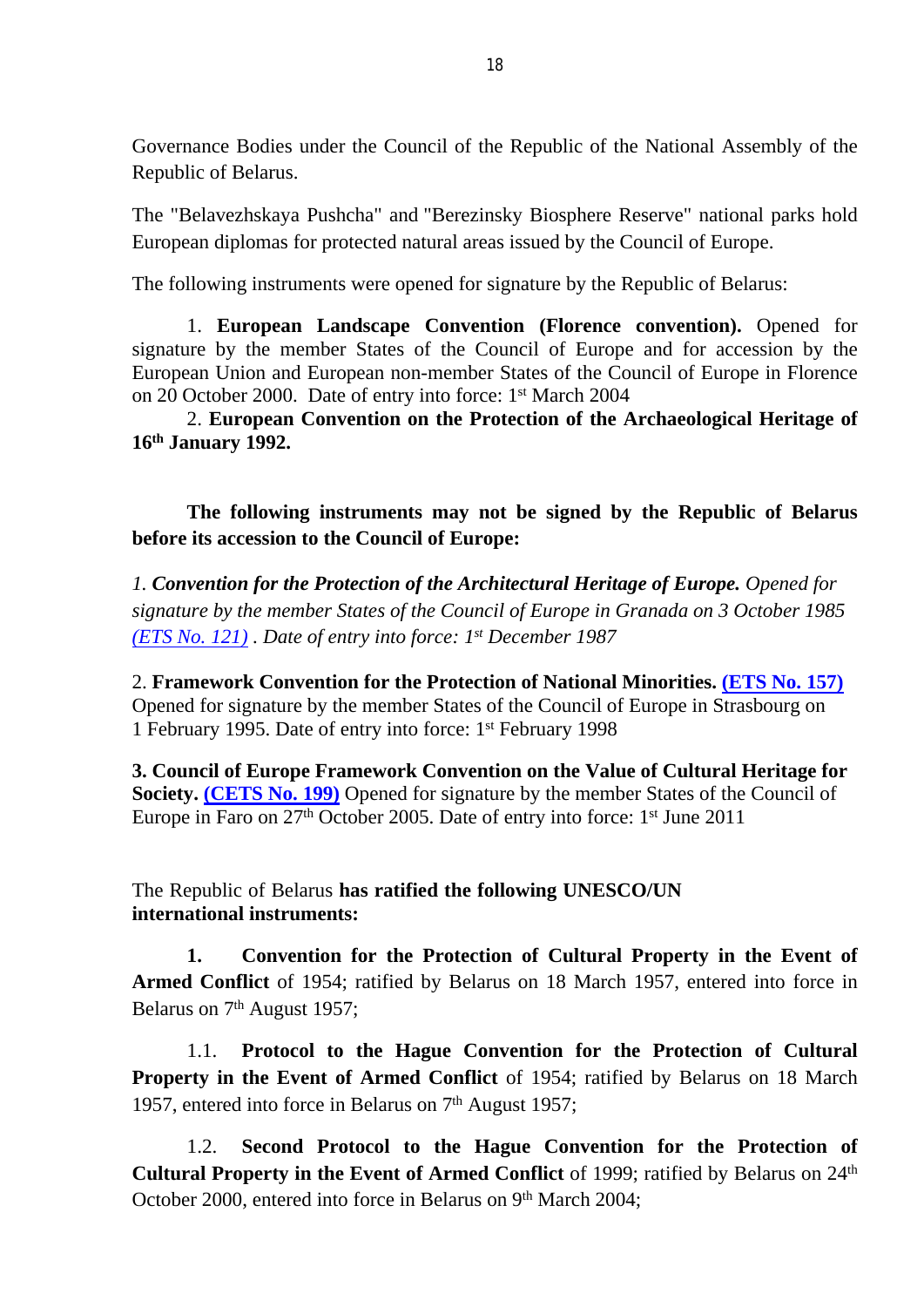**2. Convention on the Means of Prohibiting and Preventing the Illicit Import, Export and Transfer of Ownership of Cultural Property** of 1970; ratified by Belarus on 4<sup>th</sup> February 1988, entered into force in Belarus on 28<sup>th</sup> July 1988;

**3. Convention Concerning the Protection of the World Cultural and Natural Heritage** of 1972; ratified by Belarus on 25<sup>th</sup> March 1988, entered into force in Belarus on 12<sup>th</sup> January 1989;

**4. Convention for the Safeguarding of the Intangible Cultural Heritage** of 2003; ratified by Belarus on  $29<sup>th</sup>$  December 2004, entered into force in Belarus on  $20<sup>th</sup>$ April 2006;

**5. Convention on the Protection and Promotion of the Diversity of Cultural Expressions** of 2005; ratified by Belarus on 4 August 2006, entered into force in respect of Belarus on 18th March 2007

**6. Convention on the Guaranteeing of the Rights of Persons belonging to**  National Minorities. Entered into force in Belarus on 10<sup>th</sup> January 1997

**7. UN Convention on Biological Diversity**. Entered into force in respect of Belarus on 29 December 1993 (ratified by Instruction of the Supreme Council of the Republic of Belarus of 10<sup>th</sup> June 1993 "Ratifying the Convention on Biological Diversity") (Official Bulletin of the Supreme Council of the Republic of Belarus, 1993, No. 27, art. 347; No. 29).

**8. Convention on the Protection and Use of Transboundary Watercourses**  and International Lakes. Entered into force in Belarus on 27<sup>th</sup> August 2003 (the Republic of Belarus acceded via Decree of the President of the Republic of Belarus No. 161 of 21st April 2003 "On the accession of the Republic of Belarus to the Convention on the Protection and Use of Transboundary Watercourses and International Lakes" (National register of legal acts of the Republic of Belarus, 2003, No. 49, 1/4544).

**9. Convention on the Transboundary Effects of Industrial Accidents.**  Entered into force in Belarus on 23 September 2003 *(*the Republic of Belarus acceded via the Republic of Belarus Law of 30<sup>th</sup> April 2003 "On the accession of the Republic of Belarus to the Convention on the Transboundary Effects of Industrial Accidents (National register of legal acts of the Republic of Belarus, 2003, No. 53, 2/941).

**10. Convention on Environmental Impact Assessment in a Transboundary Context.** Entered into force in Belarus on 8<sup>th</sup> February 2006. Adopted by Decree of the President of the Republic of Belarus No. 487 of 20<sup>th</sup> October 2005 "On the accession of the Republic of Belarus to the Convention on Environmental Impact Assessment in a Transboundary Context" (National register of legal acts of the Republic of Belarus, 2005, No. 171, 1/6874).

**Not ratified or signed** by the Republic of Belarus:

**Convention on the Protection of the Underwater Cultural Heritage.** Adopted on 2nd November 2001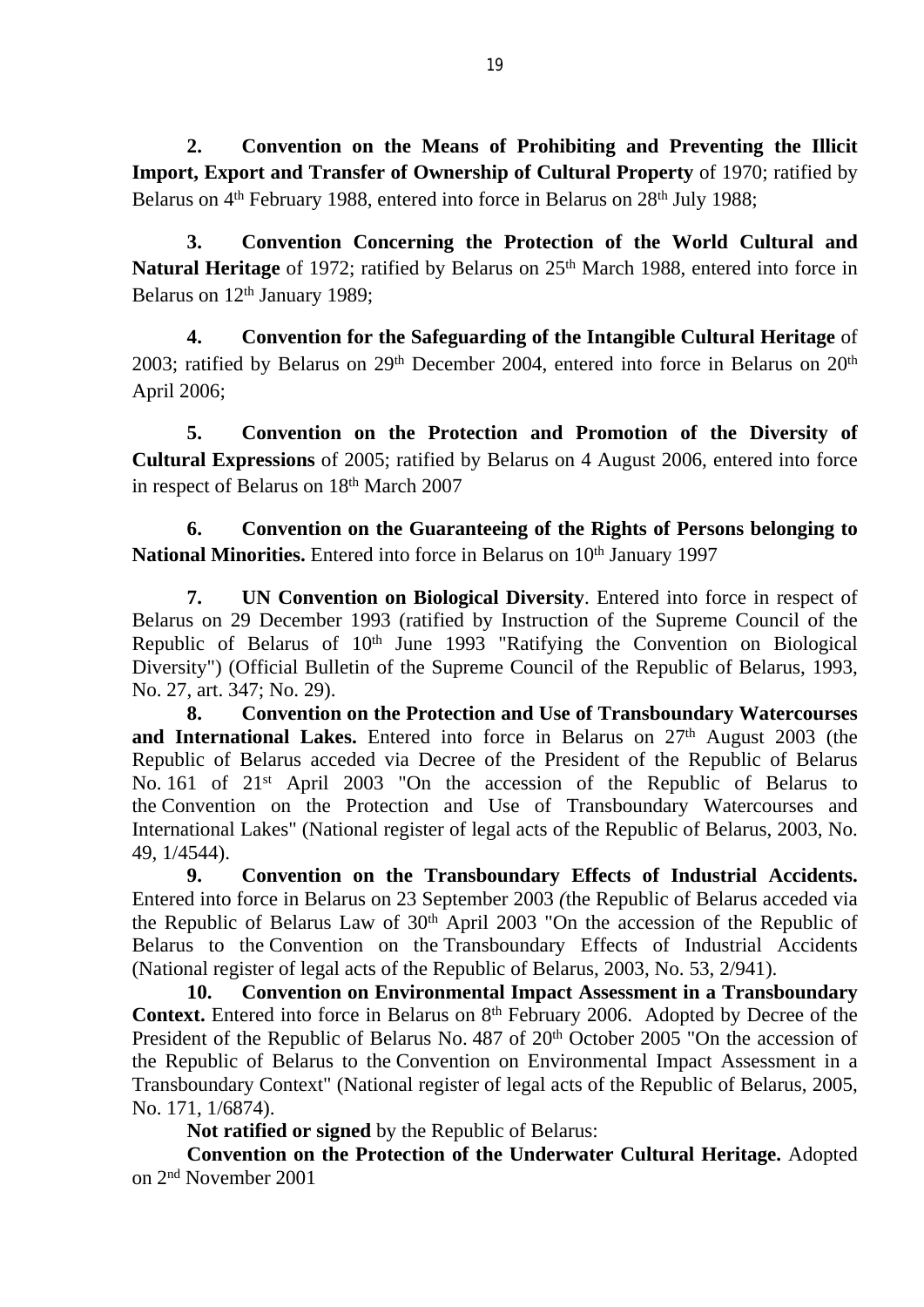# **9. RELATIONS BETWEEN LEGISLATIVE AND REGULATORY ACTS ON CULTURAL HERITAGE AND OTHER LEGAL TEXTS**

## **9.1. Spatial and urban planning**

The procedure for urban planning in Belarus is regulated by the Belarus Law No. 300-Z of 5th July 2004 "On Architectural, Urban Development and Construction Activities", which lays down the mandatory requirements for establishing the *boundaries of protected zones* on the basis of urban development projects (Article 6 of the aforementioned Law). Provision is made, within the boundaries of protection zones, for restrictions or a complete ban on building alterations posing a threat to historical/cultural assets and their surroundings or disrupting the conditions for their preservation and use (Art. 29 of the Law "On Protection of Historical and Cultural Heritage").

Urban development projects are divided into groups, depending on the level of planning permission required. At national and regional levels, complex territorial organisation schemes are drawn up (General complex territorial organisation schemes - GCTOSs - for national level and complex territorial organisation schemes – CTOSs - for *oblasts* and *rayons*), with general plans (GPs) and detailed plans (DPs) being devised at local level. The scale on which the scheme plans are executed allow cultural heritage sites to be shown as no more than map symbols.

Taking account of drawing resolution<sup>1</sup> in the GPs, individually standing historic buildings and the approximate area occupied by complex historical/cultural assets are usually marked out if no protection zone has been previously established. For more indepth analysis linked to heritage issues, the GP will contain a key historic architecture plan executed on a suitable scale, and urban planning measures to protect historical/cultural assets are defined.

Historical and cultural assets are considered in sections of the GCTOSs, CTOSs and GPs that are devoted to tourism development. There are proposals for organising thematic itineraries linking natural or cultural heritage sites as showpiece tourist attractions.<sup>2</sup> In this connection, as a rule, it is only classified monuments in their current state which are taken into account. Proposals for the conversion of heritage sites involved in tourism activity are to be devised at a lower level of urban development planning.

The main urban planning document setting out the legislative requirements for establishing the boundaries of protection zones is the Detailed Plan (DP). In the DP, the boundaries of protection zones are established for the largest historical/cultural assets: historic town centres, which include Minsk, Brest, Vitebsk, Mogilev, Grodno, Pinsk, Kobryn, Zaslawye, Mazyr and Polotsk. The boundaries and rules on upkeep of

<sup>&</sup>lt;sup>1</sup> In a general plan areas of less than 3 ha cannot be accurately demarcated.

<sup>&</sup>lt;sup>2</sup> Devising thematic tourism itineraries is the responsibility of the Republic of Belarus Ministry of Sport and Tourism or specific tourism operators without the agreement of the urban planning and local authorities.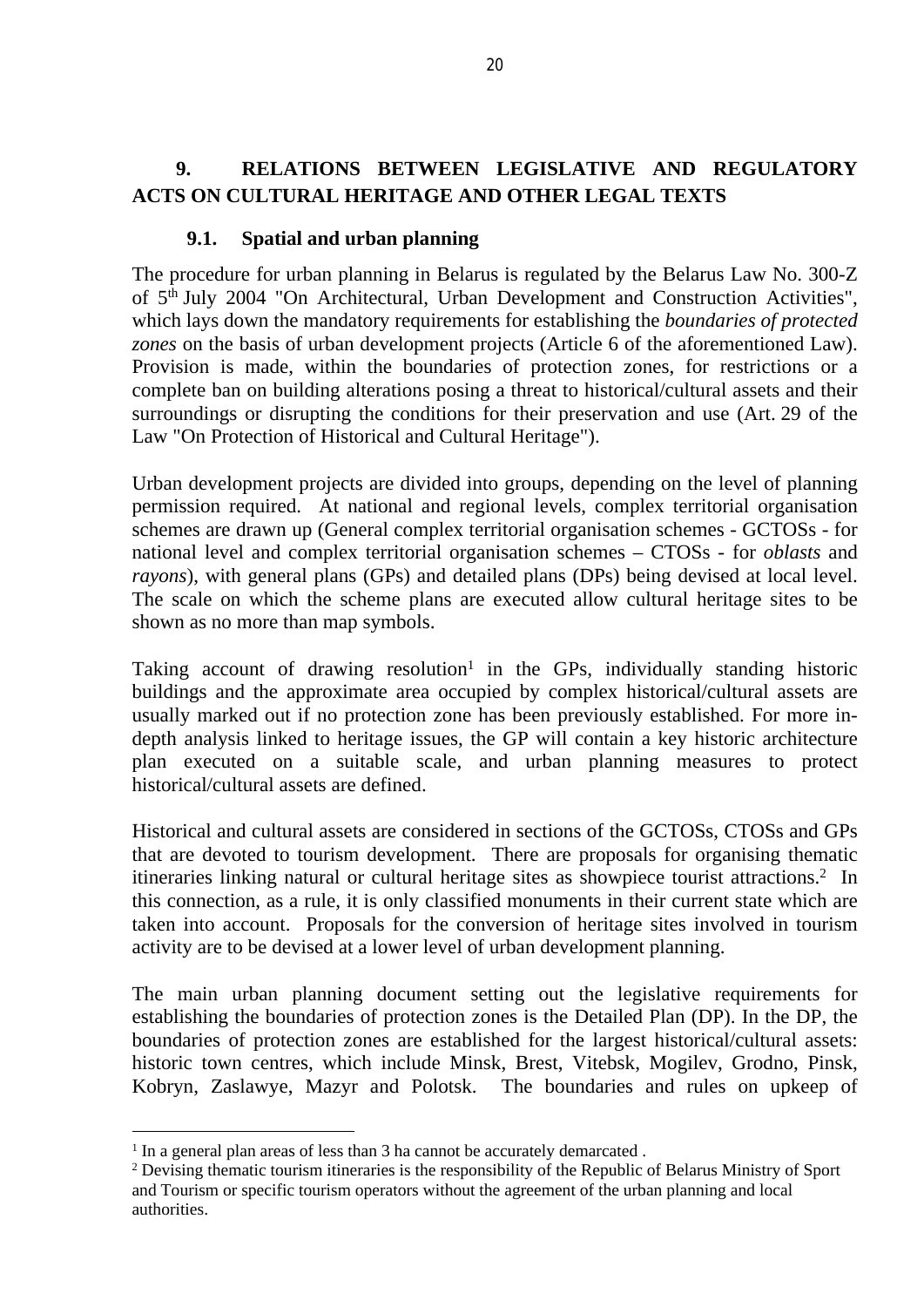protection zones defined in the DP are agreed with the Ministry of Culture and ratified by the Council of Ministers of the Republic of Belarus.

It should be pointed out that, in recent years, urban development planning has begun to turn to other instruments for the preservation of heritage alongside protective zoning.

In accordance with the applicable technical, legislative and regulatory acts,<sup>3</sup> GPs and DPs must come with integrated *urban planning regulations*. If, in the former case the actual boundaries of protection zones (or boundaries of an area in which historical/cultural assets are located) have a regulatory role - they appear as planning constraint lines - in the latter, the regulations describe in even greater detail the rules governing protected zones as a set of measures ensuring compliance while taking the specific urban planning situation into account.

However, urban planning projects, in terms of both general (GCTOSs, CTOSs, GPs) and detailed (DPs) plans do not sufficiently dovetail with issues of conservation of the cultural heritage since, until recently, urban planners and developers have been chiefly interested in new construction and the utilisation of unoccupied land. Less attention has been paid to urban redevelopment, which means that it is subject to a weaker methodical and regulatory basis.

This observation is also highly applicable to those regulations that govern the use and development of areas by urban planners. The manual for drawing up regulations within GPs and DPs (1996) has not been applied in practice and has been partially replaced by a new document on the *urban planning certification of territories,*<sup>4</sup> which has nonetheless not resolved the main problem concerning the legal grounds for prescriptions of this nature. The regulations are not registered in the State urban planning land register. Land-related legislation does not provide for the registration of regulations established in Detailed Plans or in an urban planning certificate as a condition for granting a plot of land when issuing title deeds. As things stand, it is still possible to dispute the lawfulness of requirements established by urban planning documents. There is no direct link between urban planning certification for a plot of land and the protection obligations of its owner.

There has been a noteworthy trend in recent years: the *'Regeneration project for the central area of cities and historic towns'* has been making a return to urban planning. This document is combined with the DP but drawn up as a special urban planning project for resolving issues regarding the restoration of the run-down areas, compositional continuity and functional activity of historic towns or their centres, of individual

<sup>&</sup>lt;sup>3</sup> Technical Code of Practice TKP 45-3.01-284-2014 "Urban planning. Detailed urban planning project. Composition and procedure;"

TKP 45-3.01-286-2014 "Urban planning. General urban planning project. General urban settlement plan. Composition and procedure."

<sup>4</sup> Technical Code of Practice TKP 45-3.01-294-2014 "Urban planning. Urban planning certification for a land plot. Composition and procedure."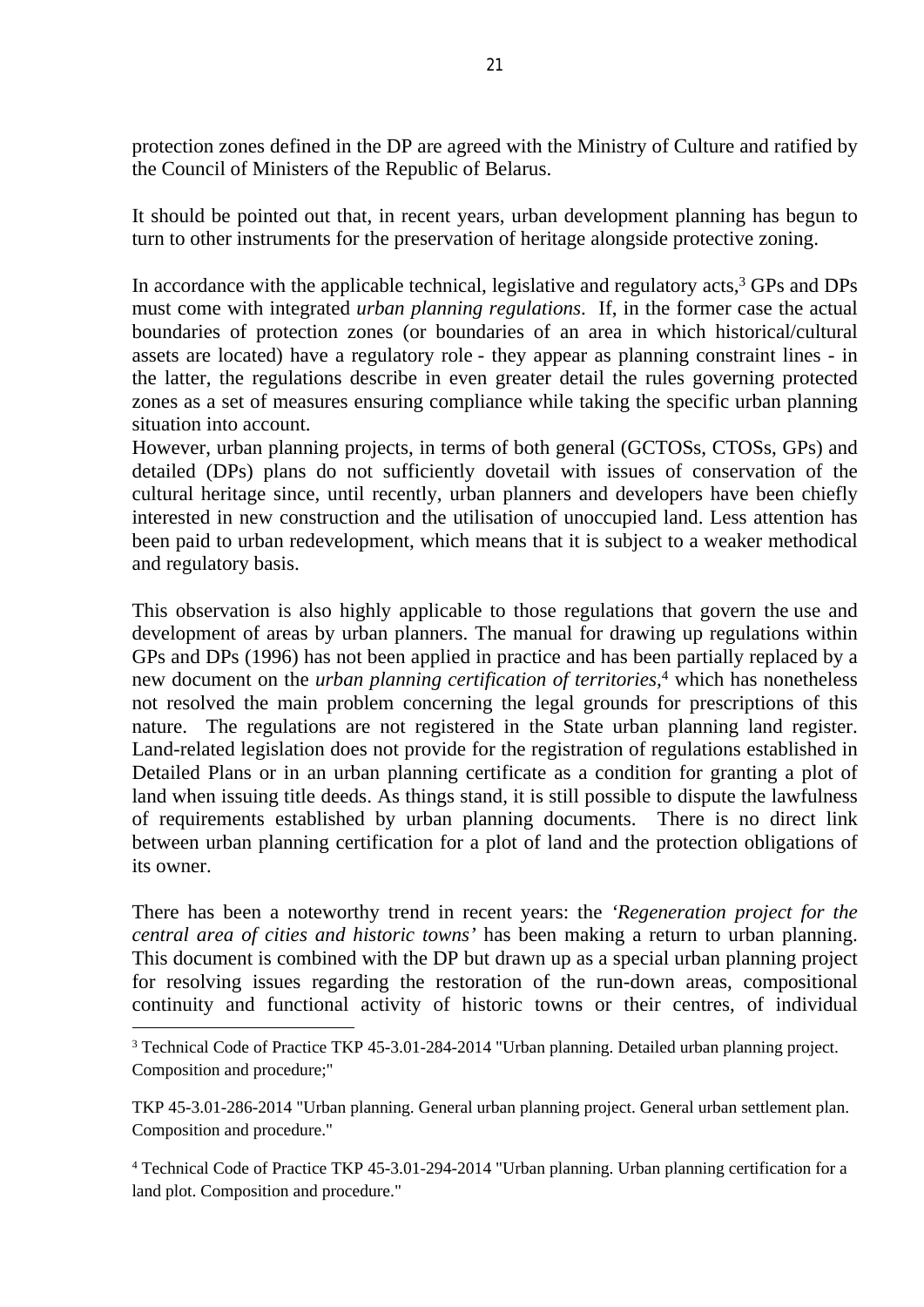architectural ensembles and complexes, buildings and facilities. Where necessary, a regeneration project includes plans for the construction of new buildings, installations and amenities for the area. When preserving existing monuments and vestiges, efforts are made not to impinge on historical patterns of spatial organisation.

A *historical/cultural framework* has been devised as part of the General scheme to develop tourism infrastructure sites, health resorts and recreation areas in the Republic of Belarus up to 2030 (draft). Initially, a planning instrument was proposed at national level, on the basis of which measures to preserve cultural and natural heritage are integrated with urban development and tourism cluster creation.

Even so, in its strategic documents, the Ministry of Sport and Tourism still prefers a sectoral approach, without taking account of the need to build the capacity of cultural heritage as a basic tourism resource and to enhance the architecture of towns in order to attract tourists.

### *All this demonstrates that there is insufficient synergy in the area of heritage preservation, urban development and tourism*.

In order to overcome the lack of unity between governmental agencies and improve the system for managing urban areas of historical/cultural significance, it is necessary to:

- actively appropriate available standard instruments for managing territories (urban planning regulations) that allow linkage between heritage preservation issues and project proposals for planning and developing historic towns and cities, and most importantly the establishment of corresponding legal rules governing land use;
- devise a project for the regeneration of historic buildings in towns, as a key strategy for their sustainable development with the emphasis on providing public areas;
- create partnerships between towns and surrounding rural areas with a view to successfully realising the potential of their local part of the historical/cultural framework of the Republic of Belarus.

The development of a new kind of urban planning documentation must be accompanied by the training of specialists, broad consultation with public organisations and involvement of the population in decision-making, particularly young people and children.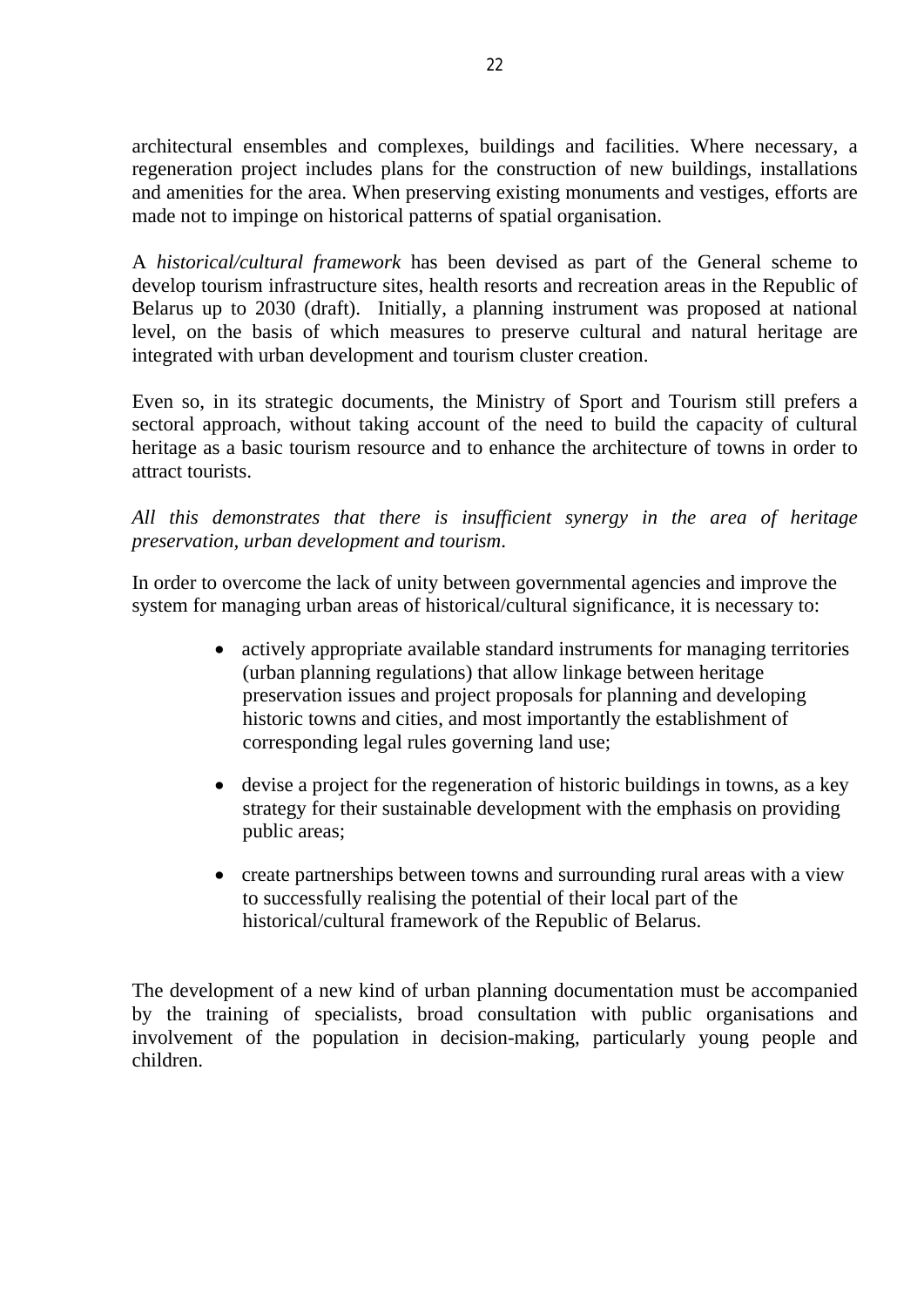# **9.2. Is there a law or regulatory act on strategic environmental assessment (SEA)?**

If we look at the precedents in existing legal literature, we can see that the introduction of SEAs is a relevant issue in Belarus. Article 2 paragraph 7 of the Convention on Environmental Impact Assessment in a Transboundary Context of 1991, to which Belarus is party, states that the contracting parties shall endeavour to apply the principles of environmental impact assessment to policies, plans and programmes. Given the relevance of SEA to that convention, a protocol on SEA was drawn up and adopted in 2003 as an independent international treaty. The Republic of Belarus is currently considering the possibility of acceding to the Protocol on SEA and building its capacity for successful implementation of that instrument's provisions. In particular, a Strategy for developing SEA capacity in the Republic of Belarus was approved for the period up to 2012.

A number of other international treaties of the Republic of Belarus, notably the Convention on Access to Information, Public Participation In Decision-Making and Access to Justice In Environmental Matters (1998), the UN Convention On Biological Diversity (1992) and the UN Framework Convention on Climate Change (1992) [consultantplus://offline/ref=FEFC5B72A7E66DF816F609D4A5C5543DAFBB645377E](consultantplus://offline/ref=FEFC5B72A7E66DF816F609D4A5C5543DAFBB645377E1F722133223B5927329EA6E658C2F145A66ACF31521A2k114K) [1F722133223B5927329EA6E658C2F145A66ACF31521A2k114K](consultantplus://offline/ref=FEFC5B72A7E66DF816F609D4A5C5543DAFBB645377E1F722133223B5927329EA6E658C2F145A66ACF31521A2k114K) also contain provisions promoting the introduction of SEA-based approaches.

The National Strategy for the Sustainable Socio-Economic Development of the Republic of Belarus for the period up to 2020 defined the need to build institutional capacity in the area of SEA as a first step.

Analysis of the legislation of the Republic of Belarus brings certain elements relating to the procedure for SEA plans/programme to light. [Article 5](consultantplus://offline/ref=FEFC5B72A7E66DF816F609D4A5C55432A3AE645377E1F32610322DE8987B70E66C628370035D2FA0F21521A111kB1FK) of the Belarus Law No. 54-Z of 9th November 2009 "On State Environmental Impact Assessment" names, among the subjects requiring environmental review, planning blueprints, forecasts, programmes and schemes for sectoral development whose implementation is linked to the use of natural resources and/or may have an impact on the environment, as well as amendments and supplements to those drafts. This list is obviously not as broad as the one established in the Protocol on SEA. It must be emphasised that, in the aforementioned legislative provisions, a state environmental impact assessment is conducted; this checks the compliance of planning documentation with legislative requirements and does not assess the possible impact of a plan/programme on the environment and public health. Besides this, a SEA requires the application of completely different methods of predicting environmental consequences compared to those used for the environmental assessment of plans for specific types of activity.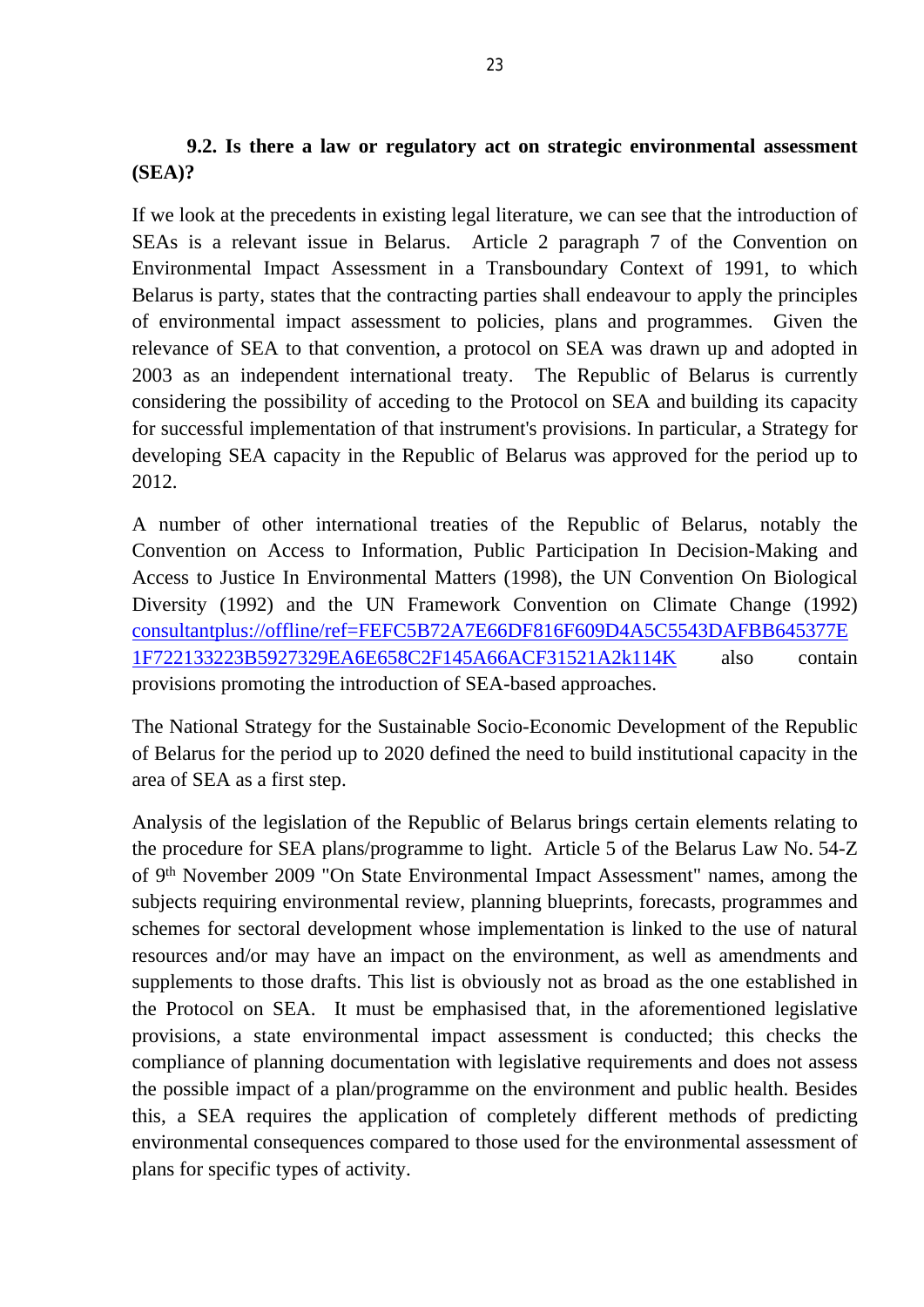Clearly, from a legal viewpoint, conducting an environmental impact assessment only after plans have been drawn up cannot be considered as the equivalent of a SEA (in line with the requirements of the Protocol on SEA), which sees work begin at an early stage of the preparation of plans/programmes and includes an alternative proposal and the organisation of interaction between the different parties involved (nature protection authorities, health protection authorities, general public, etc).

Belarusian legislation has set out that improvements must be made as regards the guarantee of public participation in the process of assessing the environmental impact of plans/programmes. Accordingly, the Regulations governing the procedure for the conducting of state environmental impact assessments ratified by Republic of Belarus Council of Ministers Instruction No. 755 of 19th May 2010, states that state environmental impact assessment of planning or other documentation must take public opinion into account, although, as indicated by [Art. 12](consultantplus://offline/ref=FEFC5B72A7E66DF816F609D4A5C55432A3AE645377E1F32610322DE8987B70E66C628370035D2FA0F21521A012kB15K), only in the case of general, special and detailed urban development projects and architectural building development projects that planning documentation must include the results of consultations with members of the public whose rights and lawful interests may be affected if the planning decisions are implemented. Accordingly, in comparison to the Protocol on SEA, the legislation enshrines a really rather narrow approach to both public participation in the environmental assessment of a plan/programme and of its type (only urban development projects), but also as regards consideration of public opinion (expressed at a stage when the plan has already been prepared). Furthermore, legislation does not contain detailed rules or procedures as to how public comments on a plan/programme must be taken into account by the authorities and how to bring the findings of environmental impact monitoring of a plan/programme to the public's attention.

An attempt was made to improve legislation as regards the guarantee of public participation in the process of adopting plans/programmes and projects relating to specific types of activity in the Regulations establishing the procedure for holding public environmental impact assessments, ratified by Republic of Belarus Council of Ministers Instruction No. 1592 of 29<sup>th</sup> October 2010. The framework of the present document does not allow for a full analysis of the legal/regulatory act in question. We would say, however, that this document has not improved the situation regarding the legal guarantee for public participation in the conducting of environmental impact assessments of plans/programmes in view of the principles of the Protocol on SEA: the list of the plans/programmes subject to public environmental impact assessment is just as limited and, as in the case of state environmental impact assessments, the public is not allowed to participate in the process of assessing the plan/programme at an early stage.

We believe that improving Republic of Belarus legislation on the basis of SEA principles and procedures established in international law will facilitate the sustainable development of the State and consideration of the opinions of the different parties with an interest in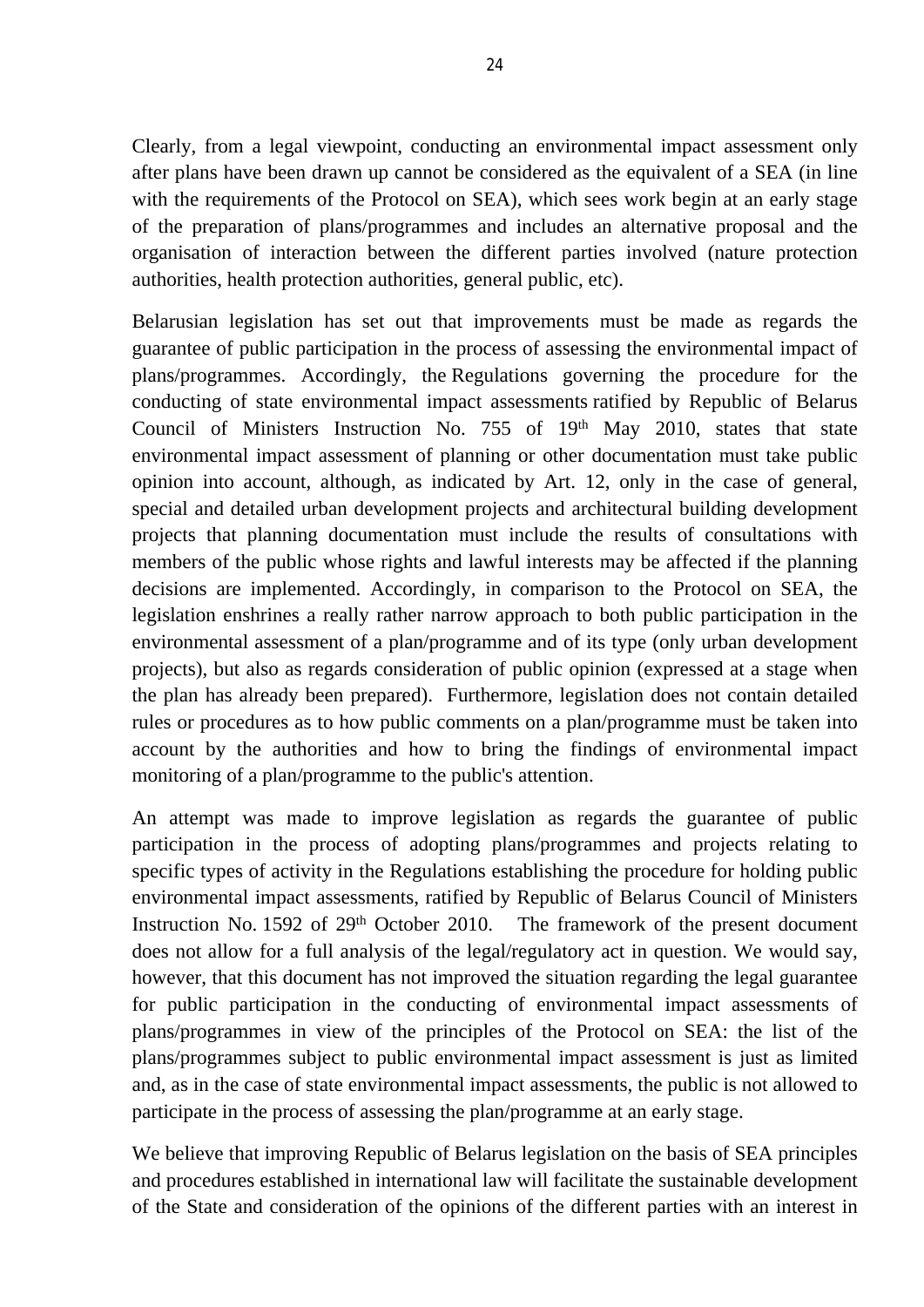the process of devising and adopting state plans/programmes that have an impact on the environment and public health.

## **9.3. Construction, reconstruction, creation of infrastructure**

Architectural, urban development and construction activities linked to the conversion of historical and cultural assets and surrounding areas have gained impetus in Belarusian towns over the last decade. The number of subjects involved in this activity has significantly increased.

Religious sites are being built or reconstructed. Historic buildings occupied by various organisations and institutions (banks, offices, shops, etc.) are being restored. Buildings and facilities used by museums, hotels, restaurants, stations and other tourism infrastructure sites have been renovated; parts (towers) of Lida Castle and Babruysk Fortress have been transferred to private owners. A blueprint for a new use of the several heritage objects at Brest Fortress is being drawn up.

Residential housing is being converted, with changes not just affecting the frontages in the main streets of the capital or *oblast* centres, demand is growing in the secondary housing market everywhere for property in historic housing stock. Monuments of industrial architecture are becoming sought after for loft-style housing.

Ancient manors are acquiring new masters. Government Plan No. 05/211-398 of 19<sup>th</sup> November 2009 to transfer disused manor estates in rural and small urban areas to agri- /eco-tourism bodies is being implemented, sometimes more slowly than planned but nevertheless, progress is being made.

For each tangible historical/cultural asset, the Ministry of Culture defines an individual set of conditions for its upkeep and use, establishing a procedure for implementation of the works and other restrictions on the activities of the owners, occupiers or users, as well as requirements for ensuring that the asset is preserved. Those requirements are laid down in a *preservation order*. The owner is under obligation to register a preservation order with the Ministry of Culture within one month of acquiring a historical/cultural asset. Measures to ensure the preservation of historical/cultural assets provided for in preservation orders are carried out at the expense of the users or owners of those assets.

The necessary documentation includes scientific certification, which is prepared at the owner's expense, either by planning or scientific/research organisations.

Before permission can be given for the preparation of scientific/planning documentation, a *scientific supervisor* is appointed for the historical/cultural asset. That person will supervise works and the preparation of scientific/planning documentation, with their tasks including design supervision of the execution of works and bearing personal responsibility for the preservation of the distinguishing spiritual, artistic and/or documentary features of historical/cultural assets, as well as the scientific justification of planning decisions and their execution.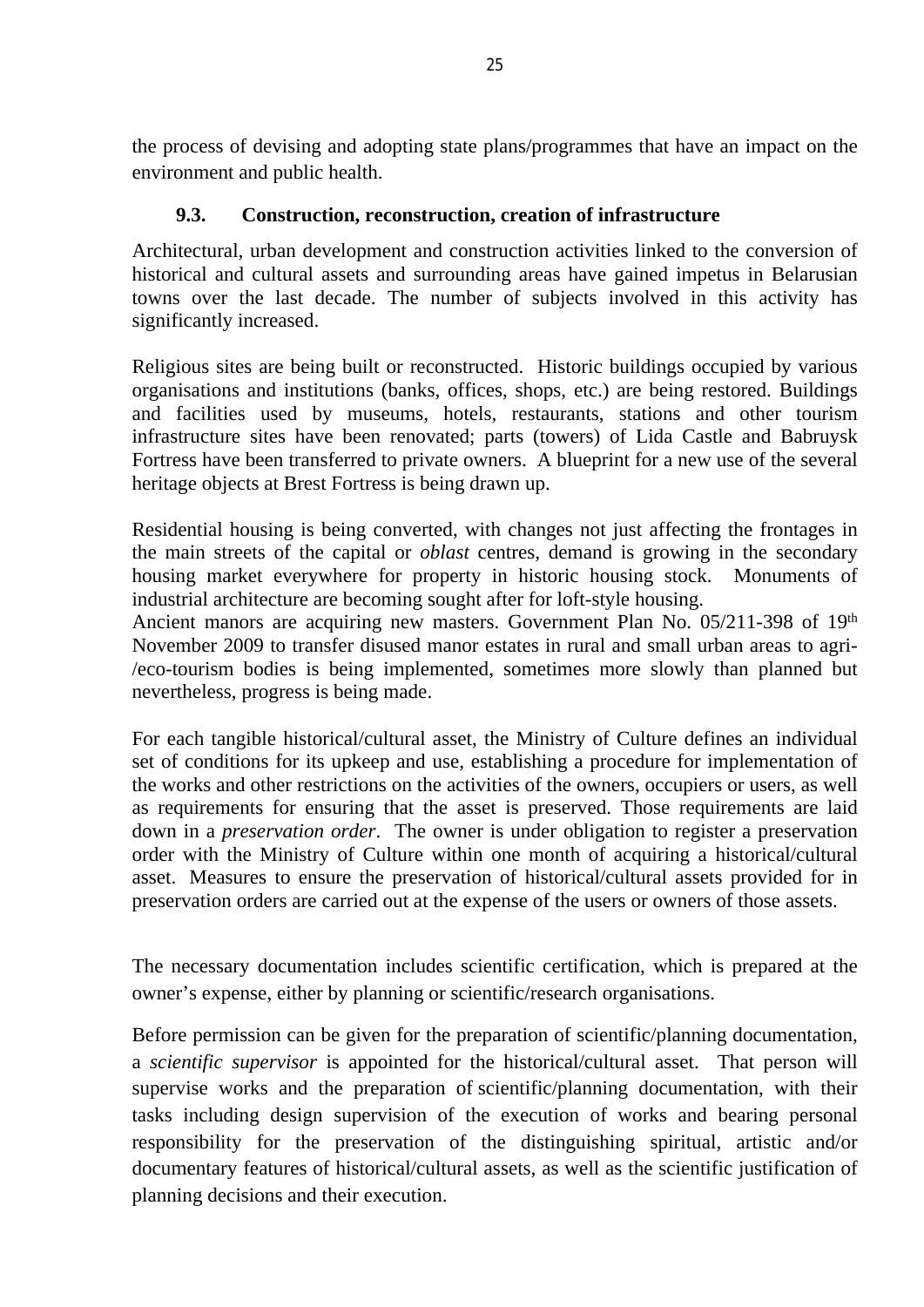The boundaries of a historical/cultural asset and also protection zones, controlled development zones, landscape preservation zones and cultural layer protection zones are established by a *protection zone plan*. Rules for the upkeep and use of protection zones of immovable tangible historical/cultural assets stipulate restrictions or a complete ban on activities constituting a threat to the preservation of immovable tangible historical/cultural assets and their surrounding area. The plan also contains the conditions governing their upkeep and use. Established protection zones must be mapped on territorial land use maps and be accessible for inspection by potential investors. A protection zone plan may be prepared by the owner or the party proposing works that may have a potential impact on a heritage site.

An "*Integral scientific studies"* section is prepared within the scientific/planning documentation, consisting of photo-fixations, measurements and historical, archaeological and chemical/physical analysis findings. Conducting mandatory chemical/physical analysis ensures that the correct planning decisions regarding renders are used on historical/cultural assets. Accordingly, the longevity of the works is enhanced, as more often than not, neither the party proposing works nor the contractors are aware of the effects that modern finishing materials may have on buildings originally coated with lime plasters.

The drawing up of design specifications and estimates, the carrying out of earth works and building frontage repair works, the replacement of window units, claddings for balcony and loggias and entries, the installation of air conditioning, aerials, shutters or external advertising, the redevelopment or refitting of premises for new uses (shops, offices, etc.), the installation of new window and door openings and any other actions that may result in alterations to historical/cultural heritage sites, may only be carried out with *permission* from the Ministry of Culture.

The procedure, laid down in legislation, for granting permission to alter a historic/cultural asset is strictly regulated.

# **9.4. Other laws**

Issues concerning the protection of historical/cultural heritage and the encouragement of activities in this sphere are reflected in a number of other legal and regulatory acts regulating areas such as **taxation:**

The Tax Code of the Republic of Belarus of 29th December 2009 (as per the version of 30th December 2014) states (in Article 186) that permanent structures (buildings, installations) recognised under the established procedure as tangible historical/cultural assets and included in the State list of historical/cultural heritage assets of the Republic of Belarus, according to the list of assets ratified by the Republic of Belarus Council of Ministers, shall be exempt from property tax on the condition that their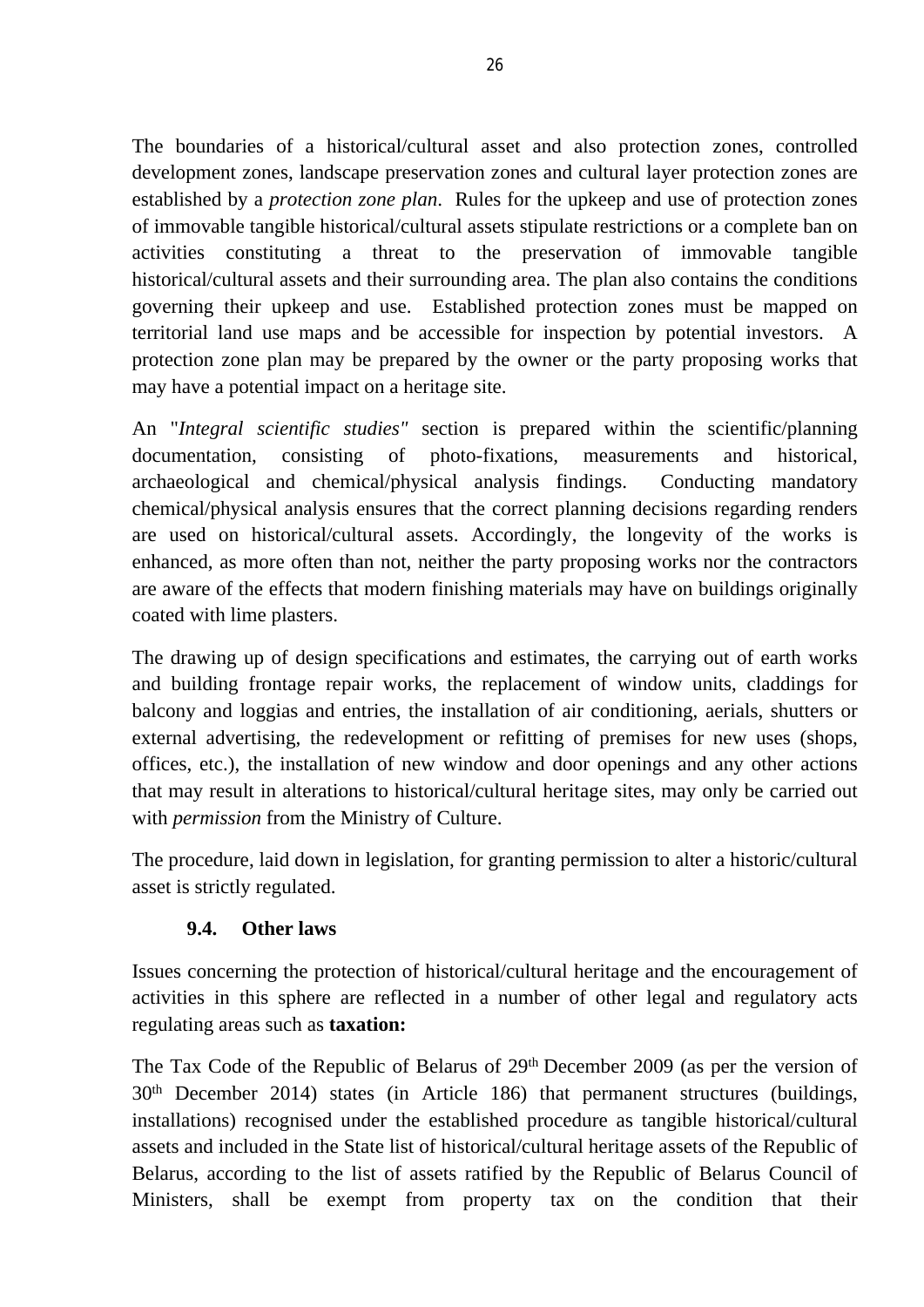owners/possessors comply with legislation on the protection of historical/cultural heritage, with the exception of permanent structures (buildings, installations) used by organisations for entrepreneurial activities, including for the housing of their units responsible for administration, accountancy and other services, apart from the permanent structures (buildings, installations) of state-funded organisations and non-profit organisations in the culture sector.

Exemption from land tax (Art 194 of the Tax Code) is granted to plots of land occupied by tangible historical/cultural assets included in the State list of historical/cultural heritage assets of the Republic of Belarus, according to the list of assets ratified by the Republic of Belarus Council of Ministers, on condition that their owners fulfil the obligations laid down by legislation on the protection of historical/cultural heritage, with the exception of land plots occupied by permanent structures (buildings, installations) used by organisations for entrepreneurial activities, including for the housing of their units responsible for administration, accountancy and other services, apart from land plots of state-funded organisations and non-profit organisations in the culture sector.

Land tax is not levied on the land of nature reserves, national parks, arboretums and botanical gardens (apart from farmland included in them) (Art. 193 paragraph 2 indent 9 of the Tax Code). If land plots contain sites intended for organised mass recreation and tourism, then they constitute recreational land (Art. 6 para. 5 of the Land Code). Sites intended for organised mass recreation and tourism include parks, municipal forests, recreational forests, beaches and other recreation and tourism sites (Art. 50 para. 1 of Republic of Belarus Law No. 300-Z of 5th May 2004 "On architectural, urban development and construction activities in the Republic of Belarus" (hereinafter - Law No. 300-Z). Land of historical/cultural significance relates to land plots allocated as locations of tangible historical/cultural assets and archaeological sites (Art. 6 para. 5 of the Land Code). Plots of land occupied by tangible historical/cultural assets included in the State list of historical/cultural heritage assets of the Republic of Belarus, according to the list of assets ratified by the Republic of Belarus Council of Ministers, are exempt from land tax on condition that their owners fulfil the obligations laid down by legislation on the protection of historical/cultural heritage. It should be noted that a restriction on the application of this tax break has been in force since 2014: in cases where such plots are used by organisations for entrepreneurial activities, including if they are occupied by permanent structures (buildings, installations) used to house units responsible for administration, accountancy and other services of those organisations, they are not exempt from land tax. That restriction does not extend to land plots of state-funded organisations and non-profit organisations in the culture sector (Art. 194 para. 1 sub-para. 1.2 of the Tax Code). For the purpose of calculating land tax, the plots of land mentioned above fall within the category of a recreation area (appendix 4 to the Tax Code). The land tax rate for land of significance for nature protection, health promotion, recreation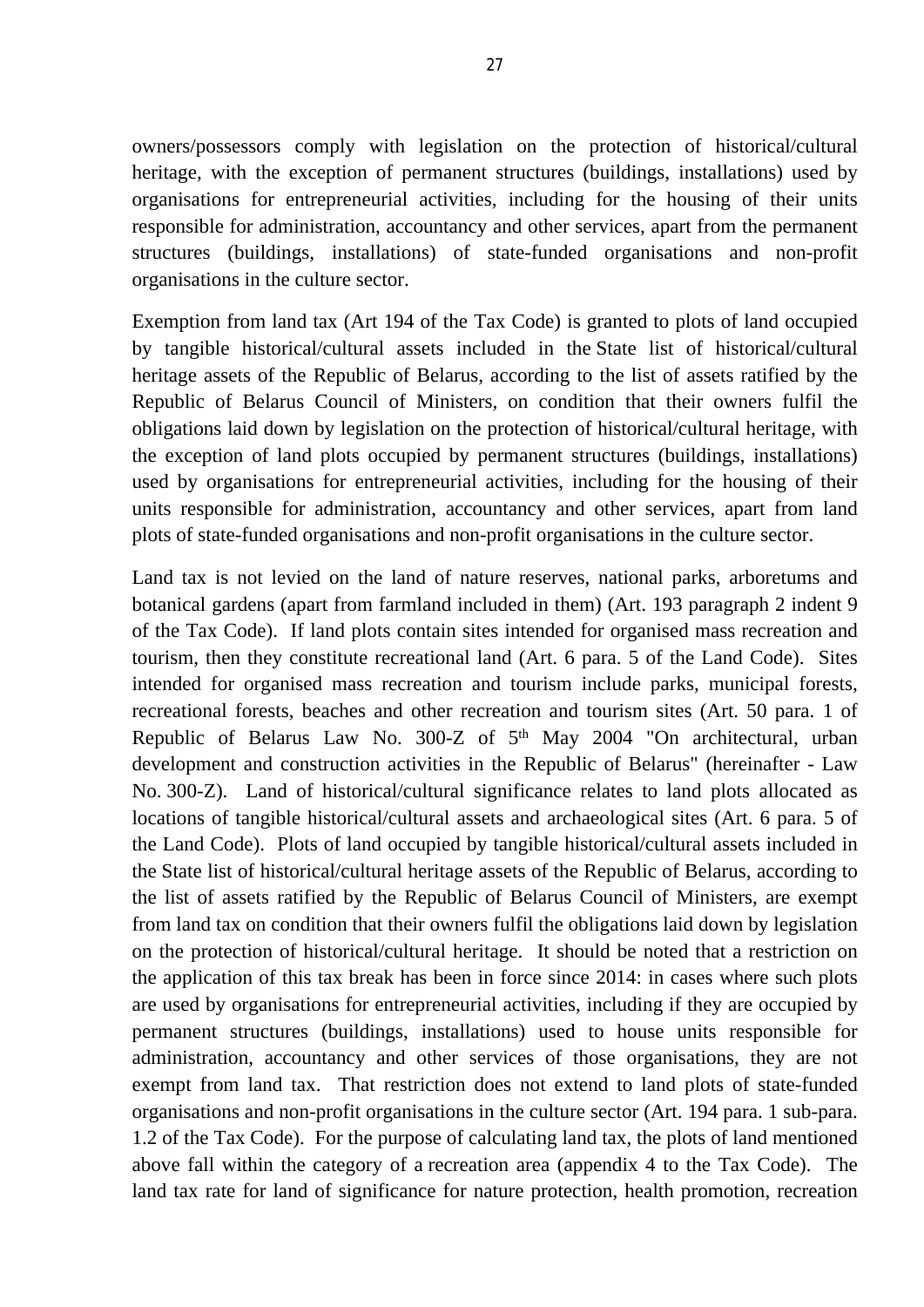and historical/cultural heritage is differentiated according to the cadastral value of the plots and established in roubles per hectare and percentages.<sup>5</sup>

In order to prevent and limit excessive incomplete construction work, besides an increased rate of property tax applied to such sites (Art. 188 para. 2 of the Tax Code) legislation provides for the application of a rate increased by a coefficient of 2 when calculating the land tax for land plots or parts of plots occupied by sites of excessive incomplete construction work. In that process, the doubled rates of land tax are established for all categories of land, including land of significance for nature protection, health promotion, recreation and historical/cultural heritage (Art. 201 para. 3 of the Tax  $Code<sup>6</sup>$ 

For the calculation of land tax, it is stipulated that rates increased by a coefficient of 10 are to be levied for *de facto* functional use in cases where the land users violate land legislation. The increased rates are established for all categories of land, including land of significance for nature protection, health promotion, recreation and historical/cultural heritage (Art. 201 para. 2 of the Tax Code). These rates are applied in three cases: 1) if the land plot is assigned for temporary use and not relinquished in time; 2) if the land plot is occupied without authorisation; 3) if the land plot is used for a purpose other than the one intended.

# The **Republic of Belarus Law of 5th July 2004 (as per the version of 31st December 2014) "On Architectural, Urban Development and Construction Activities In the Republic of Belarus"** sets out:

- requirements in the sphere of protection of immovable tangible historical and cultural heritage assets and protection of specially protected natural areas, natural areas subject to special protection and biosphere reserves. Accordingly, compliance must be ensured with these requirements when carrying out architectural, urban development and construction activities;
- In townships and inter-settlement territories where immovable tangible historical and cultural heritage assets, specially protected natural areas, natural areas subject to special protection and biosphere reserves are present, urban planning documents establish the boundaries of the protected areas, inside which architectural, urban development and construction activities potentially harmful to the aforementioned assets or areas are prohibited or restricted;

<sup>5</sup> Tax guide "Practical land tax manual 2015" (material prepared by specialists of the

<sup>&</sup>quot;YurSpektr" limited liability company) (as per the version of  $16<sup>th</sup>$  February 2015) [ConsultantPlus].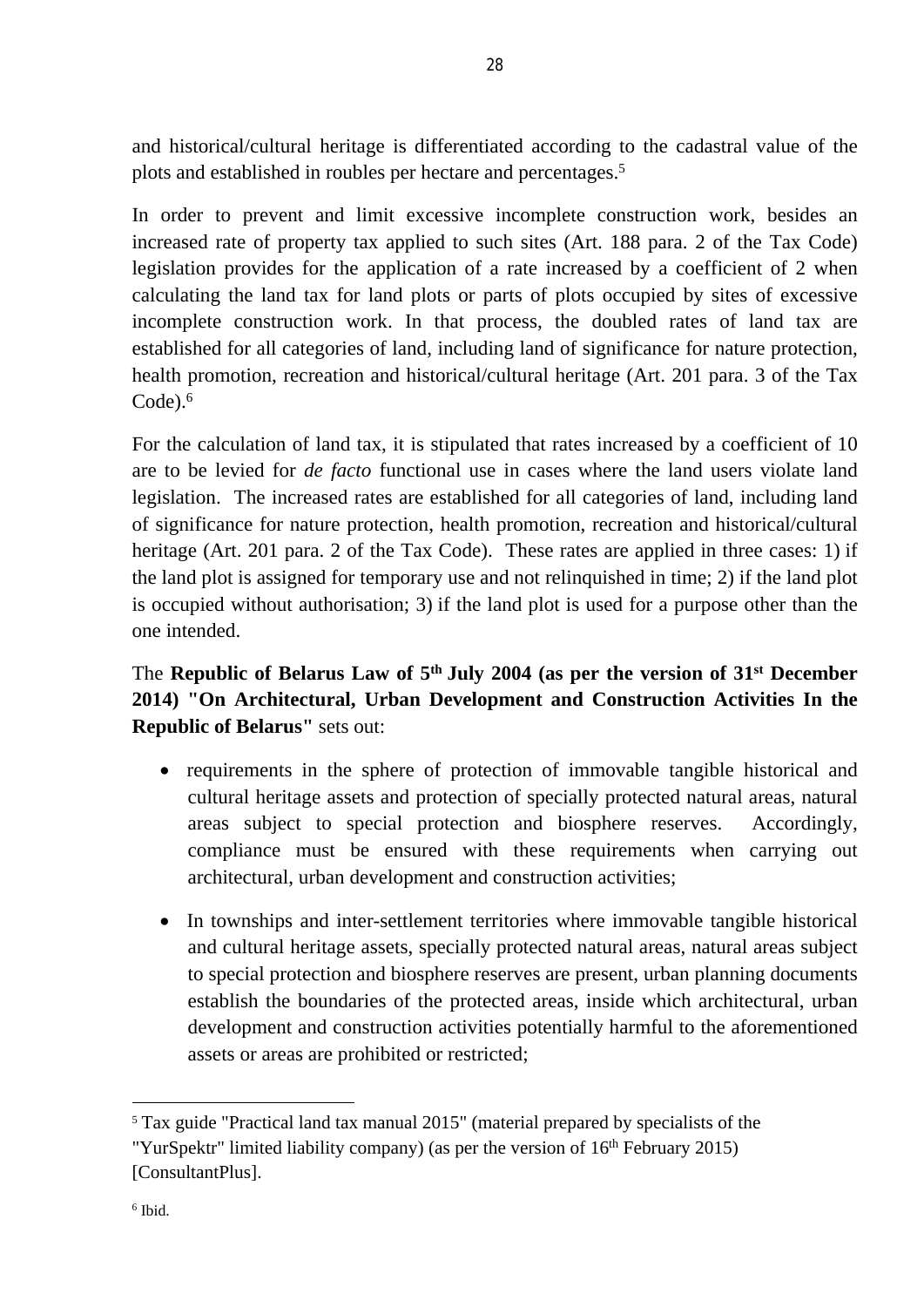- a definition of the areas in which there is to be special state regulation of architectural, urban development and construction activities. These include areas where immovable tangible historical and cultural heritage assets, especially protected natural areas and their buffer zones, natural areas subject to special protection, the national ecology network and biosphere reserves, as well as health resorts and recreation areas;
- a stipulation that an urban planning register using a unified system must include data on each administrative/territorial and territorial unit, generated above all by comprehensive assessment of the socio-economic development of the area taking account of its historical/cultural, natural, environmental and other characteristics and the concentration in databases of information necessary for spatial planning which is held in other state land registers, records, logs and information systems;
- a stipulation that, when preparing state forecasts and programmes for the socioeconomic development of the Republic of Belarus and its administrative/territorial units, urban planning requirements must be taken into account, including with regard to protection of historical/cultural heritage, specially protected natural areas, natural areas subject to special protection and biosphere reserves;
- an indication that works to repair or rebuild a site are to be funded, as a rule, by the owner or user of that site. Where it is necessary to restore or repair historical/cultural heritage sites, local executive and administrative authorities may use other funding sources not prohibited by law if the owners or users of such sites are not in a position to carry out all restorative works at their own expense.

**Under the Republic of Belarus Law of 12th November 2001 (as per the version of 13th July 2012, as amended on 30th December 2014) "On Burial and Funeral Matters" historical and memorial cemeteries** may be categorised as being historically and culturally significant. In addition, it provides for special regulations for old military and previously unknown burial grounds identified at a later date. It is stipulated that, when any works are carried out in areas of former concentration camps and possible burial sites of victims of war and mass repression, local government and self-governing authorities are under obligation to inspect the area in agreement with the Ministry of Defence of the Republic of Belarus with a view to identifying possible unknown burial sites.

Previously unknown places of burial of defenders of the Fatherland and victims of war and political repression identified at a later date must be protected until such time as a decision is taken with regard to entering them in state records in accordance with paragraph 2 of Article 24 of the aforementioned law. All works that pose a potential threat to war graves are prohibited. In exceptional cases works may be carried out with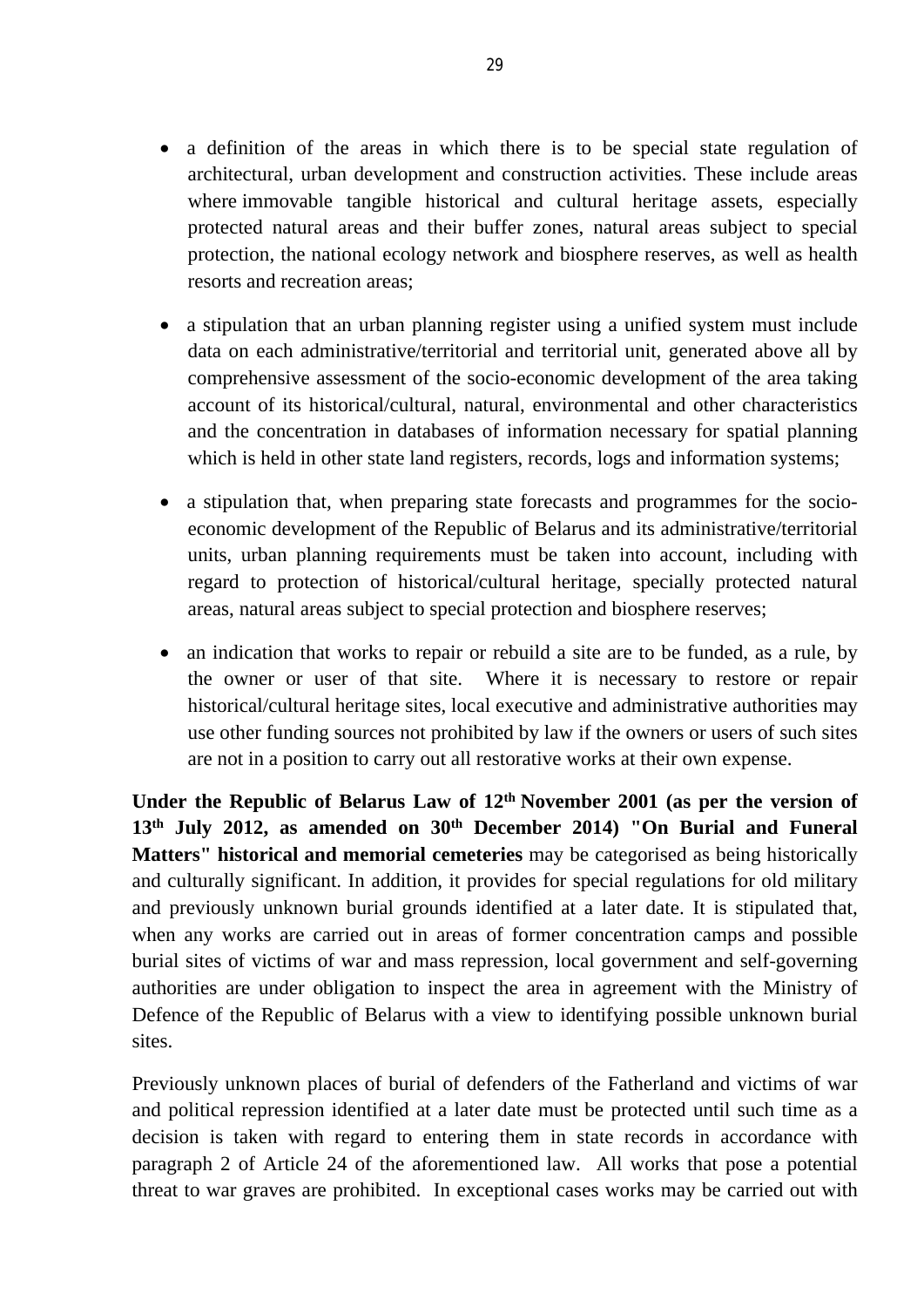the permission of the local executive and administrative authorities with the consent of the Ministry of Defence of the Republic of Belarus.

The rules governing the use of old military burial sites and previously unknown places of burial of defenders of the Fatherland and victims of war and political repression identified at a later date are to be implemented in line with the applicable sanitary standards and rules ratified by the Ministry of Health of the Republic of Belarus. Where necessary, the reburial of remains is permitted by agreement with the Ministry of Defence of the Republic of Belarus.

Searching for and opening up old military and previously unknown places of burial by physical individuals or legal entities without the permission of the Ministry of Defence of the Republic of Belarus are prohibited.

The **Republic of Belarus Law of 25th November 1999 (as per the version of 22nd December 2011) "On Tourism"** defines tourism resources as natural and socio-cultural sites, including immovable tangible historical and cultural heritage assets, fulfilling the spiritual needs of tourists and sight-seers and/or helping to improve and restore their health. Tourist information centres are responsible for gathering, collecting, processing, analysing and disseminating information on places of interest and monuments to the art, history and architecture of the Republic of Belarus, specially protected natural areas, agri-/eco-tourism sites, proposed trips, mass cultural events, exhibitions, festivals, transport timetables and other information required by entities involved and participants in tourism activities. Participants in tourism activities are under obligation to treat the environment and tangible historical/cultural assets with care. When organising international tourism, tourism entities are also under obligation, when concluding contracts for the provision of tourism services, to provide participants with information: on the customs and traditions of the people of the country/place where they will be staying; on its religious ceremonies; holy places; tangible historical/cultural assets; the state of the surrounding area; and, the health/epidemiological situation.

#### **Main applicable legal and regulatory acts in the sphere of nature protection**:

Land Code of the Republic of Belarus (23rd July 2008);

Republic of Belarus Law No. 3335-XII of 20<sup>th</sup> October 1994 (as per the version of 04.01.2014, as amended on 30.12.2014) "On Specially Protected Natural Areas";

Republic of Belarus Law No. 1982-XII of 26<sup>th</sup> November 1992 (as per the version of 16.06.2014, as amended on 30.12.2014) "On Protection of the Environment";

Republic of Belarus Law No. 271-Z of  $20<sup>th</sup>$  July 2007 (as per the version of 04.01.2014) "On Waste Management";

Republic of Belarus Law No. 54-Z of 9<sup>th</sup> November 2009 (as per the version of 14.07.2011) "On State Environmental Impact Assessment" etc.

The legislation of the Republic of Belarus does not contain the term "cultural landscape".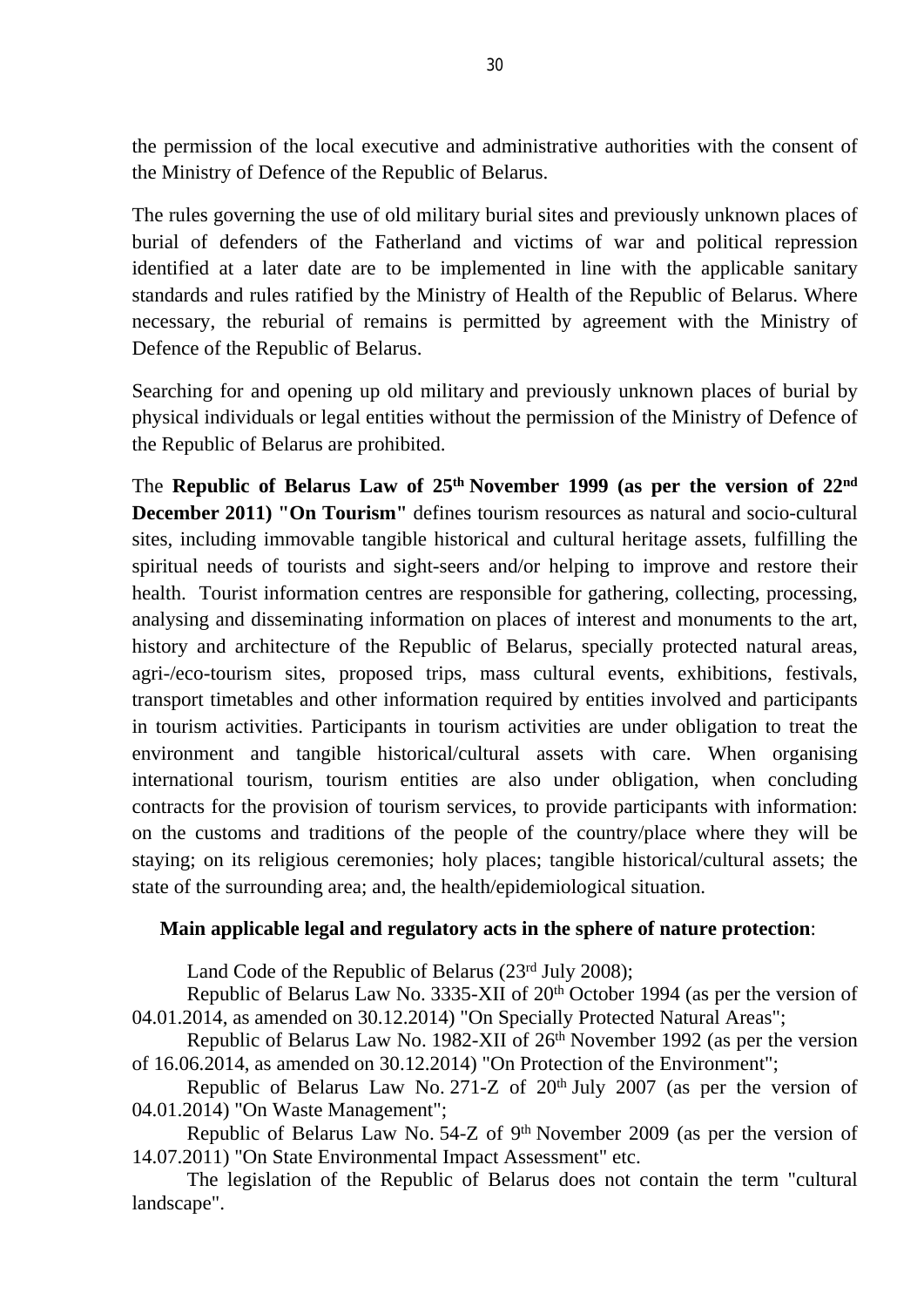*The Republic of Belarus Law of 20th October 1994 (as per the version of 15th July 2010) "On Specially Protected Natural Areas"* provides for distinct rules governing the protection and use of reserves. On the territory of a reserve, natural complexes and sites having special significance in terms of nature protection, science, environmental education, socio-cultural matters and other fields as models of the natural environment, typical or rare landscapes or sites of preservation of the gene pools of plant and animal species are completely removed from the commercial sphere.

On the territory of a reserve, any activity not linked to its purpose, contradictory to the reserve's mission and directly or indirectly disturbing the course of natural processes or in danger of having harmful effects on natural complexes and sites is prohibited.

Under the Republic of Belarus Law of  $26<sup>th</sup>$  November 1992 (as per the version of  $16<sup>th</sup>$ June 2014, as amended on 30<sup>th</sup> December 2014) **"On Protection of the Environment"** the underlying principle of environmental protection is the priority of preserving natural ecosystems, typical and rare natural landscapes, biotypes and natural complexes, and ensuring the preservation of biological and landscape diversity is one of the main thrusts of Republic of Belarus state policy on environmental protection.

The law lays down requirements:

- regarding protection of the environment in the siting, planning, construction, reconstruction, commissioning and operation of energy-production sites;
- regarding protection of the environment in the siting, planning, construction and reconstruction of urban settlements (environmental protection requirements ensuring favourable living environments and conditions for public health must be complied with, and natural ecosystems and biological and landscape diversity must also be preserved);
- regarding protection of the environment in the establishment of protection and buffer zones for the purpose of ensuring the sustainable functioning of natural ecosystems and the protection of natural complexes, natural landscapes, biotypes and specially protected natural areas from pollution and other harmful effects of economic or other activity.

The law sets out the notions relating to typical and rare natural landscapes, biotypes and their protection. The term "typical and rare natural landscapes and biotypes" relates to sites included on a list and ratified by the Ministry of Natural Resources and Environmental Protection of the Republic of Belarus in accordance with the criteria laid down by it. The same Ministry is responsible for identifying methods for their protection and for the inventory.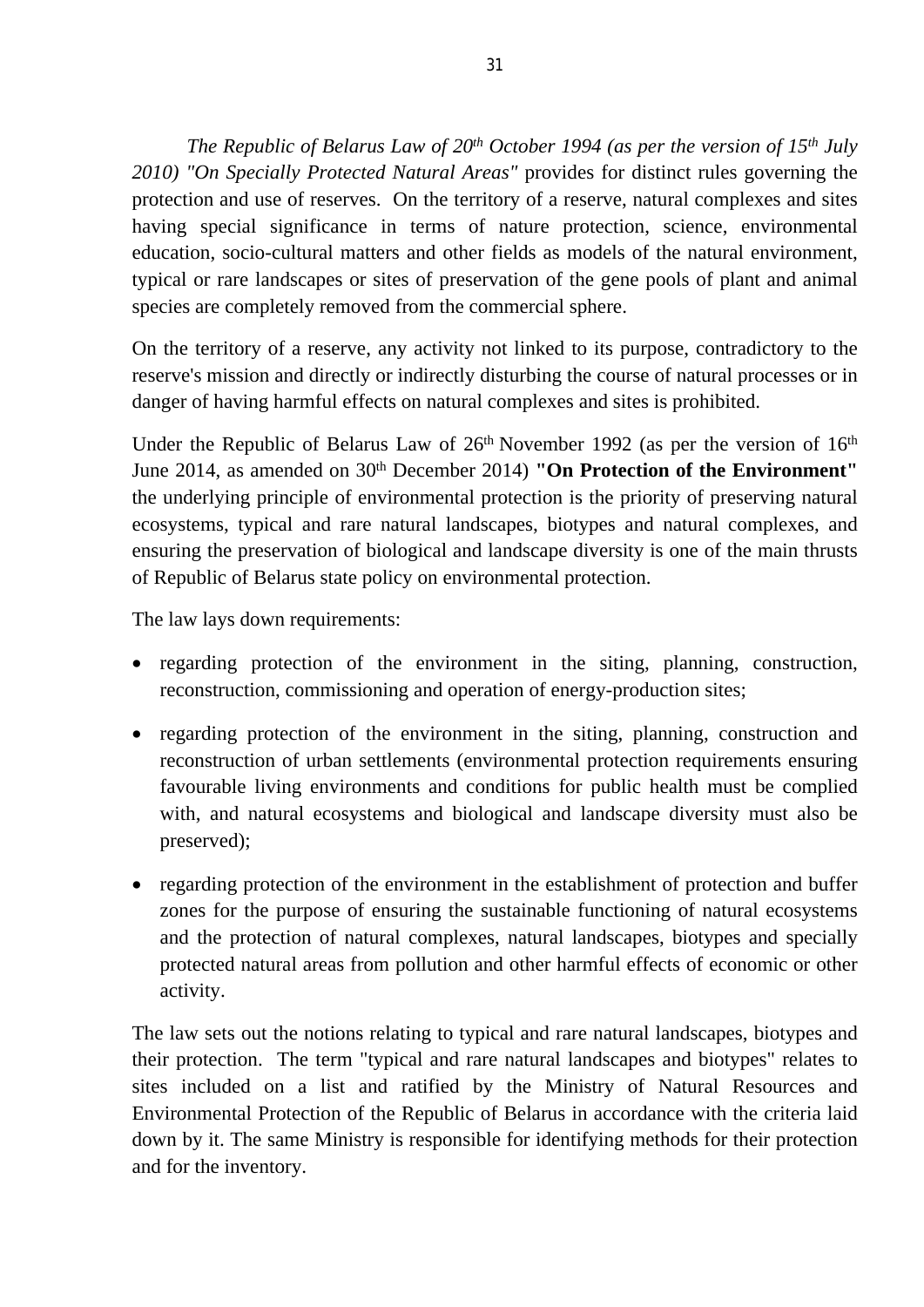At the proposal of the corresponding territorial agency of the Ministry of Natural Resources and Environmental Protection of the Republic of Belarus, agreed with the National Academy of Sciences of Belarus, local executive and administrative authorities take decisions on the transfer of these sites to the custodianship of users of land plots and/or hydrological sites.

Users of land plots and/or hydrological sites to whose custodianship typical and/or rare natural landscapes and biotypes are transferred are issued with certification and a preservation order stipulating special rules for their protection and use.

The procedure for transferring typical and/or rare natural landscapes and biotypes to the custodianship of users of land plots and/or hydrological sites, the forms of certification of typical and/or rare natural landscapes and biotypes and preservation orders, and also the procedure and conditions for issuing them, are established by the Republic of Belarus Council of Ministers.

In the event of that special measures must be taken to restore typical and/or rare natural landscapes and biotypes, the Ministry of Natural Resources and Environmental Protection of the Republic of Belarus prepares, approves and organises the implementation of management plans for typical and/or rare natural landscapes and biotypes, and also supervises their implementation.

The **Republic of Belarus Law "On Waste Management" of 20th July 2007 (as per the version of 4th January 2014)** prohibits the siting of waste storage, dumping and processing sites on land of significance for nature protection, health promotion, recreation and historical/cultural heritage and land occupied by water and forest resources, and of waste storage and dumping sites on land occupied by urban settlements.

**Under the Land Code of the Republic of Belarus** the expropriation and provision of land plots for the construction of underground line installations carried out over a period of up to one and a half years are not required, **except in connection with plots of land of significance for nature protection, health promotion, recreation and historical/cultural heritage** and land occupied by forest resources where this is not provided for under the terms of forestry operations. The expropriation and provision of land plots from farmed land, designated farmland, land of significance for nature protection, health promotion, recreation and historical/cultural heritage and land occupied by forest resources for purposes not connected with the designation of such land and also the reclassification of such land are carried out by the *oblast* and Minsk municipal executive committees in compliance with the requirements laid down by law, and are permissible unless the President of the Republic of Belarus stipulates otherwise.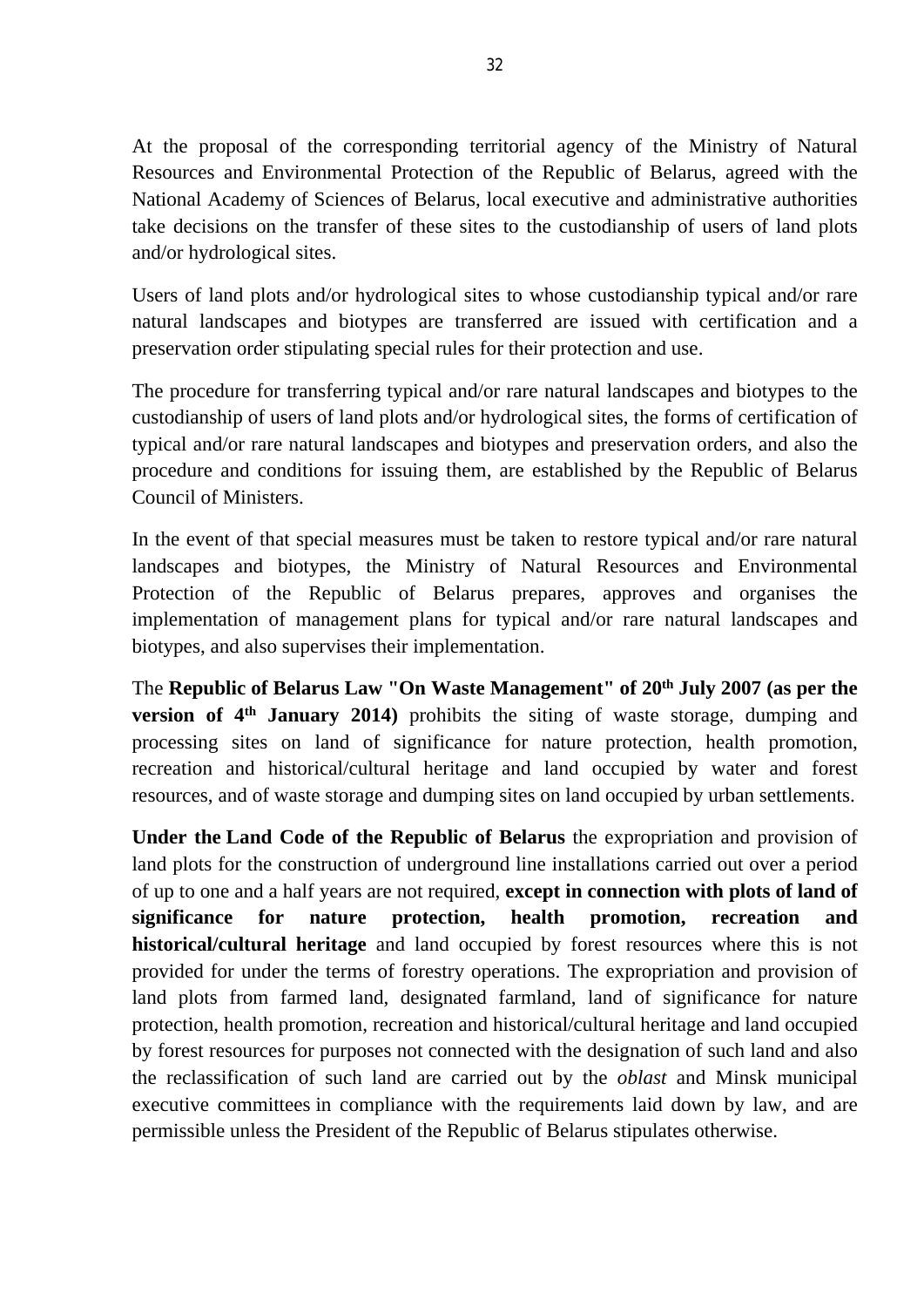**10. INVENTORYING, REGISTRATION SYSTEMS AND PLANNING PROCESS** Inventorying the historical/cultural heritage is an inalienable part of the activities relating to its protection. Under Article 93 the Code of Culture of the Republic of Belarus, heritage objects (sites) granted "historical/cultural value" status on the basis of the corresponding decision of the Republic Scientific and Methodical Council, under the Ministry of Culture, are included in the State List of Historical and Cultural Values (hereinafter – the State List). The State List encompasses all types of historical and cultural heritage, both tangible and intangible, movable and immovable, as well as values of Belarusian origin located outside the country. The keeping of the State List is incumbent upon the Ministry of Culture of the Republic of Belarus. To date, the State List contains 5,552 heritage sites (objects). They are inventoried on the basis of ratified historical/cultural value certification which, in accordance with Article 98 of the Code of Culture of the Republic of Belarus", sets out "full scientific and factual information on the historical/cultural value", describes its state and history, indicates its dimensions and the materials of which it is composed, indicates the proprietor and author (architect or artist) and provides an assessment of its scientific, historical, cultural and artistic significance.

In addition to the State List, Article 101 of the Code of Culture of the Republic of Belarus" provides for the keeping of a Database on the historical/cultural heritage of the Republic of Belarus, created for the purpose of gathering, systematising and preserving scientific/research, published and other materials relating to the historical/cultural assets concerned. The database is being set up by a special sub-division of the "Belrestavratsiya" joint stock company.

The Ministry of Culture, also with the help of national and local budget funding, carries out substantial work to inventory archaeological sites, plotting them in land use maps, other land planning maps and land registers showing the rules for the upkeep of the different categories of site.

The inventorying of intangible cultural heritage is managed by regional structures and the Belarus Institute of Culture, the latter compiles and keeps the National Inventory of Intangible Cultural Heritage of Belarus, and the corresponding internet portal: [www.livingheritage.by.](http://www.livingheritage.by)

Today, the Ministry of Culture has the task of integrating all the available information resources relating to historical and cultural heritage into a single information system. The Belarus Institute of Culture together with the National Academy of Science is working on the creation of a Blueprint for such a system, with its implementation planned for 2018.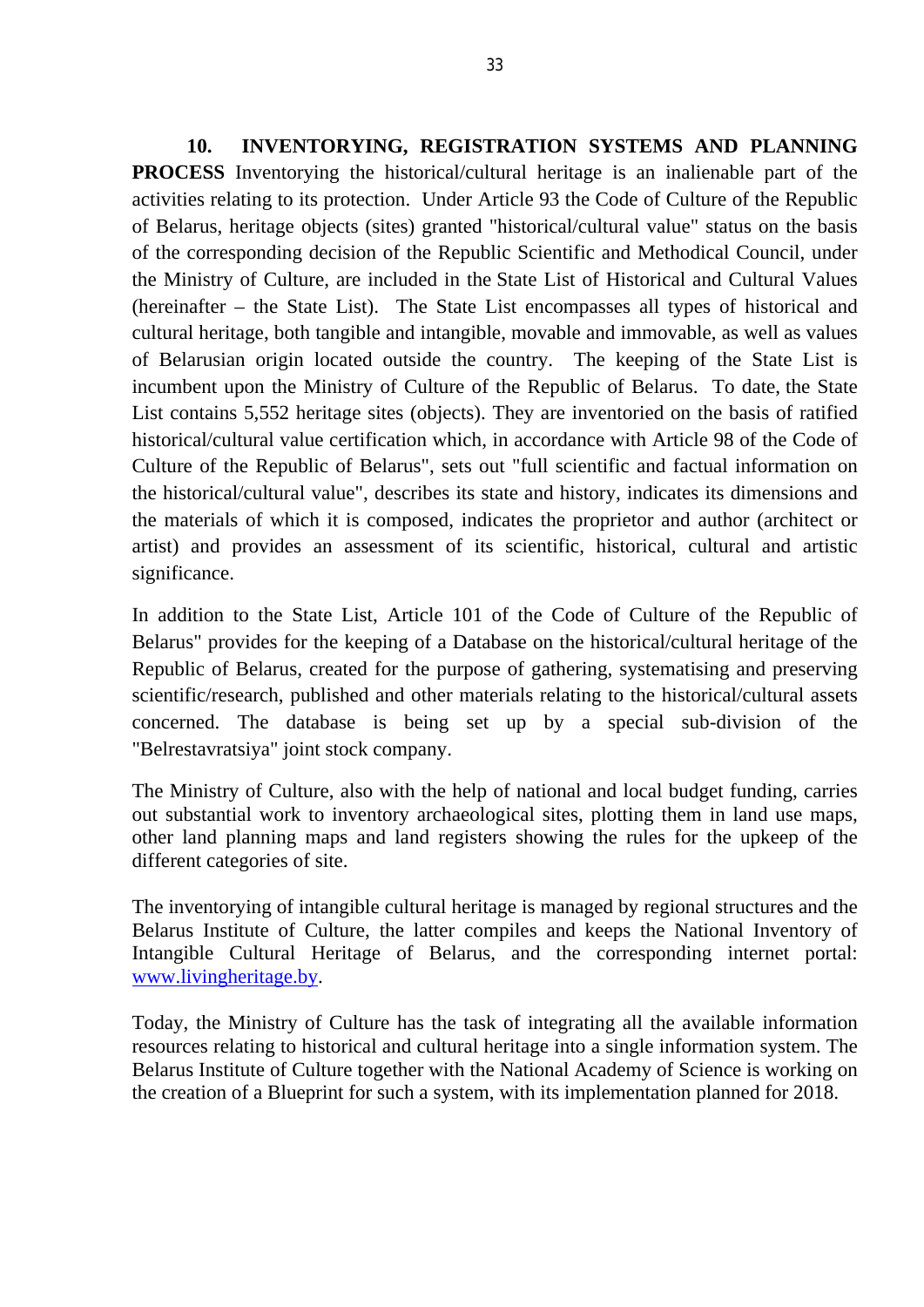### **11. FORMS OF PROTECTION OF IMMOVABLE HERITAGE**

In accordance with the applicable legislation of the Republic of Belarus, tangible historical/cultural heritage assets are divided into categories reflecting their historical/cultural significance:

Category  $0$  — assets included or proposed for inclusion in the UNESCO World Heritage List of Cultural and Natural Heritage;

Category 1 — assets of international significance;

Category 2 — assets of national significance;

Category 3 — assets of local significance.

The assets include monuments/landmarks relating to architecture, archaeology, history, art, urban construction and reserves.

At present, the State List of Historical and Cultural values of the Republic of Belarus consists of 5,552 historical/cultural heritage objects. Of these, 1,759 relate to architecture, 2,347 to archaeology, 1,191 to history. In addition, the State list includes 89 intangible and 106 movable historical/cultural assets.

Another area of activity is the **protection of park areas**. In 2013, the Ministry of Culture, working in conjunction with the Ministry of Natural Resources and local executive authorities on the basis of preliminary scientific research carried out by specialists of the National Academy of Sciences, devised a programme of measures to restore ancient parks, including those forming part of complexes and ensembles. In 2017, it is planned to carry out an inventory and compile a single register of ancient parks indicating their state of heath and technical state, to prepare proposals concerning the nature and sequence of planned works and also to assign historical/cultural asset status to previously unconsidered historic parks and/or preserved fragments of them.

*Implementation of the envisaged programme of measures will guarantee the involvement of ancient parks in recreational, educational and tourism activities.*

The Ministry of Culture current task is to increase the involvement of investors in heritage sites, primarily to develop different forms of tourism and associated measures to maintain manor/park complexes.

# **12. EDUCATION, AWARENESS-RAISING AND CONSULTATION**

Alongside activities geared to protecting historical/cultural heritage, activities aimed at promoting it and disseminating knowledge of the role of historical/cultural assets in the sustainable development of society and the forging of national identity are also of great importance.

National and international events, such as the European Heritage Days and the International day for monuments and sites, play a pivotal role in promoting heritage and raising awareness of it.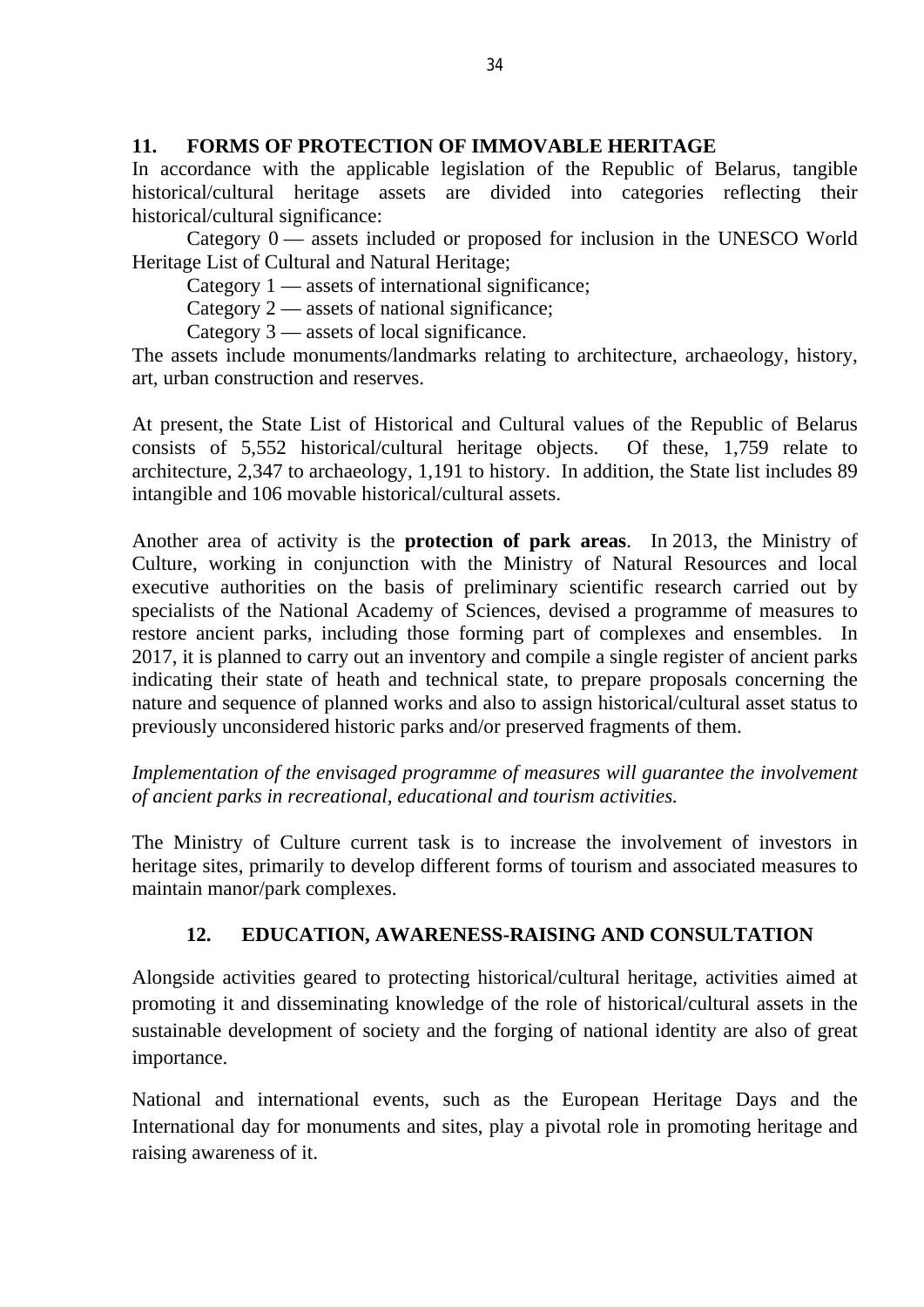Following the country's accession to the European Cultural Convention in 1993, European Heritage Days have been held each year in the Republic of Belarus at the beginning of September. As a rule, this is a nationwide initiative, implemented under various topical slogans and attracting a large number of participants. Booklets are published, exhibitions are held and concerts and public lectures are organised. In 2017, the European Heritage days were celebrated under the slogan "Cultural Heritage and Knowledge" and focused on the cultural heritage of towns and its use for the sustainable development of local communities and sustainable tourism.

The various conferences and seminars held each year by members of the Belarusian expert community provide a very important platform for exchanging experience and developing creative potential and professional expertise. Between 2014-2017, with the consultative and financial support of UNESCO, a number of international workshops and conferences were held on the management of World Heritage sites and the preparation of nominations for the World Heritage List. Promoting historical and cultural heritage is one of the important strategies pursued by local authorities. Information on heritage is disseminated in all the country's regions via the media and through the inclusion of monuments in the cultural tourism structure.

Metropolitan Minsk, for example, actively utilises its historic centre for various cultural initiatives. Each year, from May to September, a variety of orchestras from Belarus and other countries perform outside the municipal town hall. There is also theatre and other open-air events, historical reconstructions and entertainment events.

Similar events are held in other historic towns and centres.

Nevertheless, in heritage promotion an wide-ranging communication and marketing strategy is not enough. One-off events generally linked with special occasions or anniversary have little impact. It is important to stop using these one-off initiatives and instead plan systematic activities geared to making the national heritage more visible and more relevant to the present day.

# 13. OTHER MECHANISMS FOR PROTECTION/PRESERVATION **APPLIED IN HISTORIC TOWNS AND OTHER URBAN AREAS**

Apart from legislation, the most important mechanism for protecting historic towns is urban planning. In accordance with the applicable legal and regulatory acts, general urban development plans and detailed plans must come with integrated urban planning regulations. Urban planning also includes projects to regenerate the central area of cities and historic towns. Such special urban planning projects coincide with the detailed plan but are devised so as to resolve issues regarding the renovation of run-down areas, compositional continuity and functionality of historic towns or their centres and of individual architectural ensembles and complexes. Regeneration projects include plans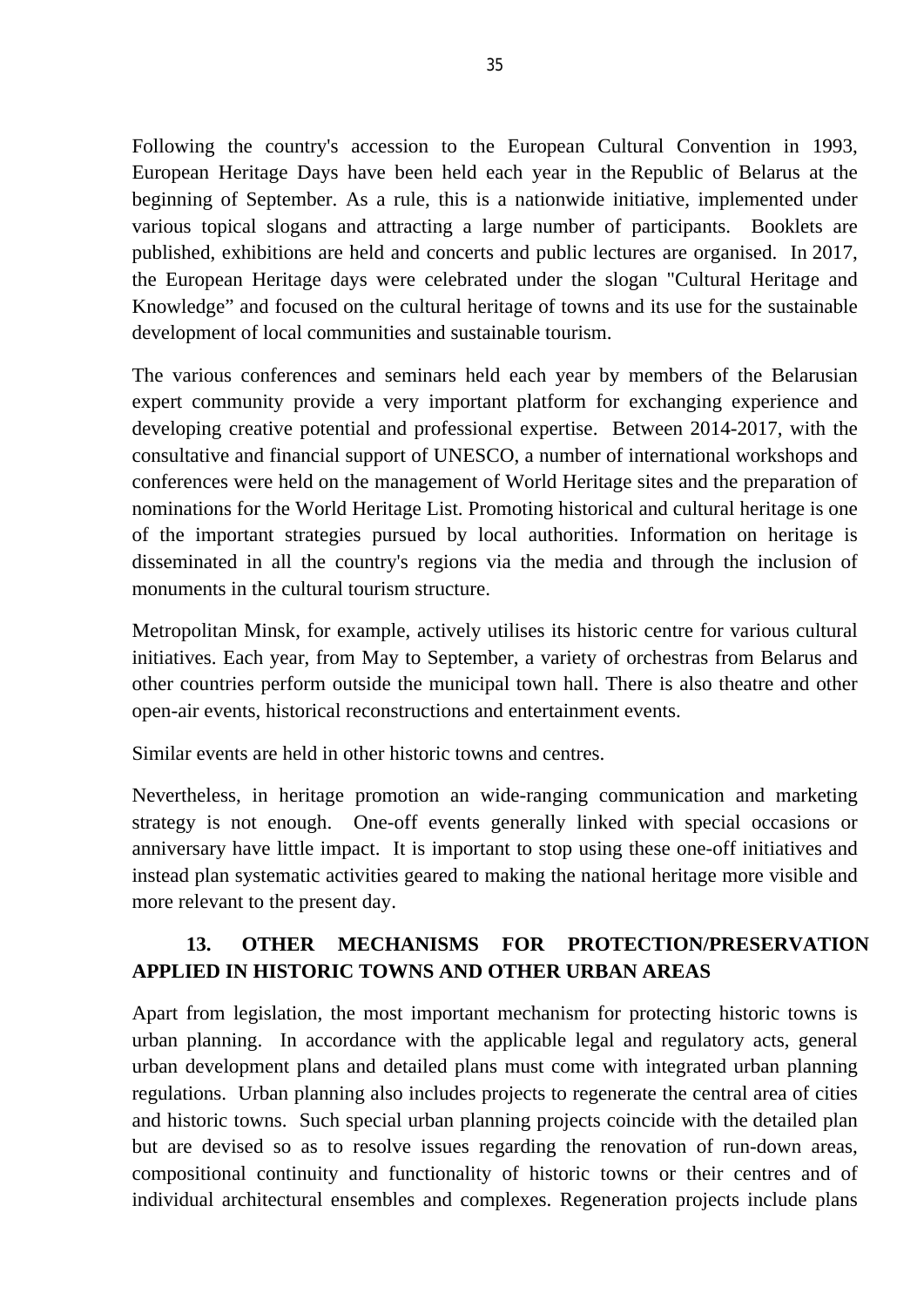for new buildings and facilities and the provision of urban amenities. When preserving existing monuments and vestiges, efforts are made not to impinge on historical patterns of spatial organisation. Among other things, these urban planning documents are mechanisms of protection and preservation.

## **14. PROBLEMS AND SANCTIONS**

To date, a number of fairly effective legal and regulatory acts have been devised in the Republic of Belarus in the sphere of historical/cultural heritage protection, including the Code of Culture of the Republic of Belarus" (hereinafter – the Code of Culture).

Under Article 75 of the Code, liability for an infringement of the Republic of Belarus legislation on historical/cultural heritage protection is incurred in accordance with Republic of Belarus legislation.

A person guilty of an infringement of the law in respect of historical/cultural heritage may be prosecuted under administrative or criminal law.

In the Code of Administrative Infringements of the Republic of Belarus liability for an infringement of the law in respect of historical/cultural heritage is provided for in Articles 19.1.-19.7.

Article 344 of the Criminal Code of the Republic of Belarus provides for liability for deliberate destruction of or damage to historical/cultural heritage assets or tangible items which may be assigned historical/cultural heritage asset status.

The decision on criminal liability is taken by a court.

Information regarding all cases of damage caused to historical/cultural assets is sent by the Ministry of Culture for legal assessment to the Prosecutor General's Office of the Republic of Belarus. Decisions are governed by a signed Agreement on cooperation in the sphere of historical/cultural heritage protection, ratified by Instruction No. 31/33p of the Prosecutor General's Office of the Republic of Belarus and the Ministry of Culture of the Republic of Belarus "On interaction between the authorities of the Prosecutor General's Office of the Republic of Belarus and bodies of the system of the Ministry of Culture of the Republic of Belarus on issues of protection of historical/cultural heritage" of 22nd July 2011.

Supervision bodies in the Prosecutor's office check on compliance with legislation in the sphere of historical/cultural heritage protection and, in the light of their findings, the culture directorates of the *oblast* and Minsk municipal executive committees are informed of the need to devise measures to prevent breaches of the regulations for carrying out works on heritage sites, to install protective panelling, to sign preservation orders and to carry out a whole host of other actions to protect historical/cultural assets.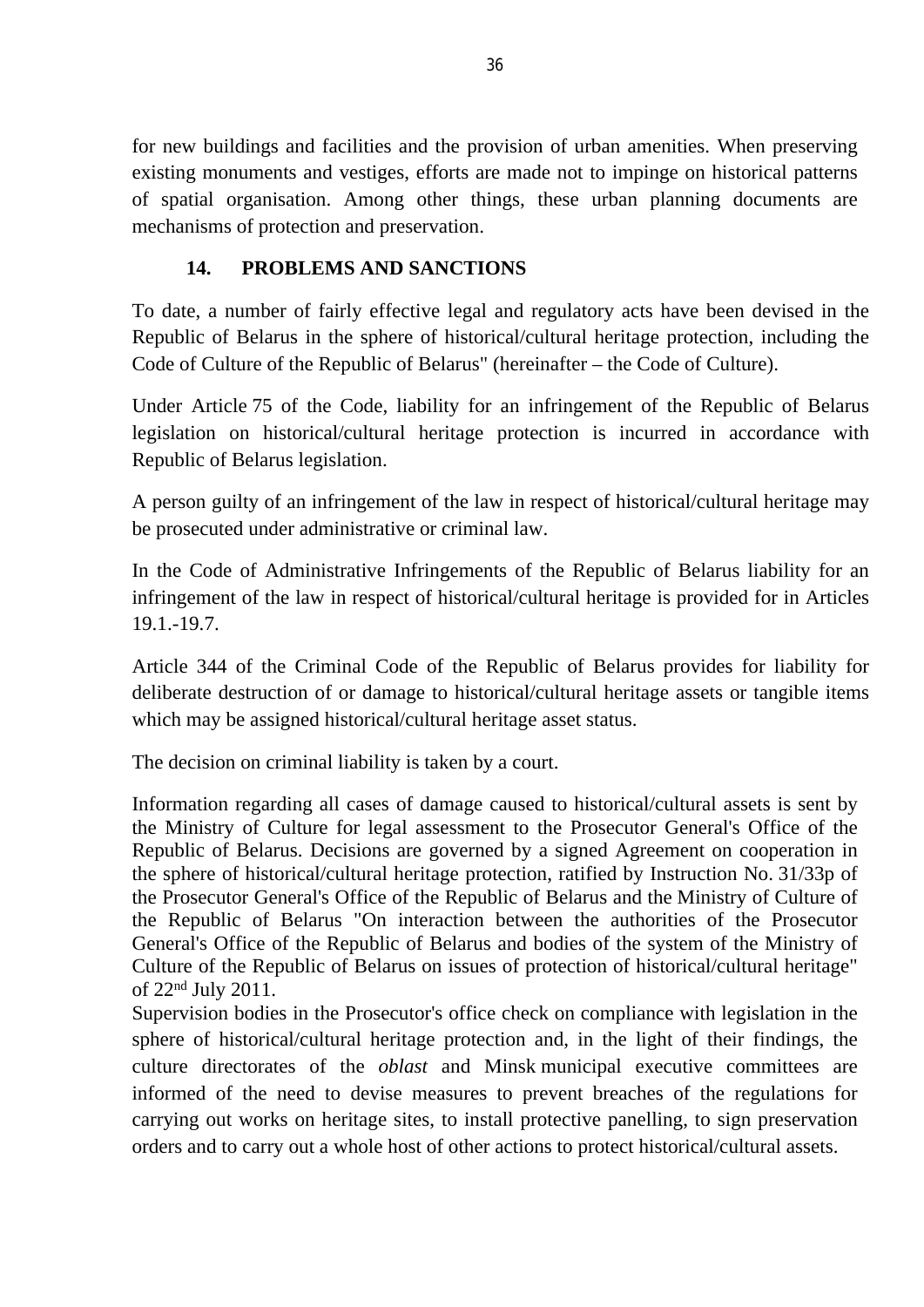In line with its prerogatives, the Ministry of Culture of the Republic of Belarus implements state policy in the sphere of historical/cultural heritage protection by issuing legal entities and physical individuals, including individual entrepreneurs, with binding written instructions for the protection of historical/cultural heritage (Article 9 of the Law).

Instructions are issued by the Ministry of Culture to the owner of an asset when it becomes known that repair and restoration works are to be carried out on a historical/cultural asset. A copy of the instructions is sent to the local executive and administrative authority.

In order to reverse the abandonment of ancient manor/park complexes and encourage their reuse by the business sector, the Ministry of Culture, working jointly with the Ministry of Sport and Tourism of the Republic of Belarus and the *oblast* and Minsk municipal executive committees, has devised Action plan No. 05/211-398 for the transfer of disused manor estates in rural and small urban areas to agri-/eco-tourism bodies, ratified by the Republic of Belarus Council of Ministers on 19th November 2009.

The manor estates listed in the Action plan may be transferred free of charge to business entities engaging in activities in the agri-/eco-tourism. In the case of them being appropriated for other purposes, the estates in question may be purchased, by agreement with their owners, at market price or for their net asset value or leased.

According to the information held by the Ministry of Culture, 12 of the 46 ancient manor estates and historic mansions listed in the Action plan have been transferred to investors so far, which, in our view, indicates that the corresponding *rayon* executive committees have not made sufficient efforts in this area.

In many cases, the transfer of historical manor/park complexes is complicated by the fact that, for many of the sites mentioned in the Action plan, there are no deeds of title (attestation of state registration of buildings and installations, extracts from registries concerning the rights and restrictions of rights (encumbrances) to buildings and installations, documents attesting to the ownership of the land plot, etc.), no technical certification of buildings and installations and no information regarding any kind of value of the sites. This lack of information on owners of historical/cultural assets is resulting in their gradual decay.

At present, the State list of historical and cultural heritage assets of the Republic of Belarus lists 10 historic town centres: Brest, Kobryn, Pinsk, Vitebsk, Polatsk, Mazyr, Grodna, Mahilieu, Zaslawye and Minsk.

Plans for protection zones for historical/cultural assets have been drawn up and ratified for only three historic centres — Pinsk, Mahilieu and Minsk.

### **15. STATISTICAL INFORMATION**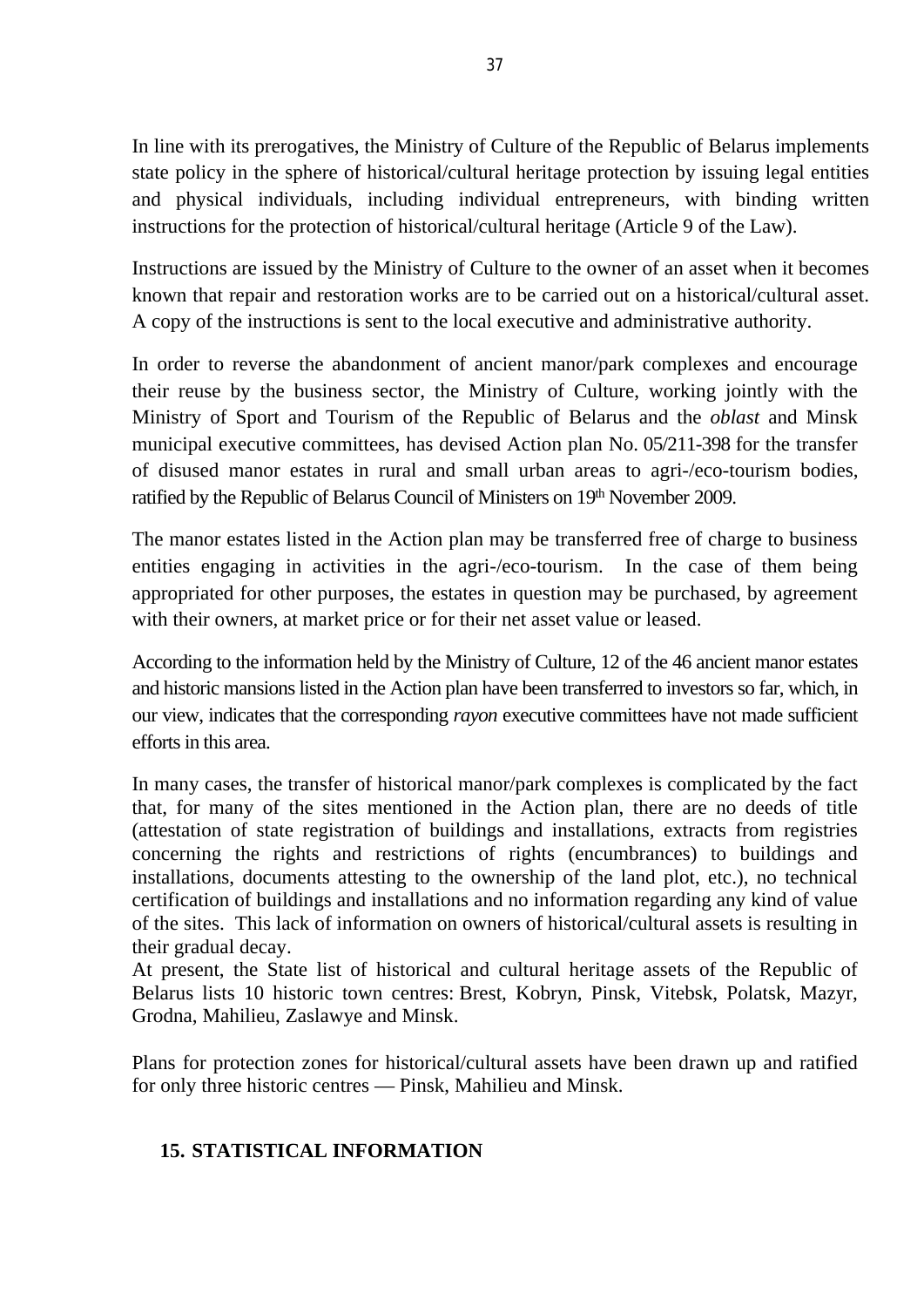On 1st January 2017, the State List of Historical and Cultural Heritage Values of the Republic of Belarus comprised 5,552 sites/items. According to the State list typology, the sites most strongly represented are in the sphere of archaeology  $-2,347$  (43% of the total heritage) and architecture — 1,759 (31%). Movable historical/cultural assets account for 89 items, and there are 101 intangible historical/cultural heritage assets.

Four sites in the Republic of Belarus are inscribed on the UNESCO World Heritage |List:

- the "Mir" Castle Complex (2000);
- the Architectural, Residential and Cultural Complex of the Radziwill Family at Nyasvizh (2001);
- the Struve Geodetic Arc (5 heritage objects);
- The "Belavezhskaya Pushcha" national park (shared with the Republic of Poland).

*In terms of form of ownership, 55% of heritage sites are in state municipal ownership, 14% are the property of the Republic, 16% are in private hands and 15% are owned by religious communities.*

With regard to the regional split, Mahilieu *oblast* is the richest in terms of heritage, with 1,070 assets (19%), but it is the Grodno *oblast* which has the most Category 0, 1 and 2 historical/cultural assets, with 150 assets listed (3%).

# **16.CONCLUSION AND PROPOSALS FOR ACTION**

On the basis of our analysis of the state of heritage in the Republic of Belarus, we can make the following conclusions:

The Republic of Belarus has a broad historical/cultural heritage potential (tangible movable and immovable and also intangible heritage) and a developed legislative basis for heritage protection, which includes ratification and implementation of the main international conventions.

Belarus has a good talent pool of professionals of various disciplines in the sphere of historic/cultural heritage protection. Staff are being trained in a number of the country's leading universities.

A good foundation for restoration is in place, and an organisational infrastructure has been created for conducting complex restoration/renovation works on heritage sites.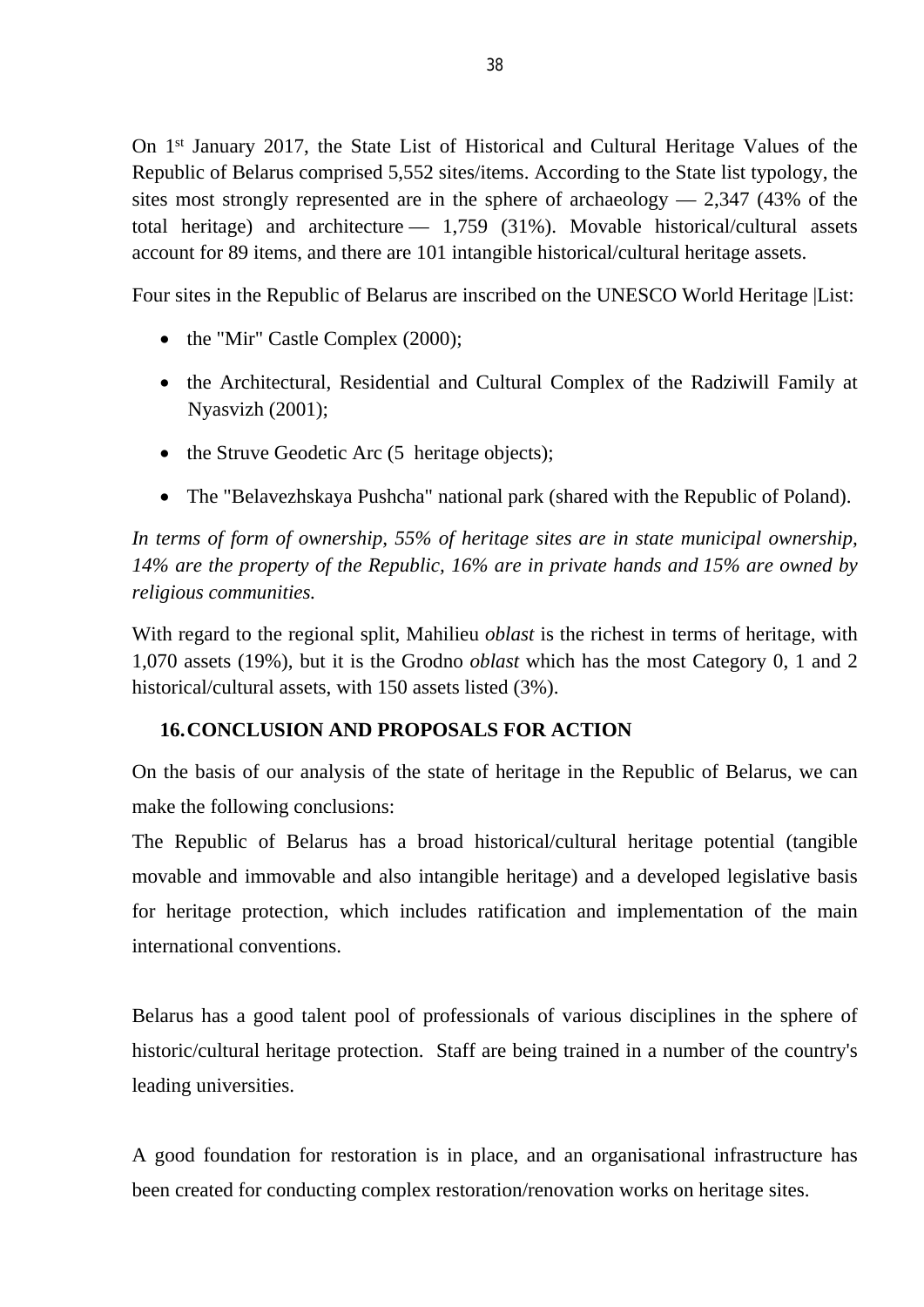State support is provided at all stages of protection and use of historical/cultural and natural heritage, and a public-private partnership mechanism is involved.

However, there are a number of problems which must be resolved in the near future in order to improve the mechanisms for managing and protecting heritage in line with international standards and best practice.

#### **At the level of legislation:**

1) The integrated preservation of cultural heritage must be underpinned with legislation based on a spatial or landscape approach and the integrated preservation of coexisting tangible and intangible heritage assets.

2) Legislation should aim to consolidate standards for recording, protecting and using immovable tangible historical/cultural heritage as a unified whole with the areas around it, as well as the movable and immovable assets and intangible historical/cultural assets historically and compositionally with which they are associated. This alternative will facilitate a spatial/landscape approach to the protection of historic/cultural assets in any category, especially Category-0, and make it possible to define those protected historical/cultural areas as subjects governed by law;

3) The main provisions of the international instruments ratified by the Republic of Belarus must be implemented in domestic legislation on protection of historical/cultural heritage, including those relating to the guaranteeing of special World Heritage Site status in accordance with the 1972 UNESCO Convention concerning the Protection of the World Cultural and Natural Heritage;

4) The role and significance of urban architectural heritage and spatial fabric – built over the course of history – in sustainable development must be reinforced at the legislative level, implementing in domestic legislation the principles of protecting municipal heritage from the threat of deterioration, decay and destruction as a result of urbanisation processes set out in the International Charter for the conservation of historic towns (1987) and the Valetta Principles for the Safeguarding and Management of Historic Cities, Towns and Urban Areas (2011).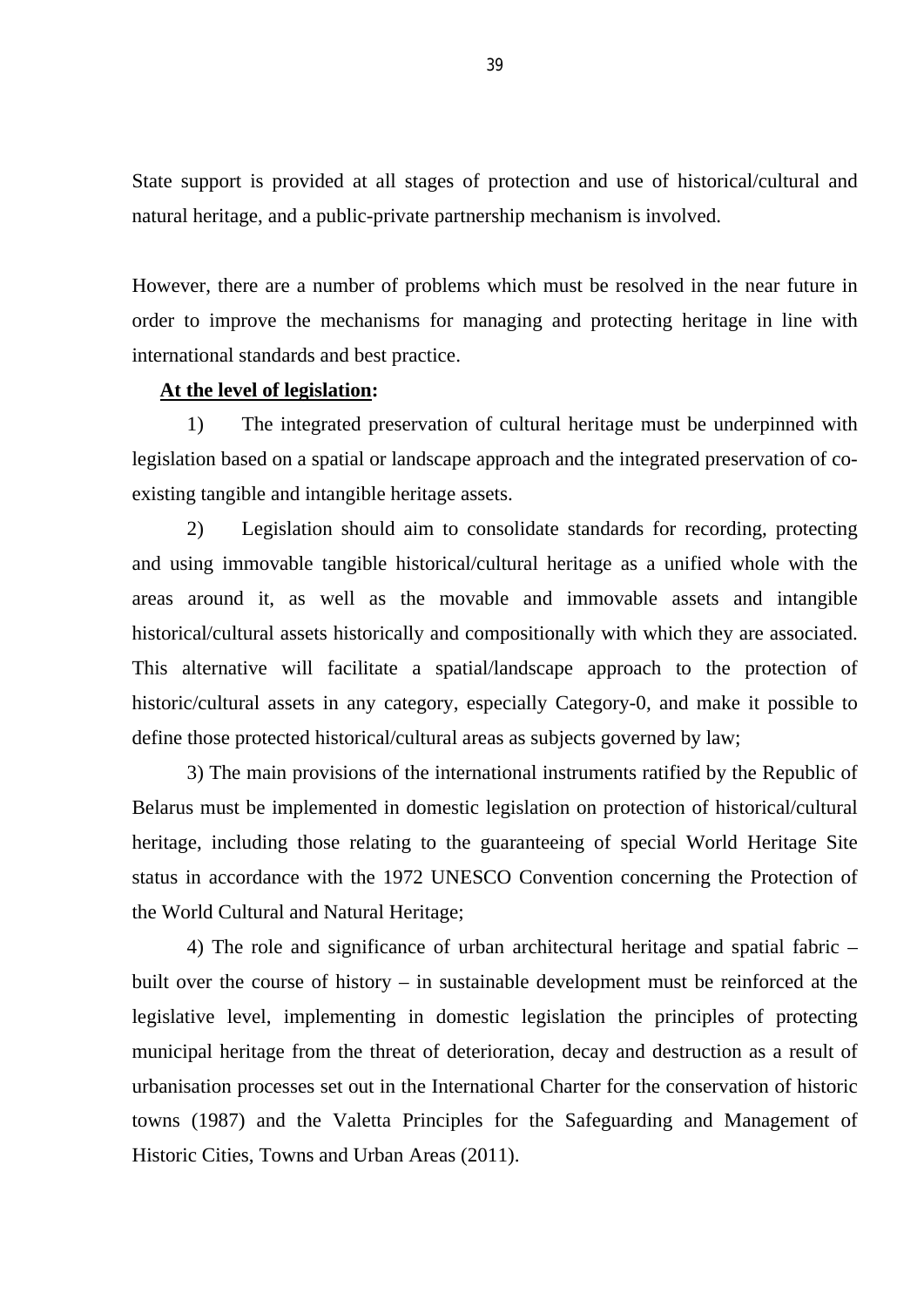**To improve tourism policy with regard to cultural heritage, with special emphasis on the potential of historic towns and cities**, it is necessary to:

- monitor consistently the state and use of historical/cultural assets in regions, historic centres and historic towns;
- to encourage the development of sustainable tourism and the introduction of various educational programmes at heritage sites and in historic towns, aimed at promoting heritage and developing intercultural dialogue, considering that the preservation of heritage sites hinges on their effective use within the contemporary socio-cultural context;
- to increase the active involvement of communities living in historic areas in the discussion of the future development of their space and to stimulate the development of local enterprise and different creative initiatives geared to supporting and promoting cultural and natural heritage;
- to promote more actively historical/cultural heritage, using the web resources of the local executive authorities, local media and educational institutions;
- to improve the management of heritage and develop sustainable tourism by helping to overcome the divisions between departments, through the creation of coordination councils at national and regional levels.

### **To improve the machinery for managing heritage**, it is expedient to:

- devise a mechanism for regular exchange of information between the centre and the regions on questions of heritage preservation, using modern information and communication technologies;
- develop and perfect a system for the training and professional development of staff in the sphere of preservation and management of heritage sites at national and regional levels, including by encouraging representatives of religious organisations responsible for the preservation of heritage sites and also international experts to participate in thematic training courses, further training courses and seminars; promoting the in-depth study and subsequent introduction of the best practices in integrated approaches to the preservation and management of heritage sites;